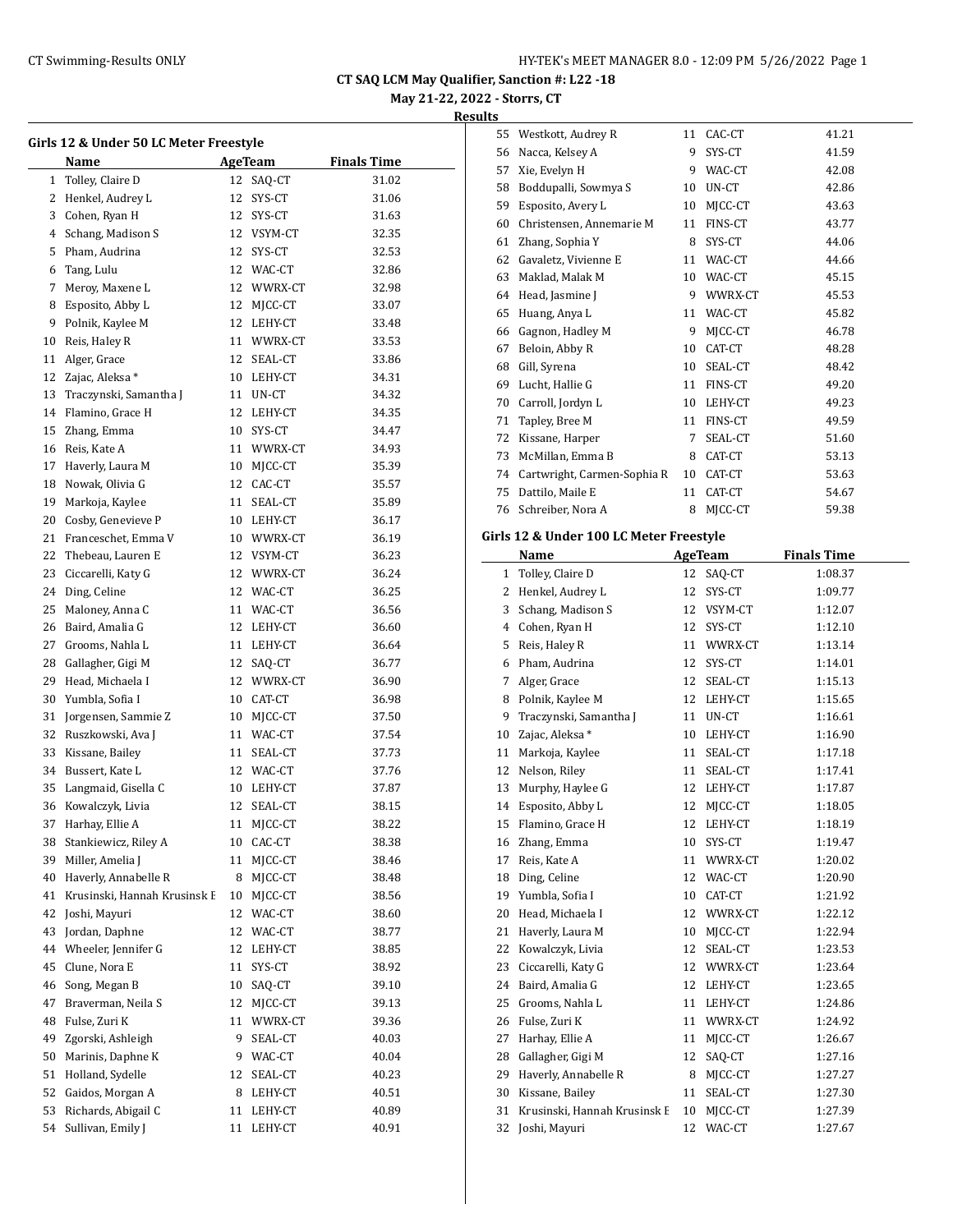13 Esposito, Abby L 12 MJCC-CT 2:49.62

14 Zhang, Emma 10 SYS-CT 2:49.98

1:22.51 2:49.62

**CT SAQ LCM May Qualifier, Sanction #: L22 -18**

**May 21-22, 2022 - Storrs, CT Results**

| (Girls 12 & Under 100 LC Meter Freestyle) |                                         |         |                |                    |  |
|-------------------------------------------|-----------------------------------------|---------|----------------|--------------------|--|
|                                           | Name                                    |         | <b>AgeTeam</b> | <b>Finals Time</b> |  |
| 33                                        | Jordan, Daphne                          | 12      | WAC-CT         | 1:27.95            |  |
| 34                                        | Bussert, Kate L                         | 12      | WAC-CT         | 1:28.00            |  |
| 35                                        | Miller, Amelia J                        | 11      | MJCC-CT        | 1:28.77            |  |
| 36                                        | Dunham, Jordyn C                        | 10      | MJCC-CT        | 1:29.24            |  |
| 37                                        | Wheeler, Jennifer G                     | 12      | LEHY-CT        | 1:29.33            |  |
| 38                                        | Sullivan, Emily J                       | 11      | LEHY-CT        | 1:29.62            |  |
| 39                                        | Nacca, Kelsey A                         | 9       | SYS-CT         | 1:30.03            |  |
| 40                                        | Richards, Abigail C                     | 11      | LEHY-CT        | 1:31.84            |  |
| 41                                        | Zgorski, Ashleigh                       | 9       | SEAL-CT        | 1:32.25            |  |
| 42                                        | Franceschet, Emma V                     | 10      | WWRX-CT        | 1:34.58            |  |
| 43                                        | Boddupalli, Sowmya S                    | 10      | UN-CT          | 1:36.43            |  |
| 44                                        | Filotto, Francesca S                    | 10      | MICC-CT        | 1:37.01            |  |
| 45                                        | Xie, Evelyn H                           | 9       | WAC-CT         | 1:37.16            |  |
| 46                                        | Quinby, Megan E                         | 10      | WWRX-CT        | 1:37.44            |  |
| 47                                        | Huang, Anya L                           | 11      | WAC-CT         | 1:38.41            |  |
| 48                                        | Esposito, Avery L                       | 10      | MJCC-CT        | 1:39.88            |  |
| 49                                        | Gavaletz, Vivienne E                    | 11      | WAC-CT         | 1:39.92            |  |
| 50                                        | Maklad, Malak M                         | 10      | WAC-CT         | 1:40.67            |  |
| 51                                        | Zhang, Sophia Y                         | 8       | SYS-CT         | 1:41.15            |  |
| 52                                        | Marinis, Daphne K                       | 9       | WAC-CT         | 1:41.20            |  |
| 53                                        | Gill, Syrena                            | 10      | SEAL-CT        | 1:46.99            |  |
| 54                                        | Kissane, Harper                         | 7       | SEAL-CT        | 1:47.90            |  |
| 55                                        | Shavers, Jasmine                        | 8       | WAC-CT         | 1:52.00            |  |
| 56                                        | Tapley, Bree M                          | 11      | FINS-CT        | 1:53.11            |  |
| 57                                        | Olaniyi, Jayden M                       | 11      | CAT-CT         | 2:03.38            |  |
| 58                                        | Cho, Hailey*                            | 11      | LEHY-CT        | 2:10.72            |  |
| 59                                        | Cartwright, Carmen-Sophia R             | 10      | CAT-CT         | 2:15.32            |  |
|                                           | Girls 12 & Under 200 LC Meter Freestyle |         |                |                    |  |
|                                           | Name                                    | AgeTeam |                | <b>Finals Time</b> |  |
| 1                                         | Tolley, Claire D                        | 12      | SAQ-CT         | 2:30.64            |  |
|                                           | 1:13.79<br>2:30.64                      |         |                |                    |  |

2 Pham, Audrina 12 SYS-CT 2:36.81

3 Henkel, Audrey L 12 SYS-CT 2:37.52

4 Nelson, Riley 11 SEAL-CT 2:38.76

5 Schang, Madison S 12 VSYM-CT 2:38.91

6 Alger, Grace 12 SEAL-CT 2:39.80

7 Cohen, Ryan H 12 SYS-CT 2:40.64

8 Flamino, Grace H 12 LEHY-CT 2:42.55

9 Traczynski, Samantha J 11 UN-CT 2:43.45

10 Reis, Haley R 11 WWRX-CT 2:44.00

11 Tang, Lulu 12 WAC-CT 2:48.53

12 Haverly, Laura M 10 MJCC-CT 2:49.25

1:18.50 2:36.81

1:17.55 2:37.52

1:17.12 2:38.76

1:15.57 2:38.91

1:16.77 2:39.80

1:19.81 2:40.64

1:18.88 2:42.55

1:21.06 2:43.45

1:23.07 2:44.00

1:20.64 2:48.53

1:22.21 2:49.25

|    | 1:22.38                         | 2:49.98 |    |            |         |
|----|---------------------------------|---------|----|------------|---------|
|    | 15 Ding, Celine                 |         |    | 12 WAC-CT  | 2:55.04 |
|    | 1:23.88                         | 2:55.04 |    |            |         |
|    | 16 Yumbla, Sofia I              |         |    | 10 CAT-CT  | 2:55.90 |
|    | 1:28.13                         | 2:55.90 |    |            |         |
|    | 17 Nowak, Olivia G              |         |    | 12 CAC-CT  | 2:56.66 |
|    | 1:23.84                         | 2:56.66 |    |            |         |
|    | 18 Maloney, Anna C              |         |    | 11 WAC-CT  | 2:57.98 |
|    | 1:25.44                         | 2:57.98 |    |            |         |
|    | 19 Grooms, Nahla L              |         |    | 11 LEHY-CT | 2:58.39 |
|    | 1:24.33                         | 2:58.39 |    |            |         |
| 20 | Harhay, Ellie A                 |         |    | 11 MJCC-CT | 3:00.48 |
|    | 1:27.87                         | 3:00.48 |    |            |         |
|    | 21 Reis, Kate A                 |         |    | 11 WWRX-CT | 3:01.99 |
|    | 1:28.61                         | 3:01.99 |    |            |         |
|    | 22 Krusinski, Hannah Krusinsk E |         |    | 10 MJCC-CT | 3:02.07 |
|    | 1:29.41                         | 3:02.07 |    |            |         |
|    | 23 Langmaid, Gisella C          |         |    | 10 LEHY-CT | 3:02.30 |
|    | 1:28.85                         | 3:02.30 |    |            |         |
|    | 24 Holland, Sydelle             |         |    | 12 SEAL-CT | 3:04.67 |
|    | 1:28.78                         | 3:04.67 |    |            |         |
|    | 25 Ciccarelli, Katy G           |         | 12 | WWRX-CT    | 3:04.79 |
|    | 1:29.37                         | 3:04.79 |    |            |         |
|    | 26 Bussert, Kate L              |         |    | 12 WAC-CT  | 3:06.63 |
|    | 1:30.93                         | 3:06.63 |    |            |         |
|    | 27 Jordan, Daphne               |         |    | 12 WAC-CT  | 3:06.88 |
|    | 1:32.61                         | 3:06.88 |    |            |         |
| 28 | Scherber, Emma M                |         |    | 10 VSYM-CT | 3:07.04 |
|    | 1:32.31                         | 3:07.04 |    |            |         |
| 29 | Song, Megan B                   |         | 10 | SAQ-CT     | 3:10.08 |
|    | 1:33.94                         | 3:10.08 |    |            |         |
|    | 30 Richards, Abigail C          |         |    | 11 LEHY-CT | 3:13.17 |
|    | 1:34.39                         | 3:13.17 |    |            |         |
| 31 | Gaidos, Camryn T                |         |    | 10 LEHY-CT | 3:13.54 |
|    | 1:33.10                         | 3:13.54 |    |            |         |
|    | 32 Clune, Nora E                |         |    | 11 SYS-CT  | 3:14.41 |
|    | 1:35.42                         | 3:14.41 |    |            |         |
| 33 | Jorgensen, Sammie Z             |         | 10 | MJCC-CT    | 3:15.16 |
|    | 1:33.33                         | 3:15.16 |    |            |         |
|    | 34 Miller, Amelia J             |         | 11 | MJCC-CT    | 3:17.80 |
|    | 1:33.72                         | 3:17.80 |    |            |         |
| 35 | Filotto, Francesca S            |         |    | 10 MJCC-CT | 3:27.44 |
|    | 1:40.08                         | 3:27.44 |    |            |         |
|    | 36 Gavaletz, Vivienne E         |         | 11 | WAC-CT     | 3:33.03 |
|    | 1:45.29                         | 3:33.03 |    |            |         |
| 37 | Xie, Evelyn H                   |         | 9  | WAC-CT     | 3:33.39 |
|    | 1:39.38                         | 3:33.39 |    |            |         |
| 38 | Marinis, Daphne K               |         |    | 9 WAC-CT   | 3:36.47 |
| 39 | Huang, Anya L                   |         | 11 | WAC-CT     | 3:38.31 |
|    | 1:45.15                         | 3:38.31 |    |            |         |
| 40 | Cosby, Genevieve P              |         | 10 | LEHY-CT    | 3:39.93 |
|    | 1:50.63                         | 3:39.93 |    |            |         |
|    | 41 Lucht, Hallie G              |         |    | 11 FINS-CT | 3:49.22 |
|    | 1:50.44                         | 3:49.22 |    |            |         |
|    |                                 |         |    |            |         |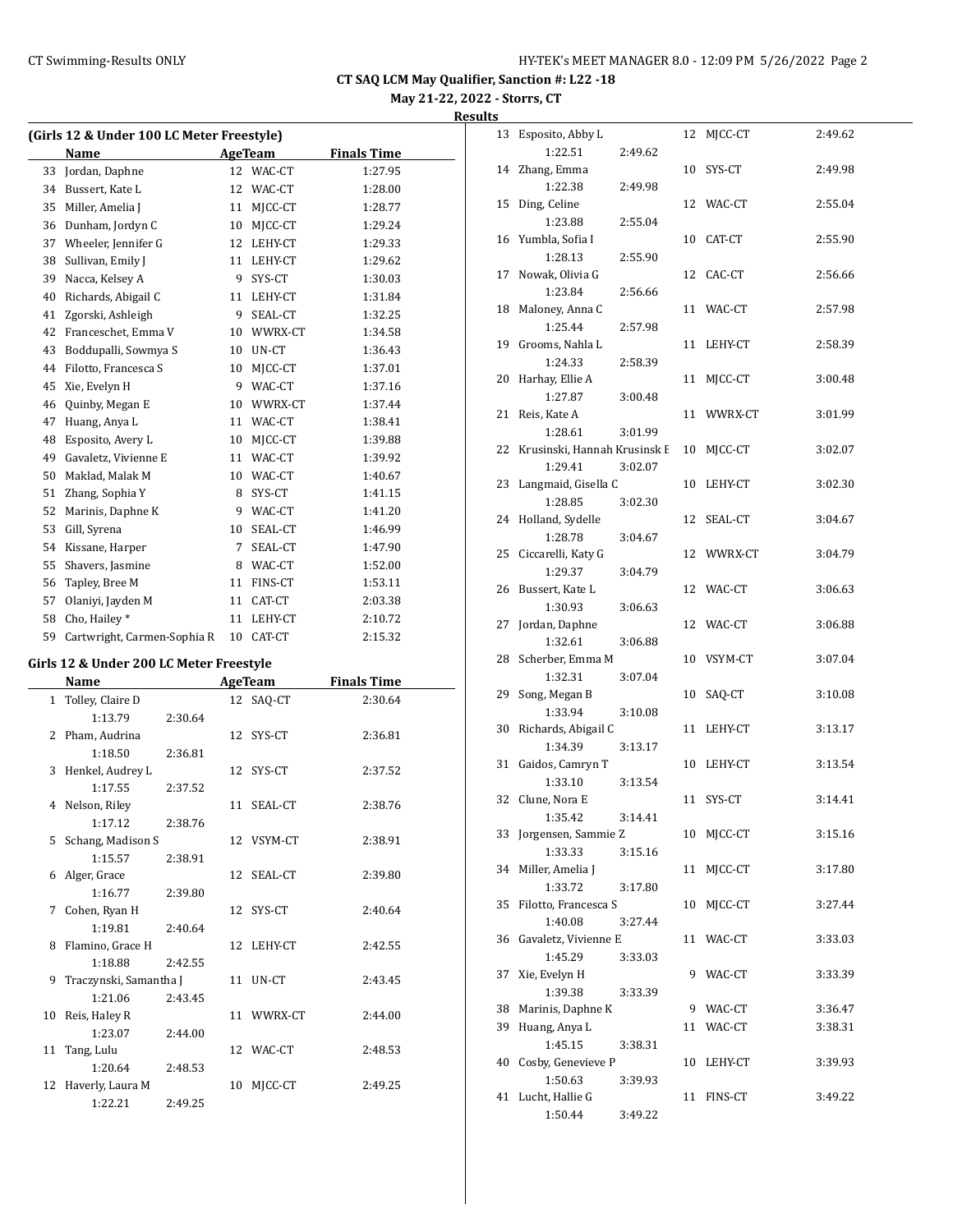| HY-TEK's MEET MANAGER 8.0 - 12:09 PM 5/26/2022 Page 3 |  |  |  |
|-------------------------------------------------------|--|--|--|
|-------------------------------------------------------|--|--|--|

50 Boutrous, Karen M 8 CAT-CT 1:12.87

**CT SAQ LCM May Qualifier, Sanction #: L22 -18**

**May 21-22, 2022 - Storrs, CT**

|                                         | (Girls 12 & Under 200 LC Meter Freestyle) |          |                    |                    |  |  |
|-----------------------------------------|-------------------------------------------|----------|--------------------|--------------------|--|--|
|                                         | Name                                      |          | AgeTeam            | <b>Finals Time</b> |  |  |
|                                         | 42 Carroll, Jordyn L                      |          | 10 LEHY-CT         | 3:51.00            |  |  |
|                                         | 43 Tapley, Bree M                         | 11       | FINS-CT            | 3:57.34            |  |  |
|                                         | 1:54.54<br>3:57.34                        |          |                    |                    |  |  |
| Girls 12 & Under 50 LC Meter Backstroke |                                           |          |                    |                    |  |  |
|                                         | Name                                      |          | <b>AgeTeam</b>     | <b>Finals Time</b> |  |  |
|                                         | 1 Henkel, Audrey L                        | 12       | SYS-CT             | 36.07              |  |  |
|                                         | 2 Cohen, Ryan H                           | 12       | SYS-CT             | 36.18              |  |  |
|                                         | 3 Tolley, Claire D                        |          | 12 SAQ-CT          | 38.03              |  |  |
|                                         | 4 Meroy, Maxene L                         |          | 12 WWRX-CT         | 38.98              |  |  |
|                                         | 5 Schang, Madison S                       |          | 12 VSYM-CT         | 40.29              |  |  |
|                                         | 6 Alger, Grace                            | 12       | SEAL-CT            | 40.83              |  |  |
|                                         | 7 Traczynski, Samantha J                  | 11       | UN-CT              | 41.28              |  |  |
| 8                                       | Nelson, Riley                             | 11       | SEAL-CT            | 41.34              |  |  |
|                                         | 9 Zajac, Aleksa *                         |          | 10 LEHY-CT         | 41.69              |  |  |
|                                         | 10 Zhang, Emma                            |          | 10 SYS-CT          | 42.35              |  |  |
|                                         | 11 Ciccarelli, Katy G                     |          | 12 WWRX-CT         | 42.58              |  |  |
|                                         | 12 Reis, Haley R                          |          | 11 WWRX-CT         | 43.48              |  |  |
|                                         | 13 Wheeler, Jennifer G                    |          | 12 LEHY-CT         | 44.01              |  |  |
|                                         | 14 Ding, Celine                           |          | 12 WAC-CT          | 44.29              |  |  |
|                                         | 15 Haverly, Laura M                       |          | 10 MICC-CT         | 44.38              |  |  |
|                                         | 16 Kowalczyk, Livia                       |          | 12 SEAL-CT         | 44.70              |  |  |
|                                         | 17 Scherber, Emma M                       |          | 10 VSYM-CT         | 44.94              |  |  |
|                                         | 18 Fulse, Zuri K                          |          | 11 WWRX-CT         | 44.99              |  |  |
|                                         | 19 Head, Michaela I                       |          | 12 WWRX-CT         | 45.42              |  |  |
|                                         | 20 Haverly, Annabelle R                   |          | 8 MJCC-CT          | 45.59              |  |  |
|                                         | 21 Esposito, Abby L                       |          | 12 MJCC-CT         | 45.89              |  |  |
|                                         | 22 Huang, Anya L                          |          | 11 WAC-CT          | 46.46              |  |  |
|                                         | 23 Nacca, Kelsey A                        |          | 9 SYS-CT           | 46.55              |  |  |
|                                         | 24 Sullivan, Emily J                      |          | 11 LEHY-CT         | 46.75              |  |  |
|                                         | 25 Marinis, Daphne K                      |          | 9 WAC-CT           | 47.15              |  |  |
|                                         | 26 Esposito, Avery L                      |          | 10 MJCC-CT         | 47.51              |  |  |
|                                         | 27 Jordan, Daphne                         |          | 12 WAC-CT          | 47.55              |  |  |
|                                         | 28 Harhay, Ellie A                        | 11       | MJCC-CT            | 47.63              |  |  |
|                                         | 29 Joshi, Mayuri                          |          | 12 WAC-CT          |                    |  |  |
| 30                                      | Reis, Kate A                              |          | WWRX-CT            | 48.28              |  |  |
| 31                                      | Bussert. Kate L                           | 11<br>12 | WAC-CT             | 48.38              |  |  |
|                                         | Richards, Abigail C                       |          |                    | 48.43              |  |  |
| 32                                      |                                           | 11       | LEHY-CT            | 48.65              |  |  |
| 33                                      | Dunham, Jordyn C                          | 10       | MJCC-CT            | 48.88              |  |  |
| 34<br>35                                | Miller, Amelia J<br>Quinby, Megan E       | 11<br>10 | MJCC-CT<br>WWRX-CT | 49.58              |  |  |
|                                         |                                           |          |                    | 49.74              |  |  |
| 36                                      | Zgorski, Ashleigh                         | 9        | SEAL-CT            | 49.94              |  |  |
| 37                                      | Gavaletz, Vivienne E                      | 11       | WAC-CT             | 50.13              |  |  |
| 38                                      | Filotto, Francesca S                      | 10       | MJCC-CT            | 50.54              |  |  |
| 39                                      | Gill, Syrena                              | 10       | SEAL-CT            | 52.39              |  |  |
| 40                                      | Boddupalli, Sowmya S                      | 10       | UN-CT              | 52.40              |  |  |
| 41                                      | Zhang, Sophia Y                           | 8        | SYS-CT             | 53.08              |  |  |
| 42                                      | Tapley, Bree M                            | 11       | FINS-CT            | 53.53              |  |  |
| 43                                      | Shavers, Jasmine                          | 8        | WAC-CT             | 55.01              |  |  |
| 44                                      | Maklad, Malak M                           |          | 10 WAC-CT          | 55.18              |  |  |
| 45                                      | Kissane, Harper                           | 7.       | SEAL-CT            | 56.08              |  |  |
| 46                                      | Cho, Hailey*                              | 11       | LEHY-CT            | 57.43              |  |  |
| 47                                      | Olaniyi, Jayden M                         | 11       | CAT-CT             | 1:02.83            |  |  |
| 48                                      | Li, Cici <sup>*</sup>                     | 8        | SAQ-CT             | 1:07.66            |  |  |
| 49                                      | Cartwright, Carmen-Sophia R               | 10       | CAT-CT             | 1:09.06            |  |  |

| 51                       | Hardiman, Grace D                        | 7  | SAQ-CT     | 1:45.71 |  |  |  |  |  |
|--------------------------|------------------------------------------|----|------------|---------|--|--|--|--|--|
|                          | Girls 12 & Under 100 LC Meter Backstroke |    |            |         |  |  |  |  |  |
|                          | Name<br>AgeTeam<br><b>Finals Time</b>    |    |            |         |  |  |  |  |  |
| 1                        | Henkel, Audrey L                         | 12 | SYS-CT     | 1:18.28 |  |  |  |  |  |
| 2                        | Cohen, Ryan H                            | 12 | SYS-CT     | 1:18.89 |  |  |  |  |  |
| 3                        | Tolley, Claire D                         | 12 | SAQ-CT     | 1:19.93 |  |  |  |  |  |
| 4                        | Alger, Grace                             | 12 | SEAL-CT    | 1:27.01 |  |  |  |  |  |
|                          | 5 Flamino, Grace H                       |    | 12 LEHY-CT | 1:28.42 |  |  |  |  |  |
| 6                        | Polnik, Kaylee M                         |    | 12 LEHY-CT | 1:28.69 |  |  |  |  |  |
| 7                        | Zajac, Aleksa *                          |    | 10 LEHY-CT | 1:29.20 |  |  |  |  |  |
| 8                        | Maloney, Anna C                          | 11 | WAC-CT     | 1:30.50 |  |  |  |  |  |
| 9                        | Markoja, Kaylee                          | 11 | SEAL-CT    | 1:30.85 |  |  |  |  |  |
| 10                       | Baird, Amalia G                          | 12 | LEHY-CT    | 1:32.61 |  |  |  |  |  |
| $*11$                    | Traczynski, Samantha J                   | 11 | UN-CT      | 1:32.96 |  |  |  |  |  |
| *11                      | Ding, Celine                             | 12 | WAC-CT     | 1:32.96 |  |  |  |  |  |
| 13                       | Nacca, Kelsey A                          | 9  | SYS-CT     | 1:33.00 |  |  |  |  |  |
|                          | 14 Scherber, Emma M                      | 10 | VSYM-CT    | 1:33.99 |  |  |  |  |  |
|                          | 15 Kissane, Bailey                       | 11 | SEAL-CT    | 1:34.95 |  |  |  |  |  |
|                          | 16 Kowalczyk, Livia                      | 12 | SEAL-CT    | 1:35.25 |  |  |  |  |  |
|                          | 17 Haverly, Laura M                      | 10 | MJCC-CT    | 1:35.38 |  |  |  |  |  |
|                          | 18 Ruszkowski, Ava J                     |    | 11 WAC-CT  | 1:35.84 |  |  |  |  |  |
|                          | 19 Franceschet, Emma V                   | 10 | WWRX-CT    | 1:35.89 |  |  |  |  |  |
| 20                       | Yumbla, Sofia I                          | 10 | CAT-CT     | 1:36.70 |  |  |  |  |  |
| 21                       | Esposito, Abby L                         | 12 | MJCC-CT    | 1:36.80 |  |  |  |  |  |
| 22                       | Tang, Lulu                               | 12 | WAC-CT     | 1:36.87 |  |  |  |  |  |
| 23                       | Head, Michaela I                         | 12 | WWRX-CT    | 1:37.00 |  |  |  |  |  |
| 24                       | Harhay, Ellie A                          | 11 | MJCC-CT    | 1:37.79 |  |  |  |  |  |
| 25                       | Wheeler, Jennifer G                      | 12 | LEHY-CT    | 1:37.96 |  |  |  |  |  |
| 26                       | Stankiewicz, Riley A                     | 10 | CAC-CT     | 1:38.27 |  |  |  |  |  |
| 27                       | Westkott, Audrey R                       | 11 | CAC-CT     | 1:39.46 |  |  |  |  |  |
| 28                       | Thebeau, Lauren E                        |    | 12 VSYM-CT | 1:39.63 |  |  |  |  |  |
| 29                       | Jorgensen, Sammie Z                      | 10 | MJCC-CT    | 1:40.84 |  |  |  |  |  |
| 30                       | Fulse, Zuri K                            | 11 | WWRX-CT    | 1:41.14 |  |  |  |  |  |
| 31                       | Bussert, Kate L                          | 12 | WAC-CT     | 1:41.49 |  |  |  |  |  |
|                          | 32 Clune, Nora E                         | 11 | SYS-CT     | 1:41.64 |  |  |  |  |  |
| 33                       | Haverly, Annabelle R                     | 8  | MJCC-CT    | 1:42.85 |  |  |  |  |  |
| 34                       | Gaidos, Camryn T                         | 10 | LEHY-CT    | 1:43.14 |  |  |  |  |  |
| 35                       | Jordan, Daphne                           |    | 12 WAC-CT  | 1:43.49 |  |  |  |  |  |
|                          | 36 Holland, Sydelle                      |    | 12 SEAL-CT | 1:44.36 |  |  |  |  |  |
| 37                       | Gaidos, Morgan A                         | 8  | LEHY-CT    | 1:45.30 |  |  |  |  |  |
| 38                       | Dowe, Ellie G                            | 10 | WWRX-CT    | 1:45.50 |  |  |  |  |  |
| 39                       | Esposito, Avery L                        | 10 | MJCC-CT    | 1:45.69 |  |  |  |  |  |
| 40                       | Sullivan, Emily J                        | 11 | LEHY-CT    | 1:46.14 |  |  |  |  |  |
| 41                       | Joshi, Mayuri                            | 12 | WAC-CT     | 1:49.88 |  |  |  |  |  |
| 42                       | Braverman, Neila S                       | 12 | MJCC-CT    | 1:52.10 |  |  |  |  |  |
| 43                       | Filotto, Francesca S                     | 10 | MJCC-CT    | 1:52.78 |  |  |  |  |  |
| 44                       | Gill, Syrena                             | 10 | SEAL-CT    | 1:56.31 |  |  |  |  |  |
| 45                       | Boddupalli, Sowmya S                     | 10 | UN-CT      | 1:56.77 |  |  |  |  |  |
| 46                       | Maklad, Malak M                          | 10 | WAC-CT     | 1:58.01 |  |  |  |  |  |
| 47                       | Zgorski, Ashleigh                        | 9  | SEAL-CT    | 1:59.91 |  |  |  |  |  |
| 48                       | Carroll, Jordyn L                        | 10 | LEHY-CT    | 2:11.18 |  |  |  |  |  |
| 49                       | Christensen, Annemarie M                 | 11 | FINS-CT    | 2:13.71 |  |  |  |  |  |
| 50                       | Cartwright, Carmen-Sophia R              | 10 | CAT-CT     | 2:28.36 |  |  |  |  |  |
| $\overline{\phantom{a}}$ | Schreiber, Nora A                        | 8  | MJCC-CT    | DQ      |  |  |  |  |  |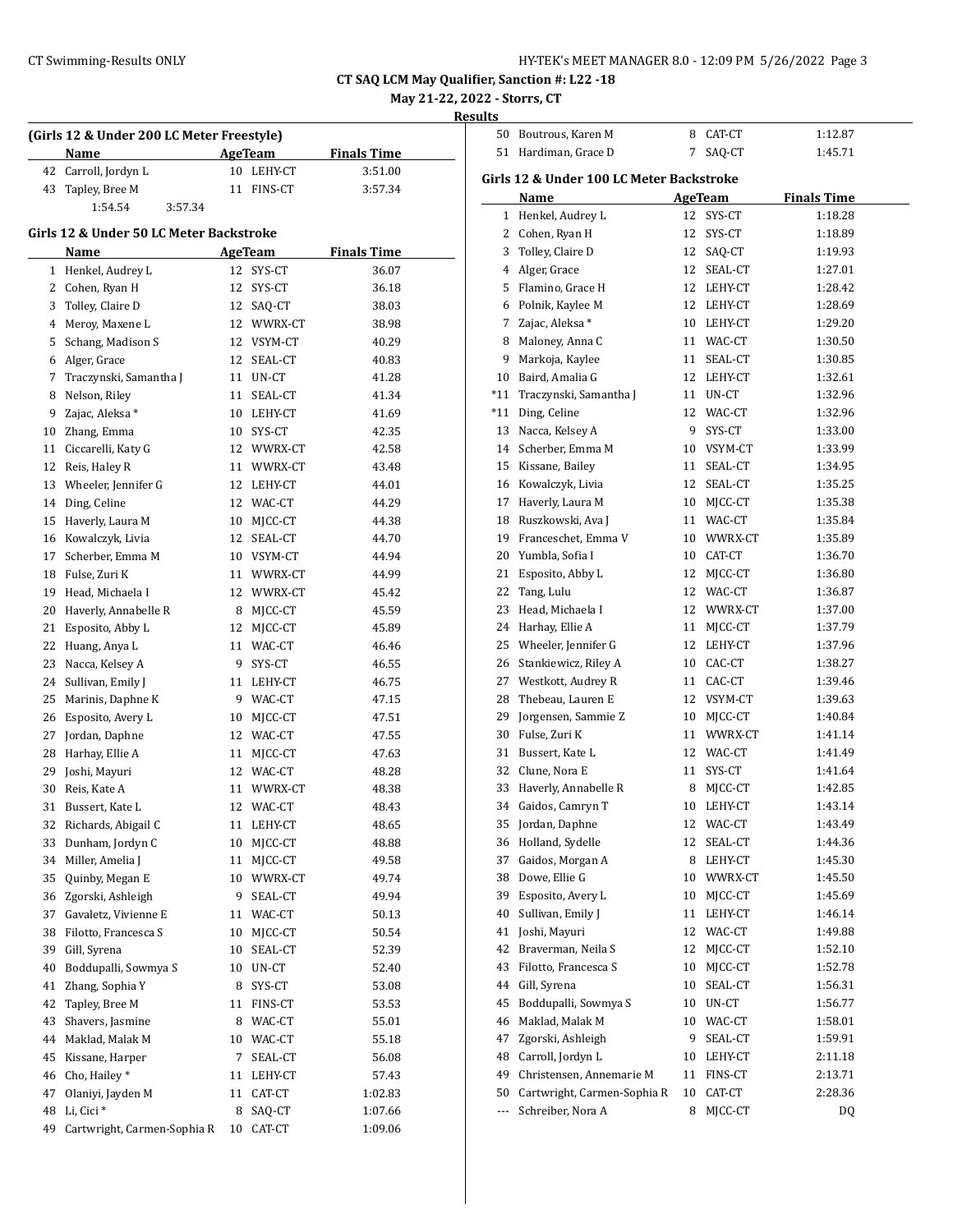**May 21-22, 2022 - Storrs, CT**

#### **Results**

|              | Girls 12 & Under 50 LC Meter Breaststroke<br>Name |    | AgeTeam        | <b>Finals Time</b> |  |  |
|--------------|---------------------------------------------------|----|----------------|--------------------|--|--|
| $\mathbf{1}$ | Meroy, Maxene L                                   | 12 | WWRX-CT        | 38.57              |  |  |
| 2            | Schang, Madison S                                 | 12 | VSYM-CT        | 41.10              |  |  |
| 3            | Alger, Grace                                      |    | 12 SEAL-CT     | 43.24              |  |  |
| 4            | Reis, Haley R                                     | 11 | WWRX-CT        | 44.28              |  |  |
| 5            | Pham, Audrina                                     | 12 | SYS-CT         | 44.53              |  |  |
| 6            | Henkel, Audrey L                                  | 12 | SYS-CT         | 45.44              |  |  |
| 7            | Murphy, Haylee G                                  | 12 | LEHY-CT        | 45.68              |  |  |
| 8            | Flamino, Grace H                                  |    | 12 LEHY-CT     | 45.99              |  |  |
| 9            | Polnik, Kaylee M                                  |    | 12 LEHY-CT     | 46.60              |  |  |
| 10           | Markoja, Kaylee                                   | 11 | SEAL-CT        | 46.72              |  |  |
| 11           | Zhang, Emma                                       | 10 | SYS-CT         | 47.00              |  |  |
| 12           |                                                   |    |                |                    |  |  |
|              | Song, Megan B                                     |    | 10 SAQ-CT      | 48.91              |  |  |
| 13           | Krusinski, Hannah Krusinsk E                      |    | 10 MJCC-CT     | 49.09              |  |  |
| 14           | Bussert, Kate L                                   |    | 12 WAC-CT      | 49.13              |  |  |
| 15           | Miller, Amelia J                                  | 11 | MJCC-CT        | 49.63              |  |  |
| 16           | Kissane, Bailey                                   | 11 | SEAL-CT        | 49.67              |  |  |
| 17           | Gallagher, Gigi M                                 | 12 | SAQ-CT         | 49.87              |  |  |
| 18           | Kowalczyk, Livia                                  | 12 | SEAL-CT        | 51.06              |  |  |
| $*19$        | Haverly, Annabelle R                              | 8  | MJCC-CT        | 51.15              |  |  |
| $*19$        | Yumbla, Sofia I                                   | 10 | CAT-CT         | 51.15              |  |  |
| 21           | Xie, Evelyn H                                     | 9  | WAC-CT         | 51.59              |  |  |
| 22           | Ciccarelli, Katy G                                | 12 | WWRX-CT        | 51.81              |  |  |
| 23           | Grooms, Nahla L                                   | 11 | LEHY-CT        | 52.26              |  |  |
| 24           | Joshi, Mayuri                                     |    | 12 WAC-CT      | 52.37              |  |  |
| 25           | Esposito, Abby L                                  | 12 | MJCC-CT        | 52.78              |  |  |
| 26           | Franceschet, Emma V                               |    | 10 WWRX-CT     | 52.96              |  |  |
| 27           | Scherber, Emma M                                  |    | 10 VSYM-CT     | 54.43              |  |  |
| 28           | Marinis, Daphne K                                 | 9. | WAC-CT         | 54.53              |  |  |
| 29           | Gavaletz, Vivienne E                              | 11 | WAC-CT         | 54.63              |  |  |
| 30           | Harhay, Ellie A                                   | 11 | MJCC-CT        | 54.68              |  |  |
| 31           | Huang, Anya L                                     | 11 | WAC-CT         | 55.16              |  |  |
| 32           | Jordan, Daphne                                    |    | 12 WAC-CT      | 55.86              |  |  |
| 33           | Esposito, Avery L                                 | 10 | MJCC-CT        | 57.00              |  |  |
| 34           | Sullivan, Emily J                                 |    | 11 LEHY-CT     | 57.76              |  |  |
| 35           | Quinby, Megan E                                   |    | 10 WWRX-CT     | 59.86              |  |  |
| 36           | Dunham, Jordyn C                                  | 10 | MICC-CT        | 59.97              |  |  |
| 37           | Filotto, Francesca S                              | 10 | MJCC-CT        | 1:00.39            |  |  |
| 38           | Nacca, Kelsey A                                   | 9  | SYS-CT         | 1:00.84            |  |  |
| 39           | Boddupalli, Sowmya S                              | 10 | UN-CT          | 1:00.97            |  |  |
| 40           | Zhang, Sophia Y                                   | 8  | SYS-CT         | 1:01.43            |  |  |
| 41           | Gill, Syrena                                      | 10 | SEAL-CT        | 1:04.54            |  |  |
| 42           | Shavers, Jasmine                                  | 8  | WAC-CT         | 1:04.70            |  |  |
| 43           | Maklad, Malak M                                   | 10 | WAC-CT         | 1:07.93            |  |  |
| 44           | Boutrous, Karen M                                 | 8  | CAT-CT         | 1:19.81            |  |  |
| ---          | Zgorski, Ashleigh                                 | 9  | SEAL-CT        | DQ                 |  |  |
| ---          | Tapley, Bree M                                    | 11 | FINS-CT        | DQ                 |  |  |
|              | Girls 12 & Under 100 LC Meter Breaststroke        |    |                |                    |  |  |
|              | Name                                              |    | <b>AgeTeam</b> | <b>Finals Time</b> |  |  |
| 1            | Meroy, Maxene L                                   | 12 | WWRX-CT        | 1:26.26            |  |  |
| 2            | Schang, Madison S                                 | 12 | VSYM-CT        | 1:29.69            |  |  |
| 3            | Tang, Lulu                                        | 12 | WAC-CT         | 1:34.02            |  |  |
| 4            | Maloney, Anna C                                   | 11 | WAC-CT         | 1:37.72            |  |  |

5 Reis, Haley R 11 WWRX-CT 1:37.93

| 6  | Zhang, Emma                            | 10          | SYS-CT         | 1:39.01            |  |
|----|----------------------------------------|-------------|----------------|--------------------|--|
| 7  | Pham, Audrina                          | 12          | SYS-CT         | 1:39.78            |  |
| 8  | Polnik, Kaylee M                       | 12          | LEHY-CT        | 1:41.47            |  |
| 9  | Ruszkowski, Ava J                      | 11          | WAC-CT         | 1:41.99            |  |
| 10 | Baird, Amalia G                        | 12          | LEHY-CT        | 1:42.14            |  |
| 11 | Nelson, Riley                          | 11          | SEAL-CT        | 1:42.67            |  |
| 12 | Krusinski, Hannah Krusinsk E           | 10          | MJCC-CT        | 1:45.18            |  |
| 13 | Song, Megan B                          | 10          | SAQ-CT         | 1:47.69            |  |
| 14 | Gallagher, Gigi M                      | 12          | SAQ-CT         | 1:48.61            |  |
| 15 | Grooms, Nahla L                        | 11          | LEHY-CT        | 1:49.38            |  |
| 16 | Miller, Amelia J                       | 11          | MJCC-CT        | 1:51.02            |  |
| 17 | Xie, Evelyn H                          | 9           | WAC-CT         | 1:51.52            |  |
| 18 | Ding, Celine                           | 12          | WAC-CT         | 1:51.84            |  |
| 19 | Thebeau, Lauren E                      | 12          | VSYM-CT        | 1:52.57            |  |
| 20 | Clune, Nora E                          | 11          | SYS-CT         | 1:53.25            |  |
| 21 | Harhay, Ellie A                        | 11          | MJCC-CT        | 1:53.46            |  |
| 22 | Esposito, Abby L                       | 12          | MJCC-CT        | 1:54.79            |  |
| 23 | Haverly, Annabelle R                   | 8           | MJCC-CT        | 1:55.02            |  |
| 24 | Braverman, Neila S                     | 12          | MJCC-CT        | 1:55.27            |  |
| 25 | Scherber, Emma M                       | 10          | VSYM-CT        | 1:55.70            |  |
| 26 | Gavaletz, Vivienne E                   | 11          | WAC-CT         | 1:56.65            |  |
| 27 | Cosby, Genevieve P                     | 10          | LEHY-CT        | 1:58.15            |  |
| 28 | Marinis, Daphne K                      | 9           | WAC-CT         | 1:58.22            |  |
| 29 | Langmaid, Gisella C                    | 10          | LEHY-CT        | 1:59.33            |  |
| 30 | Joshi, Mayuri                          | 12          | WAC-CT         | 1:59.65            |  |
| 31 | Huang, Anya L                          | 11          | WAC-CT         | 2:05.60            |  |
| 32 | Boddupalli, Sowmya S                   | 10          | UN-CT          | 2:08.85            |  |
| 33 | Esposito, Avery L                      | 10          | MJCC-CT        | 2:09.23            |  |
| 34 | Sullivan, Emily J                      | 11          | LEHY-CT        | 2:11.15            |  |
| 35 | Beloin, Abby R                         | 10          | CAT-CT         | 2:13.46            |  |
| 36 | Maklad, Malak M                        | 10          | WAC-CT         | 2:21.46            |  |
| 37 | Head, Jasmine J                        | 9           | WWRX-CT        | 2:21.50            |  |
| 38 | Dattilo, Maile E                       | 11          | CAT-CT         | 2:53.17            |  |
|    | Girls 12 & Under 50 LC Meter Butterfly |             |                |                    |  |
|    | <b>Name</b>                            |             | <b>AgeTeam</b> | <b>Finals Time</b> |  |
| 4  | $C - 1$<br>D <sub>2</sub><br><b>TT</b> | $1^{\circ}$ | C              | דר רר              |  |

|    | Name                   | AgeTeam |         | <b>Finals Time</b> |
|----|------------------------|---------|---------|--------------------|
| 1  | Cohen, Ryan H          | 12      | SYS-CT  | 33.27              |
| 2  | Pham, Audrina          | 12      | SYS-CT  | 34.73              |
| 3  | Meroy, Maxene L        | 12      | WWRX-CT | 35.16              |
| 4  | Zajac, Aleksa*         | 10      | LEHY-CT | 37.48              |
| 5  | Henkel, Audrey L       | 12      | SYS-CT  | 37.57              |
| 6  | Zhang, Emma            | 10      | SYS-CT  | 37.76              |
| 7  | Nelson, Riley          | 11      | SEAL-CT | 38.67              |
| 8  | Traczynski, Samantha J | 11      | UN-CT   | 39.98              |
| 9  | Ciccarelli, Katy G     | 12      | WWRX-CT | 40.14              |
| 10 | Gaidos, Camryn T       | 10      | LEHY-CT | 40.89              |
| 11 | Markoja, Kaylee        | 11      | SEAL-CT | 40.91              |
| 12 | Haverly, Laura M       | 10      | MJCC-CT | 41.47              |
| 13 | Nowak, Olivia G        | 12      | CAC-CT  | 42.12              |
| 14 | Kissane, Bailey        | 11      | SEAL-CT | 44.10              |
| 15 | Stankiewicz, Riley A   | 10      | CAC-CT  | 44.25              |
| 16 | Wheeler, Jennifer G    | 12      | LEHY-CT | 44.48              |
| 17 | Reis, Kate A           | 11      | WWRX-CT | 44.59              |
| 18 | Bussert, Kate L        | 12      | WAC-CT  | 44.89              |
| 19 | Joshi, Mayuri          | 12      | WAC-CT  | 46.19              |
| 20 | Westkott, Audrey R     | 11      | CAC-CT  | 46.85              |
| 21 | Ruszkowski, Ava J      | 11      | WAC-CT  | 48.26              |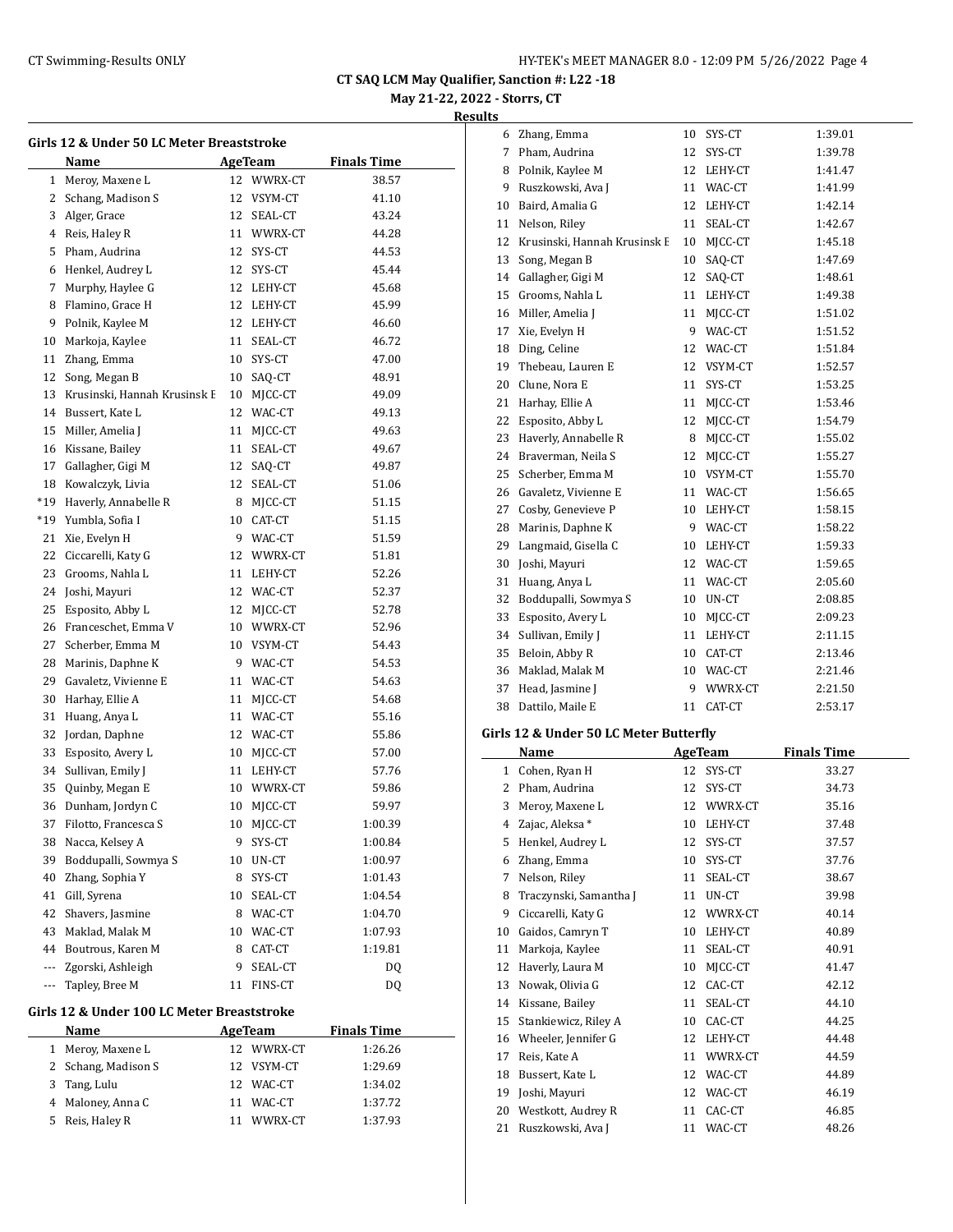**May 21-22, 2022 - Storrs, CT**

#### **Results**

| (Girls 12 & Under 50 LC Meter Butterfly) |                                         |    |                |                    |  |
|------------------------------------------|-----------------------------------------|----|----------------|--------------------|--|
|                                          | Name                                    |    | AgeTeam        | <b>Finals Time</b> |  |
| 22                                       | Kowalczyk, Livia                        | 12 | SEAL-CT        | 48.34              |  |
| 23                                       | Franceschet, Emma V                     |    | 10 WWRX-CT     | 48.50              |  |
|                                          | 24 Gaidos, Morgan A                     |    | 8 LEHY-CT      | 48.56              |  |
| 25                                       | Huang, Anya L                           |    | 11 WAC-CT      | 48.95              |  |
|                                          | 26 Xie, Evelyn H                        |    | 9 WAC-CT       | 49.15              |  |
|                                          | 27 Richards, Abigail C                  |    | 11 LEHY-CT     | 50.43              |  |
|                                          | 28 Nacca, Kelsey A                      |    | 9 SYS-CT       | 51.06              |  |
| 29                                       | Jordan, Daphne                          |    | 12 WAC-CT      | 51.07              |  |
| 30                                       | Fulse, Zuri K                           |    | 11 WWRX-CT     | 51.78              |  |
| 31                                       | Boddupalli, Sowmya S                    |    | 10 UN-CT       | 53.96              |  |
| 32                                       | Marinis, Daphne K                       |    | 9 WAC-CT       | 54.95              |  |
| 33                                       | Gavaletz, Vivienne E                    |    | 11 WAC-CT      | 55.34              |  |
|                                          | 34 Christensen, Annemarie M             |    | 11 FINS-CT     | 55.92              |  |
|                                          | 35 Gill, Syrena                         |    | 10 SEAL-CT     | 56.67              |  |
|                                          | 36 Zhang, Sophia Y                      |    | 8 SYS-CT       | 57.16              |  |
|                                          | 37 Filotto, Francesca S                 |    | 10 MJCC-CT     | 1:02.72            |  |
|                                          | 38 Lucht, Hallie G                      |    | 11 FINS-CT     | 1:03.04            |  |
|                                          | 39 Kissane, Harper                      |    | 7 SEAL-CT      | 1:04.00            |  |
| 40                                       | Maklad, Malak M                         |    | 10 WAC-CT      | 1:04.26            |  |
| 41                                       | Tapley, Bree M                          |    | 11 FINS-CT     | 1:07.62            |  |
|                                          | 42 McMillan, Emma B                     | 8  | CAT-CT         | 1:11.54            |  |
|                                          | --- Gagnon, Hadley M                    | 9. | MJCC-CT        | DQ                 |  |
|                                          | --- Head, Michaela I                    |    | 12 WWRX-CT     | 42.50              |  |
|                                          |                                         |    |                |                    |  |
|                                          | Girls 12 & Under 100 LC Meter Butterfly |    |                |                    |  |
|                                          | Name                                    |    | AgeTeam        | <b>Finals Time</b> |  |
|                                          | 1 Cohen, Ryan H                         | 12 | SYS-CT         | 1:16.94            |  |
|                                          | 2 Pham, Audrina                         |    | 12 SYS-CT      | 1:19.25            |  |
| 3                                        | Meroy, Maxene L                         |    | 12 WWRX-CT     | 1:20.32            |  |
|                                          | 4 Nelson, Riley                         |    | 11 SEAL-CT     | 1:24.60            |  |
| 5                                        | Zajac, Aleksa *                         |    | 10 LEHY-CT     | 1:26.62            |  |
|                                          | 6 Head, Michaela I                      |    | 12 WWRX-CT     | 1:32.72            |  |
|                                          | 7 Haverly, Laura M                      |    | 10 MJCC-CT     | 1:32.94            |  |
| 8                                        | Ding, Celine                            |    | 12 WAC-CT      | 1:42.42            |  |
| 9                                        | Xie, Evelyn H                           |    | 9 WAC-CT       | 1:45.64            |  |
| 10                                       | Baird, Amalia G                         |    | 12 LEHY-CT     | 1:45.70            |  |
| 11                                       | Reis, Kate A                            |    | 11 WWRX-CT     | 1:46.44            |  |
| 12                                       | Joshi, Mayuri                           |    | 12 WAC-CT      | 1:47.68            |  |
| 13                                       | Huang, Anya L                           | 11 | WAC-CT         | 1:49.74            |  |
| 14                                       | Song, Megan B                           | 10 | SAQ-CT         | 1:53.04            |  |
| 15                                       | Jordan, Daphne                          |    | 12 WAC-CT      | 1:57.28            |  |
| 16                                       | Marinis, Daphne K                       | 9  | WAC-CT         | 2:02.98            |  |
|                                          |                                         |    |                |                    |  |
|                                          | Girls 12 & Under 200 LC Meter IM        |    |                |                    |  |
|                                          | <b>Name</b>                             |    | <b>AgeTeam</b> | <b>Finals Time</b> |  |
| $\mathbf{1}$                             | Tolley, Claire D                        | 12 | SAQ-CT         | 2:50.63            |  |
|                                          | 1:20.51<br>2:50.63                      |    |                |                    |  |
| 2                                        | Pham, Audrina                           | 12 | SYS-CT         | 2:53.77            |  |
|                                          | 1:19.89<br>2:53.77                      |    |                |                    |  |
| 3                                        | Zhang, Emma                             | 10 | SYS-CT         | 3:05.65            |  |
|                                          | 1:29.03<br>3:05.65                      |    |                |                    |  |
| 4                                        | Flamino, Grace H                        | 12 | LEHY-CT        | 3:07.34            |  |
|                                          | 1:34.33<br>3:07.34                      |    |                |                    |  |
| 5                                        | Markoja, Kaylee                         | 11 | SEAL-CT        | 3:07.97            |  |
|                                          | 1:30.75<br>3:07.97                      |    |                |                    |  |

| 6   | Polnik, Kaylee M             | 12 | LEHY-CT    | 3:11.03   |
|-----|------------------------------|----|------------|-----------|
|     | 1:29.03<br>3:11.03           |    |            |           |
| 7   | Murphy, Haylee G             |    | 12 LEHY-CT | 3:14.56   |
|     | 1:34.41<br>3:14.56           |    |            |           |
| 8   | Haverly, Laura M             | 10 | MJCC-CT    | 3:15.37   |
|     | 1:33.12<br>3:15.37           |    |            |           |
| 9   | Esposito, Abby L             | 12 | MJCC-CT    | 3:16.30   |
|     | 1:31.36<br>3:16.30           |    |            |           |
| 10  | Traczynski, Samantha J       |    | 11 UN-CT   | 3:16.45   |
|     | 1:36.08<br>3:16.45           |    |            |           |
| 11  | Franceschet, Emma V          |    | 10 WWRX-CT | 3:17.41   |
|     | 1:38.91<br>3:17.41           |    |            |           |
| 12  | Grooms, Nahla L              |    | 11 LEHY-CT | 3:18.17   |
|     | 1:38.31<br>3:18.17           |    |            |           |
| 13  | Ding, Celine                 |    | 12 WAC-CT  | 3:19.23   |
|     | 1:37.11<br>3:19.23           |    |            |           |
| 14  | Krusinski, Hannah Krusinsk E | 10 | MJCC-CT    | 3:19.28   |
|     | 1:37.97<br>3:19.28           |    |            |           |
| 15  | Kissane, Bailey              | 11 | SEAL-CT    | 3:20.47   |
|     | 1:36.77<br>3:20.47           |    |            |           |
| 16  | Baird, Amalia G              |    | 12 LEHY-CT | 3:21.95   |
|     | 1:36.85<br>3:21.95           |    |            |           |
| 17  | Bussert, Kate L              |    | 12 WAC-CT  | 3:22.39   |
|     | 1:38.47<br>3:22.39           |    |            |           |
| 18  | Harhay, Ellie A              | 11 | MICC-CT    | 3:24.09   |
|     | 1:38.50<br>3:24.09           |    |            |           |
|     | 19 Wheeler, Jennifer G       | 12 | LEHY-CT    | 3:25.77   |
|     | 1:36.89<br>3:25.77           |    |            |           |
| 20  | Song, Megan B                | 10 | SAQ-CT     | 3:30.32   |
|     | 1:44.96<br>3:30.32           |    |            |           |
| 21  | Gallagher, Gigi M            | 12 | SAQ-CT     | 3:30.68   |
|     | 1:42.75<br>3:30.68           |    |            |           |
| 22  | Scherber, Emma M             | 10 | VSYM-CT    | 3:31.21   |
|     | 1:45.03<br>3:31.21           |    |            |           |
| 23  | Nacca, Kelsey A              | 9  | SYS-CT     | 3:35.27   |
|     | 1:43.52<br>3:35.27           |    |            |           |
| 24  | Xie, Evelyn H                | 9  | WAC-CT     | 3:37.48   |
|     | 1:51.91<br>3:37.48           |    |            |           |
| 25  | Gavaletz, Vivienne E         |    | 11 WAC-CT  | 3:48.97   |
|     | 1:54.25<br>3:48.97           |    |            |           |
| 26  | Boddupalli, Sowmya S         | 10 | UN-CT      | 3:55.26   |
|     | 1:59.18<br>3:55.26           |    |            |           |
| 27  | Maklad, Malak M              | 10 | WAC-CT     | 4:14.50   |
|     | 2:11.36<br>4:14.50           |    |            |           |
| --- | Richards, Abigail C          | 11 | LEHY-CT    | <b>DQ</b> |
|     | 1:51.68<br>DQ                |    |            |           |
|     | Cho, Hailey*                 | 11 | LEHY-CT    | <b>DQ</b> |
|     | 2:14.19<br>DQ                |    |            |           |
|     |                              |    |            |           |

#### **Women 13 & Over 50 LC Meter Freestyle**

|   | Name                  |     | AgeTeam    | <b>Finals Time</b> |
|---|-----------------------|-----|------------|--------------------|
| 1 | Kudlac, Riley E       |     | 16 LEHY-CT | 28.55              |
|   | 2 Velleco, Sophia G   |     | 16 WAC-CT  | 28.60              |
|   | 3 Schuster, Sabrina M |     | 15 LEHY-CT | 29.34              |
|   | 4 DePinto, Alanna B   | 18. | LEHY-CT    | 29.94              |
|   | 5 Woolbert, Linnea E  | 13. | WAC-CT     | 30.04              |
|   | 6 Myott, MaryKate     | 15. | WAC-CT     | 30.26              |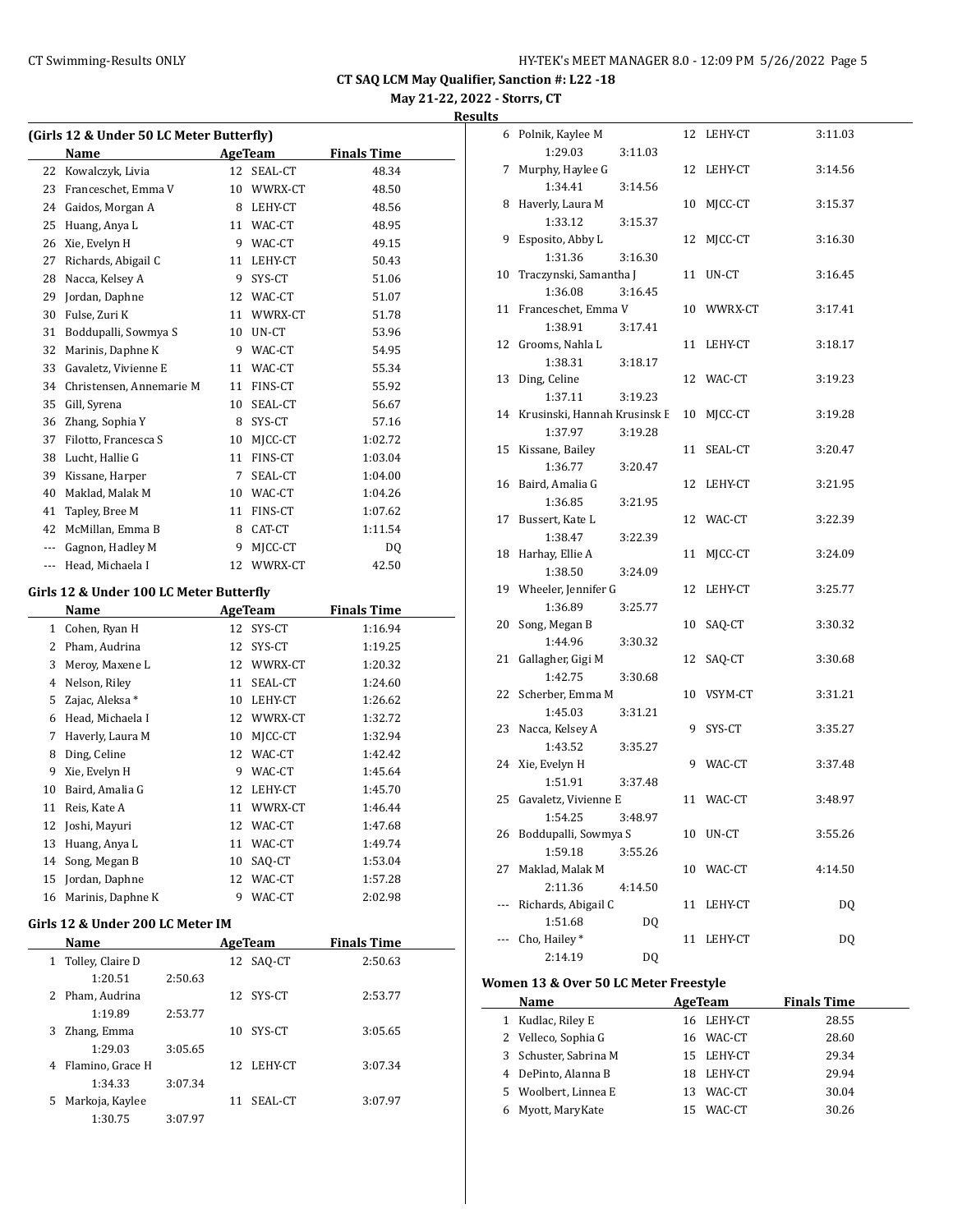**May 21-22, 2022 - Storrs, CT**

**Results**

|     | (Women 13 & Over 50 LC Meter Freestyle) |    |            |                    |
|-----|-----------------------------------------|----|------------|--------------------|
|     | Name                                    |    | AgeTeam    | <b>Finals Time</b> |
| 7   | Savoie, Emma                            | 18 | WAC-CT     | 30.29              |
| 8   | Cohen, Aislin P                         | 14 | SYS-CT     | 30.34              |
| 9   | Gangaway, Megan R                       | 16 | LEHY-CT    | 30.36              |
| 10  | Markoja, Addison                        |    | 13 SEAL-CT | 30.69              |
| 11  | Kim, Seorin E                           |    | 15 SYS-CT  | 30.79              |
| 12  | Zhao, Mindy M                           |    | 15 MJCC-CT | 30.86              |
| *13 | Miller, Lillian                         |    | 15 VSYM-CT | 30.93              |
| *13 | Harhay, Jane S                          | 15 | MJCC-CT    | 30.93              |
| 15  | Wildstein, Abigail K                    | 14 | LEHY-CT    | 31.26              |
| 16  | Ford, Amanda M                          |    | 14 WAC-CT  | 31.31              |
| 17  | Myott, Amanda E                         |    | 13 WAC-CT  | 31.35              |
| 18  | Torello, Izzy R                         | 15 | SYS-CT     | 31.40              |
| 19  | Caldwell, Sophia L                      |    | 14 WWRX-CT | 31.42              |
| 20  | Kim, Sarah Meeyeon                      |    | 15 SEAL-CT | 31.50              |
| 21  | Gill, Ava                               |    | 13 SEAL-CT | 31.65              |
| 22  | Sowka, Brooke E                         |    | 16 LEHY-CT | 31.74              |
| 23  | Sampara, Mary M                         |    | 14 WAC-CT  | 31.90              |
| 24  | Peck, Cecelia G                         |    | 14 MICC-CT | 31.92              |
| 25  | Nedobity, Beth A                        |    | 14 FINS-CT | 31.99              |
| *26 | Haverly, Claire E                       | 14 | MJCC-CT    | 32.09              |
| *26 | Benigni, Rylie                          | 15 | SEAL-CT    | 32.09              |
| 28  | Harhay, Lyla F                          | 13 | MJCC-CT    | 32.11              |
| 29  | Liang, Sophie                           |    | 13 WWRX-CT | 32.16              |
| 30  | Gallagher, Anna E                       | 14 | SAQ-CT     | 32.55              |
| *31 | Simoniello, Anna R                      |    | 16 CAT-CT  | 32.60              |
| *31 | Lowney, Gracie L                        | 13 | MJCC-CT    | 32.60              |
| 33  | Johnson, Jasmine                        | 16 | NWYL-CT    | 32.62              |
| 34  | Rader, Muiriel C                        | 13 | SYS-CT     | 32.68              |
| 35  | Ferony, Claire E                        |    | 16 LEHY-CT | 32.70              |
| 36  | Kelly, Maddison                         |    | 13 SEAL-CT | 32.72              |
| 37  | Jones, Lily M                           | 13 | MJCC-CT    | 32.83              |
| 38  | Lamour, Laila G                         |    | 14 WAC-CT  | 32.89              |
| 39  | Ficalora, Amelia                        |    | 16 NWYL-CT | 33.03              |
| 40  | Romero, Paeton M                        | 15 | MJCC-CT    | 33.58              |
| 41  | Sullivan, Jillian A                     |    | 15 WAC-CT  | 33.60              |
| 42  | Rodriguez, Violeta                      | 13 | SEAL-CT    | 33.67              |
| 43  | Fernandez, Abigail E                    | 13 | SYS-CT     | 33.73              |
| 44  | Letellier, Laura R                      | 16 | CAC-CT     | 33.89              |
| 45  | Adelman, Sophia                         | 13 | MJCC-CT    | 34.14              |
| 46  | Kuehn, Elsa A                           | 15 | CAT-CT     | 34.19              |
| 47  | Long, Becky R                           | 13 | WAC-CT     | 34.30              |
| 48  | Moore. Lauren C                         | 13 | MJCC-CT    | 34.37              |
| *49 | Alonzo, Rosie J                         | 14 | MJCC-CT    | 34.38              |
| *49 | Blomberg, Hannah E                      | 14 | CAC-CT     | 34.38              |
| 51  | Arcilla, Jillian M                      | 14 | CAC-CT     | 34.47              |
| 52  | Filotto, Celia M                        | 13 | MICC-CT    | 34.70              |
| 53  | Mathews, Rachel E                       | 15 | MJCC-CT    | 34.97              |
| 54  | Bye, Gwendolyn                          | 16 | MJCC-CT    | 35.09              |
| 55  | Houska, Johanna L                       | 17 | CAT-CT     | 35.17              |
| 56  | Tarinelli, Sarah J                      | 17 | CAC-CT     | 35.67              |
| 57  | McNamara, Kayleigh M                    | 14 | WAC-CT     | 36.00              |
| 58  | Chaletsky, Katie A                      | 15 | MJCC-CT    | 36.67              |
| 59  | Campo, Sofia A                          | 14 | CAT-CT     | 36.69              |
| 60  | Zea, Lilly*                             | 13 | LEHY-CT    | 36.97              |
| 61  | Medina, Kylie                           | 13 | SEAL-CT    | 37.02              |
|     |                                         |    |            |                    |

| ້  |                      |    |           |       |
|----|----------------------|----|-----------|-------|
| 62 | Fink, Hannah R       | 13 | MJCC-CT   | 37.05 |
| 63 | Herr, Stephanie J    | 16 | CAC-CT    | 37.11 |
| 64 | Lowney, Kayla R      | 13 | MICC-CT   | 37.38 |
| 65 | Shatraw, Elsa B      | 13 | CAT-CT    | 37.53 |
| 66 | Campo, Olivia R      |    | 14 CAT-CT | 37.70 |
| 67 | Mejnartowicz, Mila A | 14 | WAC-CT    | 37.83 |
| 68 | McNamara, Taylor R   | 13 | WAC-CT    | 38.25 |
| 69 | Doyle-Kusy, Lucy G   | 13 | CAC-CT    | 38.61 |
| 70 | Dattilo, Anna E      | 15 | CAT-CT    | 38.67 |
| 71 | Maloney, Maggie M    | 13 | WAC-CT    | 38.74 |
| 72 | Maklad, Salma M      | 13 | WAC-CT    | 38.98 |
| 73 | Juliani, Lu E        | 13 | CAC-CT    | 39.01 |
| 74 | McKenna, Mary M      |    | 14 CAC-CT | 39.69 |
| 75 | Chasteen, Emma L     |    | 16 CAC-CT | 40.84 |
|    |                      |    |           |       |

#### **Women 13 & Over 100 LC Meter Freestyle**

|              | Name                    |    | <b>AgeTeam</b> | <b>Finals Time</b> |
|--------------|-------------------------|----|----------------|--------------------|
| $\mathbf{1}$ | Velleco, Sophia G       |    | 16 WAC-CT      | 1:01.29            |
| 2            | Brodowicz, Milena A     | 13 | LEHY-CT        | 1:03.45            |
| 3            | Gangaway, Megan R       | 16 | LEHY-CT        | 1:04.32            |
| 4            | DePinto, Alanna B       |    | 18 LEHY-CT     | 1:04.33            |
| 5            | Gajecki, Natalia E      |    | 14 FINS-CT     | 1:04.60            |
| 6            | Schuster, Sabrina M     | 15 | LEHY-CT        | 1:04.64            |
| 7            | Markoja, Addison        | 13 | SEAL-CT        | 1:05.69            |
| 8            | Pickel, Abbey E         | 16 | FINS-CT        | 1:05.82            |
| 9            | Cohen, Aislin P         | 14 | SYS-CT         | 1:05.89            |
| 10           | Savoie, Emma            | 18 | WAC-CT         | 1:05.92            |
| 11           | Paluska, Annika G       | 16 | LEHY-CT        | 1:06.19            |
|              | 12 Christensen, Belle G | 15 | LEHY-CT        | 1:06.72            |
| 13           | Baker, Hailey E         | 16 | FINS-CT        | 1:06.87            |
|              | 14 Zhao, Mindy M        | 15 | MJCC-CT        | 1:07.09            |
| 15           | Myott, MaryKate         | 15 | WAC-CT         | 1:07.16            |
| 16           | Myott, Amanda E         |    | 13 WAC-CT      | 1:07.40            |
| 17           | Caldwell, Sophia L      |    | 14 WWRX-CT     | 1:07.41            |
| 18           | Wildstein, Abigail K    | 14 | LEHY-CT        | 1:07.54            |
| 19           | Torello, Izzy R         | 15 | SYS-CT         | 1:07.62            |
| 20           | Sowka, Brooke E         | 16 | LEHY-CT        | 1:07.92            |
| 21           | Harhay, Jane S          | 15 | MICC-CT        | 1:07.93            |
| 22           | Velleco, Olivia J       | 18 | WAC-CT         | 1:08.04            |
| 23           | Ford, Amanda M          | 14 | WAC-CT         | 1:08.21            |
| 24           | Sampara, Mary M         |    | 14 WAC-CT      | 1:08.74            |
| 25           | Kim, Seorin E           | 15 | SYS-CT         | 1:08.77            |
| 26           | Miller, Lillian         | 15 | VSYM-CT        | 1:09.00            |
|              | 27 Kim, Sarah Meeyeon   | 15 | SEAL-CT        | 1:09.05            |
| 28           | Young, Kate M           | 15 | SYS-CT         | 1:09.81            |
| 29           | Harhay, Lyla F          | 13 | MJCC-CT        | 1:09.88            |
| 30           | Miner, Carolyn E        | 16 | LEHY-CT        | 1:09.99            |
| 31           | Nedobity, Beth A        | 14 | FINS-CT        | 1:10.12            |
| 32           | Liang, Sophie           | 13 | WWRX-CT        | 1:10.28            |
| 33           | Cheng, Sorina           | 16 | SYS-CT         | 1:10.31            |
| 34           | Lowney, Gracie L        | 13 | MJCC-CT        | 1:10.33            |
| 35           | Langmaid, Sarah E       | 13 | LEHY-CT        | 1:10.43            |
| 36           | Dabek, Zuzanna M        | 14 | FINS-CT        | 1:11.03            |
| 37           | Boisoneau, Lucy C       | 14 | LEHY-CT        | 1:11.04            |
|              | 38 Romero, Paeton M     | 15 | MICC-CT        | 1:11.19            |
| 39           | Franceschet, Alice      | 15 | WWRX-CT        | 1:11.29            |
| 40           | Benigni, Rylie          | 15 | SEAL-CT        | 1:11.31            |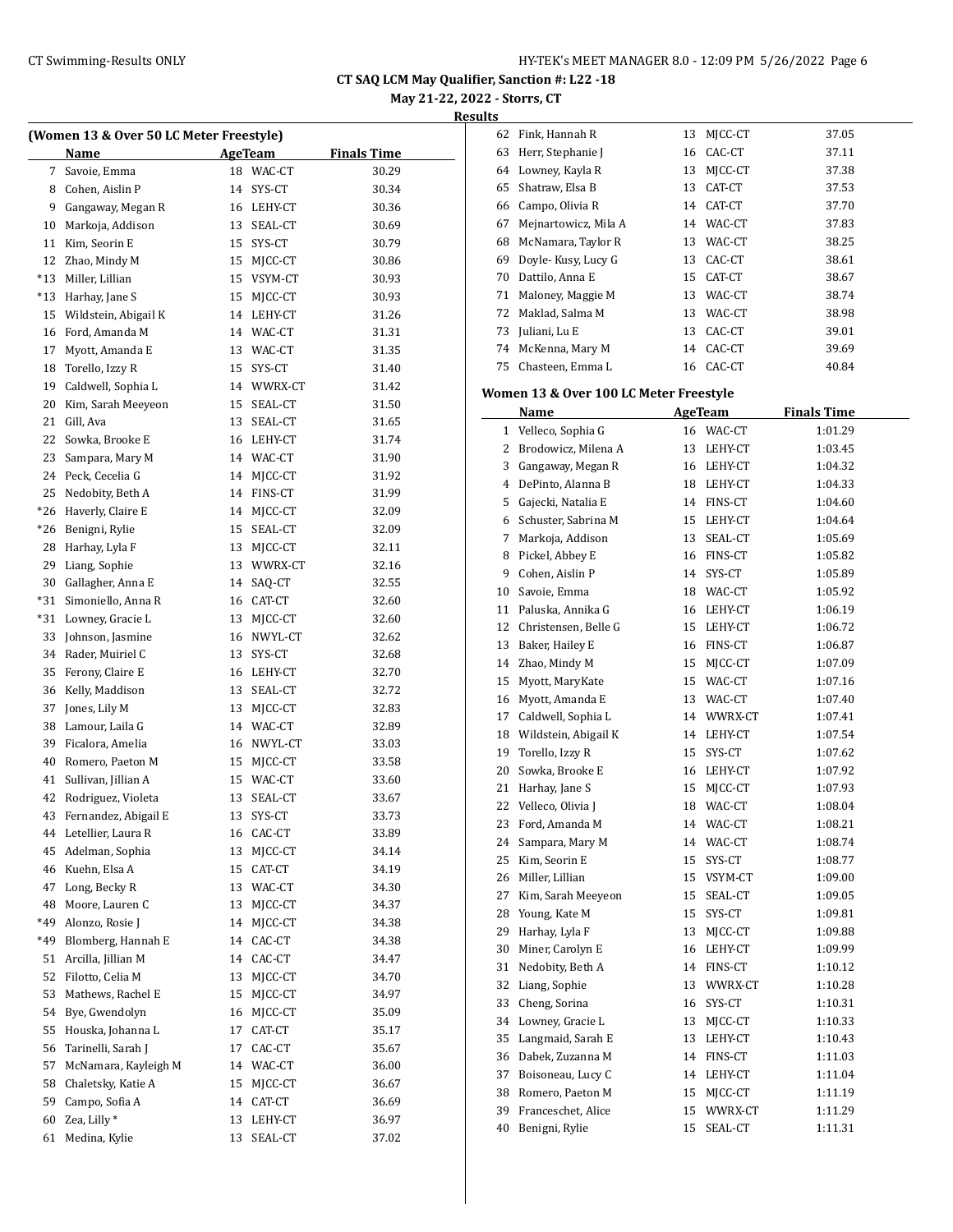**May 21-22, 2022 - Storrs, CT**

**Results**

|    | (Women 13 & Over 100 LC Meter Freestyle) |    |                |                    |
|----|------------------------------------------|----|----------------|--------------------|
|    | Name                                     |    | <b>AgeTeam</b> | <b>Finals Time</b> |
| 41 | Haverly, Claire E                        | 14 | MJCC-CT        | 1:11.50            |
| 42 | Gill, Ava                                | 13 | SEAL-CT        | 1:11.63            |
| 43 | Jones, Lily M                            | 13 | MJCC-CT        | 1:11.71            |
| 44 | Lamour, Laila G                          |    | 14 WAC-CT      | 1:12.24            |
| 45 | Szczepanik, Alexandra G                  |    | 14 FINS-CT     | 1:12.27            |
| 46 | Peck, Cecelia G                          |    | 14 MJCC-CT     | 1:12.45            |
| 47 | Korczak, Victoria N                      |    | 15 FINS-CT     | 1:12.59            |
| 48 | Pincince, Sophia Q                       |    | 16 MJCC-CT     | 1:12.72            |
| 49 | Gallagher, Anna E                        |    | 14 SAQ-CT      | 1:12.77            |
| 50 | Adelman, Sophia                          |    | 13 MJCC-CT     | 1:12.80            |
| 51 | Young, Grace S                           | 17 | SYS-CT         | 1:13.03            |
| 52 | Letellier, Laura R                       |    | 16 CAC-CT      | 1:13.06            |
| 53 | Filotto, Celia M                         | 13 | MJCC-CT        | 1:13.21            |
| 54 | Zanor, Anya K                            | 14 | SYS-CT         | 1:13.26            |
| 55 | Vitola, Abigail G                        |    | 18 VSYM-CT     | 1:13.33            |
| 56 | Rader, Muiriel C                         | 13 | SYS-CT         | 1:13.40            |
| 57 | Ferony, Claire E                         |    | 16 LEHY-CT     | 1:13.46            |
| 58 | Alonzo, Rosie J                          |    | 14 MICC-CT     | 1:13.62            |
| 59 | Kelly, Maddison                          | 13 | SEAL-CT        | 1:13.88            |
| 60 | Sullivan, Jillian A                      |    | 15 WAC-CT      | 1:13.94            |
| 61 | Fernandez, Abigail E                     | 13 | SYS-CT         | 1:14.02            |
| 62 | Juliani, Lu E                            | 13 | CAC-CT         | 1:14.15            |
| 63 | Curran, Penelope J                       |    | 14 LEHY-CT     | 1:14.46            |
| 64 | Tarinelli, Sarah J                       | 17 | CAC-CT         | 1:14.84            |
| 65 | Rodriguez, Violeta                       | 13 | SEAL-CT        | 1:15.76            |
| 66 | Mathews, Rachel E                        | 15 | MJCC-CT        | 1:15.90            |
| 67 | Vyse, Ainsley G                          | 18 | MJCC-CT        | 1:16.62            |
| 68 | Gajda, Julia                             | 14 | SEAL-CT        | 1:16.78            |
| 69 | Welch, Nina                              | 13 | SEAL-CT        | 1:17.81            |
| 70 | Long, Becky R                            |    | 13 WAC-CT      | 1:18.83            |
| 71 | McNamara, Kayleigh M                     |    | 14 WAC-CT      | 1:19.60            |
| 72 | Lowney, Kayla R                          | 13 | MJCC-CT        | 1:20.01            |
| 73 | Fink, Hannah R                           | 13 | MJCC-CT        | 1:21.15            |
| 74 | Froehle, Olivia M                        |    | 13 WAC-CT      | 1:21.88            |
| 75 | Herr, Stephanie J                        |    | 16 CAC-CT      | 1:22.45            |
| 76 | Thebeau, Kristen M                       |    | 17 VSYM-CT     | 1:22.78            |
| 77 | Dominguez, Lexi J                        | 14 | MJCC-CT        | 1:23.28            |
| 78 | Maklad, Salma M                          | 13 | WAC-CT         | 1:24.24            |
| 79 | McNamara, Taylor R                       | 13 | WAC-CT         | 1:25.04            |
| 80 | Shatraw, Elsa B                          | 13 | CAT-CT         | 1:25.21            |
| 81 | Berube, Gianna L                         | 14 | FINS-CT        | 1:25.38            |
| 82 | Doyle-Kusy, Lucy G                       | 13 | CAC-CT         | 1:25.54            |
| 83 | DeMarco, Juliana E                       | 14 | CAC-CT         | 1:28.40            |
| 84 | Chasteen, Emma L                         | 16 | CAC-CT         | 1:30.41            |
|    |                                          |    |                |                    |

# **Women 13 & Over 200 LC Meter Freestyle**

|    | Name                |         |    | AgeTeam        | <b>Finals Time</b> |  |
|----|---------------------|---------|----|----------------|--------------------|--|
|    | 1 Velleco, Sophia G |         | 16 | WAC-CT         | 2:13.64            |  |
|    | 1:04.65             | 2:13.64 |    |                |                    |  |
|    | 2 Kudlac, Riley E   |         |    | 16 LEHY-CT     | 2:18.00            |  |
|    | 1:07.31             | 2:18.00 |    |                |                    |  |
| 3. | Gajecki, Natalia E  |         | 14 | FINS-CT        | 2:21.98            |  |
|    | 1:09.05             | 2:21.98 |    |                |                    |  |
|    | 4 Pickel, Abbey E   |         | 16 | <b>FINS-CT</b> | 2:22.52            |  |
|    | 1:08.01             | 2:22.52 |    |                |                    |  |
|    |                     |         |    |                |                    |  |

| 5  | Markoja, Addison      |         |    | 13 SEAL-CT | 2:23.91 |
|----|-----------------------|---------|----|------------|---------|
|    | 1:11.16               | 2:23.91 |    |            |         |
| 6  | Christensen, Belle G  |         |    | 15 LEHY-CT | 2:24.95 |
|    | 1:10.96               | 2:24.95 |    |            |         |
| 7  | Cohen, Aislin P       |         |    | 14 SYS-CT  | 2:26.48 |
|    | 1:13.04               | 2:26.48 |    |            |         |
| 8  | Savoie, Emma          |         |    | 18 WAC-CT  | 2:26.63 |
|    | 1:11.74               | 2:26.63 |    |            |         |
| 9  | Torello, Izzy R       |         |    | 15 SYS-CT  | 2:26.82 |
|    | 1:13.58               | 2:26.82 |    |            |         |
| 10 | DePinto, Alanna B     |         |    | 18 LEHY-CT | 2:27.06 |
|    | 1:10.13               | 2:27.06 |    |            |         |
| 11 | Myott, MaryKate       |         |    | 15 WAC-CT  | 2:27.16 |
|    | 1:13.21               | 2:27.16 |    |            |         |
| 12 | Harhay, Jane S        |         | 15 | MJCC-CT    | 2:27.31 |
|    | 1:11.96               | 2:27.31 |    |            |         |
| 13 | Sampara, Mary M       |         |    | 14 WAC-CT  | 2:28.30 |
|    | 1:12.06               | 2:28.30 |    |            |         |
| 14 | Wildstein, Abigail K  |         |    | 14 LEHY-CT | 2:29.10 |
|    | 1:12.24               | 2:29.10 |    |            |         |
| 15 | Kim, Seorin E         |         |    | 15 SYS-CT  | 2:29.40 |
|    | 1:14.67               | 2:29.40 |    |            |         |
| 16 | Kim, Sarah Meeyeon    |         | 15 | SEAL-CT    | 2:32.03 |
|    | 1:12.55               | 2:32.03 |    |            |         |
| 17 | Miller, Lillian       |         | 15 | VSYM-CT    | 2:32.55 |
|    | 1:14.54               | 2:32.55 |    |            |         |
| 18 | Gallagher, Anna E     |         | 14 | SAQ-CT     | 2:33.52 |
|    | 1:14.92               | 2:33.52 |    |            |         |
|    | 19 Woolbert, Linnea E |         |    | 13 WAC-CT  | 2:34.72 |
|    |                       |         |    |            |         |
|    | 1:15.36               | 2:34.72 |    |            |         |
| 20 | Caldwell, Sophia L    |         |    | 14 WWRX-CT | 2:35.19 |
|    | 1:15.70               | 2:35.19 |    |            |         |
| 21 | Romero, Paeton M      |         | 15 | MJCC-CT    | 2:35.23 |
|    | 1:14.35               | 2:35.23 |    |            |         |
| 22 | Liang, Sophie         |         |    | 13 WWRX-CT | 2:36.21 |
|    | 1:17.64               | 2:36.21 |    |            |         |
| 23 | Harhay, Lyla F        |         | 13 | MJCC-CT    | 2:36.33 |
|    | 1:15.49               | 2:36.33 |    |            |         |
| 24 | Franceschet, Alice    |         |    | 15 WWRX-CT | 2:37.02 |
|    | 1:17.66               | 2:37.02 |    |            |         |
| 25 | Lowney, Gracie L      |         | 13 | MJCC-CT    | 2:37.34 |
|    | 1:17.62               | 2:37.34 |    |            |         |
| 26 | Ferony, Claire E      |         | 16 | LEHY-CT    | 2:37.41 |
|    | 1:16.62               | 2:37.41 |    |            |         |
| 27 | Johnson, Jasmine      |         | 16 | NWYL-CT    | 2:37.74 |
|    | 1:16.40               | 2:37.74 |    |            |         |
| 28 | Nedobity, Beth A      |         | 14 | FINS-CT    | 2:37.93 |
|    | 1:17.60               | 2:37.93 |    |            |         |
| 29 | Alonzo, Rosie J       |         | 14 | MJCC-CT    | 2:38.03 |
|    | 1:16.97               | 2:38.03 |    |            |         |
| 30 | Gill, Ava             |         | 13 | SEAL-CT    | 2:39.31 |
|    | 1:18.46               | 2:39.31 |    |            |         |
| 31 | Jones, Lily M         |         | 13 | MJCC-CT    | 2:39.46 |
|    | 1:19.05               | 2:39.46 |    |            |         |
| 32 | Dabek, Zuzanna M      |         | 14 | FINS-CT    | 2:40.33 |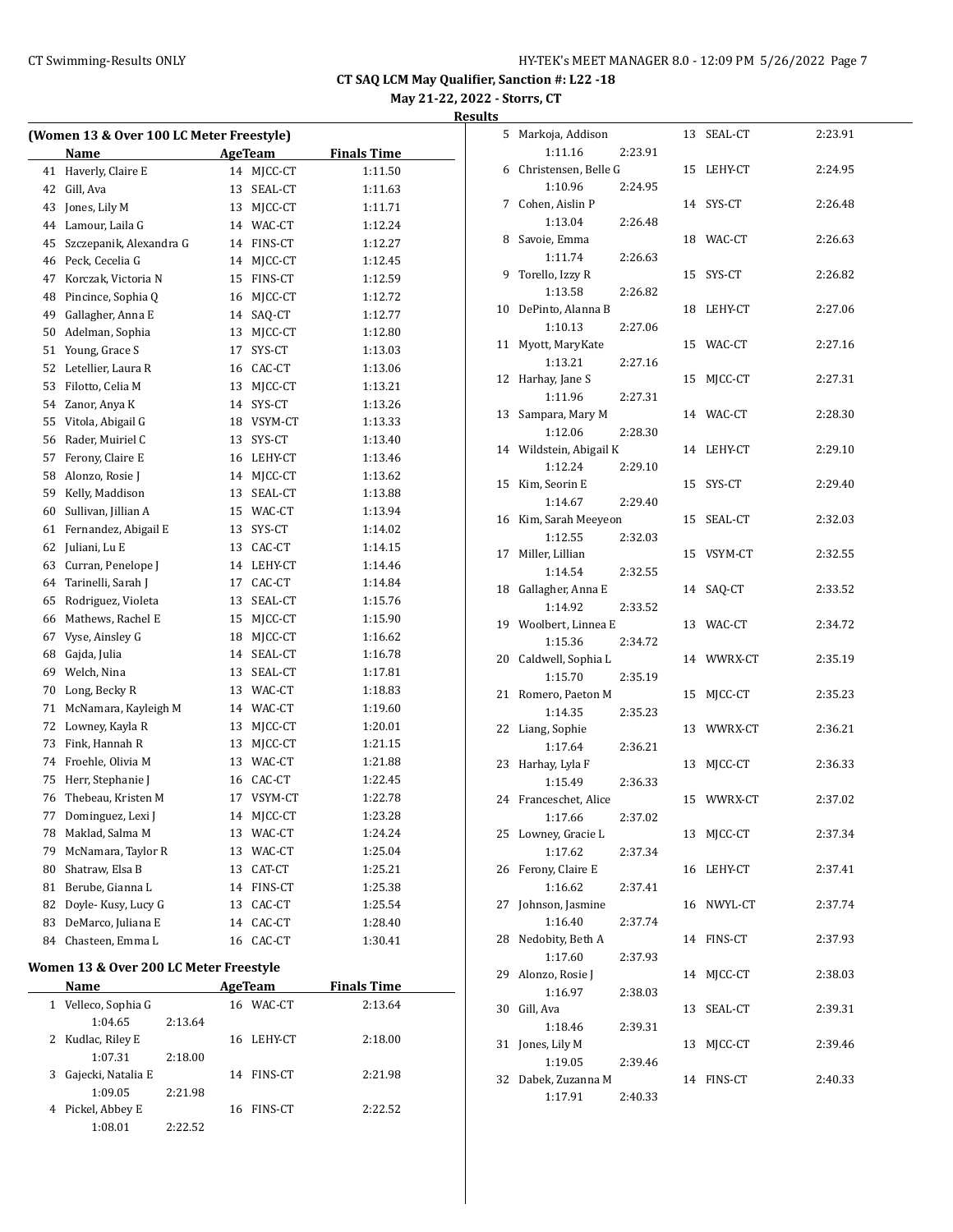**May 21-22, 2022 - Storrs, CT**

**Results**

|    | (Women 13 & Over 200 LC Meter Freestyle) |    |            |                    |  |
|----|------------------------------------------|----|------------|--------------------|--|
|    | Name                                     |    | AgeTeam    | <b>Finals Time</b> |  |
|    | 33 Haverly, Claire E                     |    | 14 MJCC-CT | 2:40.54            |  |
|    | 1:17.42<br>2:40.54                       |    |            |                    |  |
| 34 | Tarinelli, Sarah J                       |    | 17 CAC-CT  | 2:40.78            |  |
|    | 1:20.87<br>2:40.78                       |    |            |                    |  |
| 35 | Filotto, Celia M                         |    | 13 MJCC-CT | 2:41.69            |  |
|    | 1:18.67<br>2:41.69                       |    |            |                    |  |
|    | 36 Kelly, Maddison                       |    | 13 SEAL-CT | 2:42.29            |  |
|    | 1:19.04<br>2:42.29                       |    |            |                    |  |
|    | 37 Letellier, Laura R                    |    | 16 CAC-CT  | 2:42.80            |  |
|    | 1:20.05<br>2:42.80                       |    |            |                    |  |
| 38 | Mathews, Rachel E                        |    | 15 MJCC-CT | 2:43.14            |  |
|    | 1:18.75<br>2:43.14                       |    |            |                    |  |
|    | 39 Adelman, Sophia                       |    | 13 MJCC-CT | 2:43.26            |  |
|    | 1:17.37<br>2:43.26                       |    |            |                    |  |
|    | 40 Simoniello, Anna R                    |    | 16 CAT-CT  | 2:44.70            |  |
|    | 41 Sullivan, Jillian A                   |    | 15 WAC-CT  | 2:44.84            |  |
|    | 1:21.55<br>2:44.84                       |    |            |                    |  |
|    | 42 Arcilla, Jillian M                    |    | 14 CAC-CT  | 2:45.19            |  |
|    | 1:18.74<br>2:45.19                       |    |            |                    |  |
|    | 43 Fernandez, Abigail E                  |    | 13 SYS-CT  | 2:45.85            |  |
|    | 1:21.58<br>2:45.85                       |    |            |                    |  |
|    | 44 Bye, Gwendolyn                        |    | 16 MJCC-CT | 2:46.47            |  |
|    | 1:18.79<br>2:46.47                       |    |            |                    |  |
|    | 45 Lamour, Laila G                       |    | 14 WAC-CT  | 2:46.65            |  |
|    | 46 Peck, Cecelia G                       |    | 14 MJCC-CT | 2:50.86            |  |
|    | 1:21.69<br>2:50.86                       |    |            |                    |  |
| 47 | Moore, Lauren C                          | 13 | MJCC-CT    | 2:52.27            |  |
|    | 1:23.13<br>2:52.27                       |    |            |                    |  |
|    | 48 Welch, Nina                           |    | 13 SEAL-CT | 2:53.71            |  |
|    | 1:24.60<br>2:53.71                       |    |            |                    |  |
| 49 | Fink, Hannah R                           | 13 | MJCC-CT    | 2:53.77            |  |
|    | 1:22.68<br>2:53.77                       |    |            |                    |  |
| 50 | Chaletsky, Katie A                       | 15 | MJCC-CT    | 2:53.86            |  |
|    | 1:22.42<br>2:53.86                       |    |            |                    |  |
| 51 | Blomberg, Hannah E                       |    | 14 CAC-CT  | 2:55.79            |  |
|    | 1:24.97<br>2:55.79                       |    |            |                    |  |
|    | 52 Medina, Kylie                         |    | 13 SEAL-CT | 2:59.25            |  |
|    | 1:27.86<br>2:59.25                       |    |            |                    |  |
|    | 53 Long, Becky R                         |    | 13 WAC-CT  | 2:59.37            |  |
|    | 1:29.00<br>2:59.37                       |    |            |                    |  |
| 54 | McNamara, Kayleigh M                     |    | 14 WAC-CT  | 3:01.47            |  |
|    | 1:32.75<br>3:01.47                       |    |            |                    |  |
| 55 | Froehle, Olivia M                        |    | 13 WAC-CT  | 3:02.57            |  |
|    | 1:31.06<br>3:02.57                       |    |            |                    |  |
| 56 | Herr, Stephanie J                        |    | 16 CAC-CT  | 3:02.89            |  |
|    | 1:27.06<br>3:02.89                       |    |            |                    |  |
| 57 | Sajus, Emma                              | 15 | CAT-CT     | 3:03.45            |  |
|    | 1:28.98<br>3:03.45                       |    |            |                    |  |
| 58 | Maloney, Maggie M                        | 13 | WAC-CT     | 3:04.08            |  |
|    | 1:31.53<br>3:04.08                       |    |            |                    |  |
| 59 | Mejnartowicz, Mila A                     |    | 14 WAC-CT  | 3:07.42            |  |
|    | 1:31.11<br>3:07.42                       |    |            |                    |  |
| 60 | McNamara, Taylor R<br>1:32.74            |    | 13 WAC-CT  | 3:07.90            |  |
|    | 3:07.90                                  |    |            |                    |  |

| 61 | Doyle-Kusy, Lucy G |         |    | 13 CAC-CT      | 3:08.95 |
|----|--------------------|---------|----|----------------|---------|
|    | 1:30.37            | 3:08.95 |    |                |         |
| 62 | Campo, Olivia R    |         |    | 14 CAT-CT      | 3:10.02 |
|    | 1:32.82            | 3:10.02 |    |                |         |
| 63 | Berube, Gianna L   |         | 14 | <b>FINS-CT</b> | 3:11.43 |
|    | 1:29.52            | 3:11.43 |    |                |         |
| 64 | Campo, Sofia A     |         | 14 | CAT-CT         | 3:11.44 |
|    | 1:30.58            | 3:11.44 |    |                |         |
| 65 | McKenna, Mary M    |         |    | 14 CAC-CT      | 3:14.93 |
|    | 1:34.63            | 3:14.93 |    |                |         |
| 66 | Dattilo, Anna E    |         | 15 | CAT-CT         | 3:15.27 |
|    | 1:32.81            | 3:15.27 |    |                |         |
| 67 | Chasteen, Emma L   |         |    | 16 CAC-CT      | 3:27.16 |
|    | 1:39.20            | 3:27.16 |    |                |         |

# **Women 13 & Over 100 LC Meter Backstroke**

|              | Name                  |    | <b>AgeTeam</b> | <b>Finals Time</b> |  |
|--------------|-----------------------|----|----------------|--------------------|--|
| $\mathbf{1}$ | Velleco, Sophia G     |    | 16 WAC-CT      | 1:09.90            |  |
| 2            | Gajecki, Natalia E    | 14 | FINS-CT        | 1:11.47            |  |
| 3            | Perkel, Sophie A      | 16 | NWYL-CT        | 1:15.71            |  |
| 4            | Sowka, Brooke E       |    | 16 LEHY-CT     | 1:15.79            |  |
| 5            | Wildstein, Abigail K  |    | 14 LEHY-CT     | 1:15.86            |  |
| 6            | Kudlac, Avery B       | 16 | LEHY-CT        | 1:16.51            |  |
| 7            | Christensen, Belle G  | 15 | LEHY-CT        | 1:16.71            |  |
| 8            | Myott, MaryKate       | 15 | WAC-CT         | 1:16.76            |  |
|              | 9 Kim, Seorin E       | 15 | SYS-CT         | 1:17.05            |  |
|              | 10 Savoie, Emma       | 18 | WAC-CT         | 1:17.72            |  |
| 11           | Kim, Sarah Meeyeon    | 15 | SEAL-CT        | 1:18.02            |  |
| 12           | Velleco, Olivia J     | 18 | WAC-CT         | 1:20.01            |  |
| 13           | Harhay, Jane S        | 15 | MJCC-CT        | 1:20.25            |  |
|              | 14 Woolbert, Linnea E | 13 | WAC-CT         | 1:20.55            |  |
| 15           | Schuster, Sabrina M   | 15 | LEHY-CT        | 1:21.01            |  |
|              | 16 Gangaway, Megan R  | 16 | LEHY-CT        | 1:21.12            |  |
| 17           | Langmaid, Sarah E     | 13 | LEHY-CT        | 1:21.50            |  |
| 18           | Brodowicz, Milena A   | 13 | LEHY-CT        | 1:21.59            |  |
|              | 19 Peck, Cecelia G    | 14 | MJCC-CT        | 1:21.69            |  |
| 20           | Sullivan, Jillian A   | 15 | WAC-CT         | 1:22.61            |  |
| 21           | Lowney, Gracie L      | 13 | MJCC-CT        | 1:23.08            |  |
| 22           | Welch, Nina           | 13 | SEAL-CT        | 1:24.61            |  |
| 23           | Fernandez, Abigail E  | 13 | SYS-CT         | 1:24.94            |  |
|              | 24 Romero, Paeton M   | 15 | MJCC-CT        | 1:26.13            |  |
|              | 25 Adelman, Sophia    | 13 | MJCC-CT        | 1:26.70            |  |
|              | 26 Simoniello, Anna R | 16 | CAT-CT         | 1:26.94            |  |
|              | 27 Ferony, Claire E   | 16 | LEHY-CT        | 1:27.13            |  |
| 28           | Harhay, Lyla F        | 13 | MJCC-CT        | 1:27.44            |  |
| 29           | Curran, Penelope J    | 14 | LEHY-CT        | 1:27.70            |  |
| 30           | Benigni, Rylie        | 15 | SEAL-CT        | 1:28.43            |  |
| 31           | Lamour, Laila G       | 14 | WAC-CT         | 1:28.61            |  |
| 32           | Long, Becky R         | 13 | WAC-CT         | 1:29.50            |  |
| 33           | Froehle, Olivia M     | 13 | WAC-CT         | 1:29.65            |  |
| 34           | Moore, Lauren C       | 13 | MJCC-CT        | 1:29.98            |  |
| 35           | Gallagher, Anna E     | 14 | SAQ-CT         | 1:31.44            |  |
| 36           | Gill, Ava             | 13 | SEAL-CT        | 1:32.12            |  |
| 37           | Chaletsky, Katie A    | 15 | MJCC-CT        | 1:32.81            |  |
| 38           | Zea, Lilly *          | 13 | LEHY-CT        | 1:33.66            |  |
| 39           | Blomberg, Hannah E    | 14 | CAC-CT         | 1:35.24            |  |
| 40           | Medina, Kylie         | 13 | SEAL-CT        | 1:35.69            |  |
|              |                       |    |                |                    |  |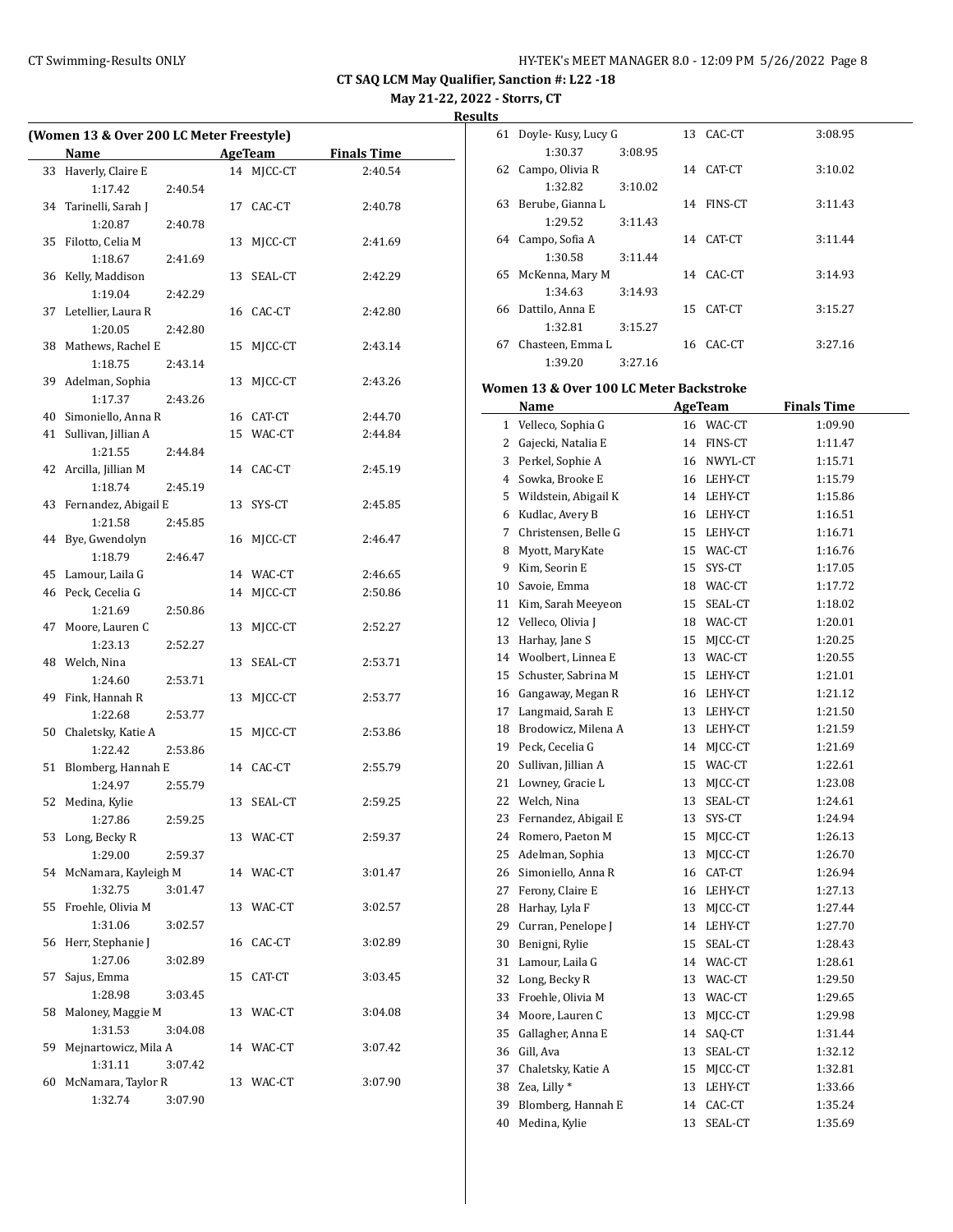**May 21-22, 2022 - Storrs, CT**

|    | (Women 13 & Over 100 LC Meter Backstroke) |         |    |                |                    |
|----|-------------------------------------------|---------|----|----------------|--------------------|
|    | Name                                      |         |    | <b>AgeTeam</b> | <b>Finals Time</b> |
|    | 41 Berube, Gianna L                       |         |    | 14 FINS-CT     | 1:37.10            |
|    | 42 Shatraw, Elsa B                        |         |    | 13 CAT-CT      | 1:38.98            |
|    | 43 Herr, Stephanie J                      |         |    | 16 CAC-CT      | 1:39.99            |
|    | 44 Doyle-Kusy, Lucy G                     |         |    | 13 CAC-CT      |                    |
|    |                                           |         |    |                | 1:40.89            |
|    | 45 Lowney, Kayla R                        |         |    | 13 MJCC-CT     | 1:41.08            |
|    | 46 Dattilo, Anna E                        |         |    | 15 CAT-CT      | 1:45.48            |
|    | 47 McKenna, Mary M                        |         |    | 14 CAC-CT      | 1:49.34            |
|    | 48 Chasteen, Emma L                       |         |    | 16 CAC-CT      | 1:50.63            |
|    | Women 13 & Over 200 LC Meter Backstroke   |         |    |                |                    |
|    | Name                                      |         |    | AgeTeam        | <b>Finals Time</b> |
|    | 1 Velleco, Sophia G                       |         |    | 16 WAC-CT      | 2:30.31            |
|    | 1:13.86                                   | 2:30.31 |    |                |                    |
| 2  | Gajecki, Natalia E                        |         |    | 14 FINS-CT     | 2:36.01            |
|    | 1:15.79                                   | 2:36.01 |    |                |                    |
| 3  | Sowka, Brooke E                           |         |    | 16 LEHY-CT     | 2:38.10            |
|    | 1:17.20                                   | 2:38.10 |    |                |                    |
| 4  | Kim, Seorin E                             |         |    | 15 SYS-CT      | 2:45.08            |
|    | 1:21.74                                   | 2:45.08 |    |                |                    |
| 5  | Kim, Sarah Meeyeon                        |         |    | 15 SEAL-CT     | 2:45.73            |
|    | 1:20.85                                   | 2:45.73 |    |                |                    |
| 6  | Christensen, Belle G                      |         |    | 15 LEHY-CT     | 2:46.27            |
|    | 1:22.70                                   | 2:46.27 |    |                |                    |
|    | 7 Savoie, Emma                            |         |    | 18 WAC-CT      | 2:46.48            |
|    | 1:22.65                                   | 2:46.48 |    |                |                    |
|    | 8 Wildstein, Abigail K                    |         |    | 14 LEHY-CT     | 2:46.60            |
|    | 1:22.57                                   | 2:46.60 |    |                |                    |
| 9  | Harhay, Jane S                            |         |    | 15 MJCC-CT     | 2:47.61            |
|    | 1:22.35                                   | 2:47.61 |    |                |                    |
|    | 10 Paluska, Annika G                      |         |    | 16 LEHY-CT     | 2:48.01            |
|    | 1:21.39                                   | 2:48.01 |    |                |                    |
| 11 | Cohen, Aislin P                           |         |    | 14 SYS-CT      | 2:49.93            |
|    | 1:24.35                                   | 2:49.93 |    |                |                    |
|    | 12 Velleco, Olivia J                      |         |    | 18 WAC-CT      | 2:50.01            |
|    | 1:25.00                                   | 2:50.01 |    |                |                    |
|    | 13 Miller, Lillian                        |         |    | 15 VSYM-CT     | 2:50.80            |
|    | 1:23.90                                   | 2:50.80 |    |                |                    |
|    | 14 Langmaid, Sarah E                      |         |    | 13 LEHY-CT     | 2:51.60            |
|    | 1:24.99                                   | 2:51.60 |    |                |                    |
|    | 15 Sullivan, Jillian A                    |         |    | 15 WAC-CT      | 2:51.81            |
|    | 1:25.07                                   | 2:51.81 |    |                |                    |
|    | 16 Vitola, Abigail G                      |         |    | 18 VSYM-CT     | 2:52.57            |
|    | 1:26.15                                   | 2:52.57 |    |                |                    |
| 17 | Miner, Carolyn E                          |         |    | 16 LEHY-CT     | 2:53.53            |
|    | 1:24.84                                   | 2:53.53 |    |                |                    |
| 18 | Gangaway, Megan R                         |         |    | 16 LEHY-CT     | 2:55.34            |
|    | 1:26.69                                   | 2:55.34 |    |                |                    |
|    | 19 Harhay, Lyla F                         |         |    | 13 MJCC-CT     | 2:55.74            |
|    | 1:27.30                                   | 2:55.74 |    |                |                    |
|    | 20 Baker, Hailey E                        |         |    | 16 FINS-CT     | 2:56.60            |
|    | 1:25.52                                   | 2:56.60 |    |                |                    |
|    | 21 Lowney, Gracie L                       |         | 13 | MJCC-CT        | 2:57.24            |
|    | 1:29.17                                   | 2:57.24 |    |                |                    |
|    | 22 Peck, Cecelia G                        |         |    | 14 MJCC-CT     | 2:57.67            |
|    |                                           |         |    |                |                    |
|    | 1:28.36                                   | 2:57.67 |    |                |                    |

| 23                       | Myott, MaryKate         |         |    | 15 WAC-CT  | 2:58.23 |
|--------------------------|-------------------------|---------|----|------------|---------|
|                          | 1:28.42                 | 2:58.23 |    |            |         |
| 24                       | Rader, Muiriel C        |         |    | 13 SYS-CT  | 2:59.38 |
|                          | 1:28.05                 | 2:59.38 |    |            |         |
| 25                       | Nedobity, Beth A        |         |    | 14 FINS-CT | 2:59.47 |
|                          | 1:29.61                 | 2:59.47 |    |            |         |
| 26                       | Dabek, Zuzanna M        |         |    | 14 FINS-CT | 2:59.88 |
|                          | 1:29.93                 | 2:59.88 |    |            |         |
| 27                       | Romero, Paeton M        |         | 15 | MJCC-CT    | 3:00.65 |
|                          | 1:27.96                 | 3:00.65 |    |            |         |
| 28                       | Fernandez, Abigail E    |         | 13 | SYS-CT     | 3:00.82 |
|                          | 1:30.61                 | 3:00.82 |    |            |         |
| 29                       | Young, Grace S          |         | 17 | SYS-CT     | 3:01.85 |
|                          | 1:29.51                 | 3:01.85 |    |            |         |
| 30                       | Welch, Nina             |         | 13 | SEAL-CT    | 3:03.04 |
|                          | 1:28.66                 | 3:03.04 |    |            |         |
| 31                       | Ferony, Claire E        |         |    | 16 LEHY-CT | 3:04.71 |
|                          | 1:32.01                 | 3:04.71 |    |            |         |
| 32                       | Rodriguez, Violeta      |         |    | 13 SEAL-CT | 3:06.20 |
|                          | 1:28.34                 | 3:06.20 |    |            |         |
| 33                       | Thebeau, Kristen M      |         |    | 17 VSYM-CT | 3:06.74 |
|                          | 1:33.86                 | 3:06.74 |    |            |         |
| 34                       | Curran, Penelope J      |         |    | 14 LEHY-CT | 3:07.09 |
|                          | 1:30.94                 | 3:07.09 |    |            |         |
| 35                       | Pincince, Sophia Q      |         |    | 16 MJCC-CT | 3:08.47 |
|                          | 1:30.88                 | 3:08.47 |    |            |         |
|                          | 36 Korczak, Victoria N  |         |    | 15 FINS-CT | 3:08.70 |
|                          | 1:31.88                 | 3:08.70 |    |            |         |
|                          |                         |         |    |            |         |
| 37                       | Szczepanik, Alexandra G |         |    | 14 FINS-CT | 3:10.62 |
|                          | 1:34.39                 | 3:10.62 |    |            |         |
| 38                       | Haverly, Claire E       |         |    | 14 MJCC-CT | 3:10.75 |
|                          | 1:31.59                 | 3:10.75 |    |            |         |
| 39                       | Liang, Sophie           |         |    | 13 WWRX-CT | 3:11.03 |
|                          | 1:35.22                 | 3:11.03 |    |            |         |
| 40                       | Froehle, Olivia M       |         |    | 13 WAC-CT  | 3:11.49 |
|                          | 1:35.96                 | 3:11.49 |    |            |         |
| 41                       | Gill, Ava               |         | 13 | SEAL-CT    | 3:16.56 |
|                          | 1:37.16                 | 3:16.56 |    |            |         |
| 42                       | Lamour, Laila G         |         |    | 14 WAC-CT  | 3:17.14 |
|                          | 1:37.83                 | 3:17.14 |    |            |         |
|                          | 43 Dominguez, Lexi J    |         |    | 14 MJCC-CT | 3:17.97 |
|                          | 1:35.66                 | 3:17.97 |    |            |         |
| 44                       | Long, Becky R           |         |    | 13 WAC-CT  | 3:18.85 |
|                          | 1:38.62                 | 3:18.85 |    |            |         |
| 45                       | Gajda, Julia            |         |    | 14 SEAL-CT | 3:20.32 |
|                          | 1:38.72                 | 3:20.32 |    |            |         |
| 46                       | McNamara, Kayleigh M    |         |    | 14 WAC-CT  | 3:20.93 |
|                          | 1:41.88                 | 3:20.93 |    |            |         |
| 47                       | Fink, Hannah R          |         | 13 | MJCC-CT    | 3:24.55 |
|                          | 1:39.62                 | 3:24.55 |    |            |         |
| 48                       | McNamara, Taylor R      |         | 13 | WAC-CT     | 3:34.49 |
|                          | 1:47.86                 | 3:34.49 |    |            |         |
| 49                       | Chasteen, Emma L        |         |    | 16 CAC-CT  | 4:01.14 |
|                          | 1:56.48                 | 4:01.14 |    |            |         |
| $\overline{\phantom{a}}$ | Berube, Gianna L        |         |    | 14 FINS-CT | DQ      |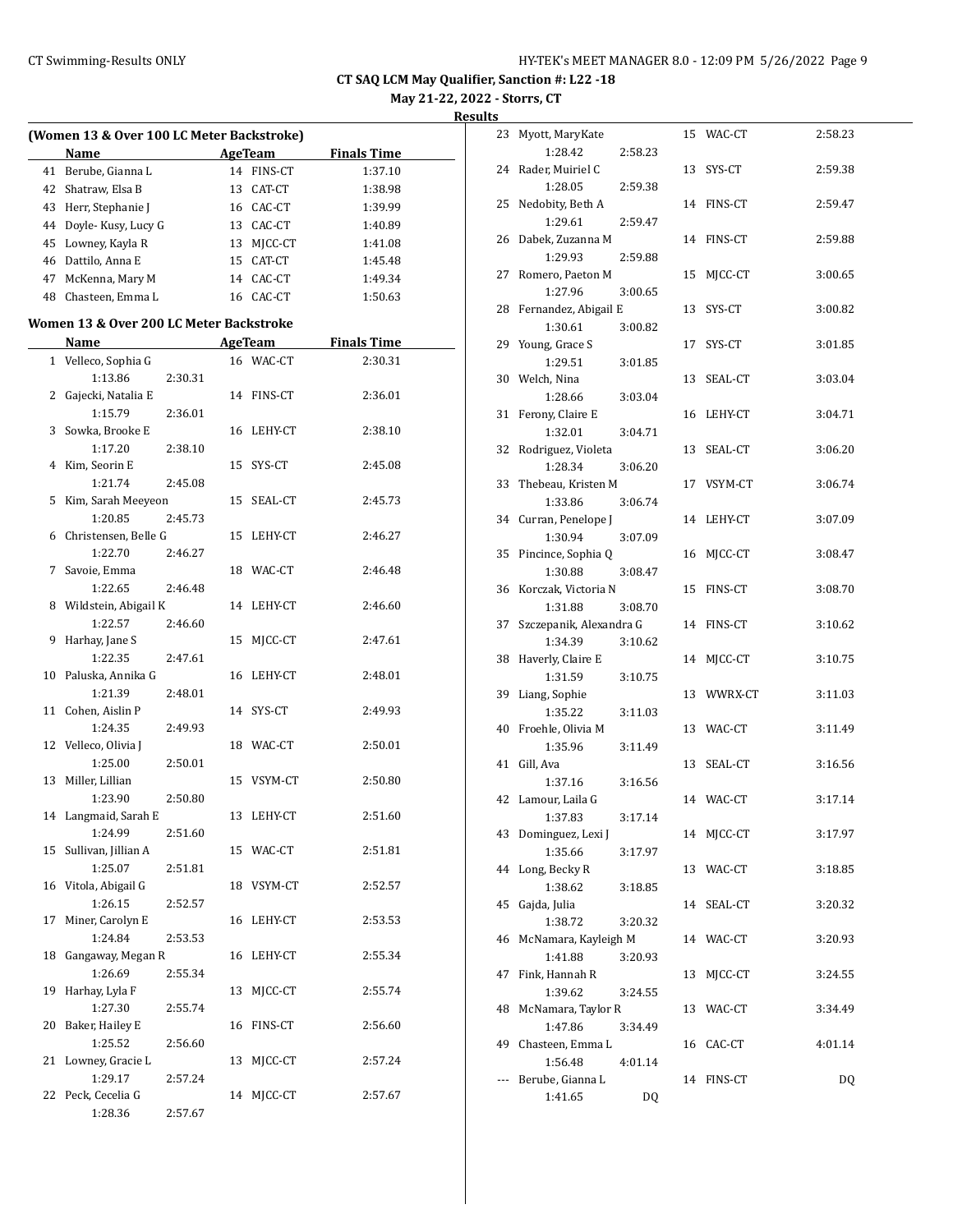**May 21-22, 2022 - Storrs, CT**

**Results**

| (Women 13 & Over 200 LC Meter Backstroke) |                                           |    |                    |                    |  |  |  |
|-------------------------------------------|-------------------------------------------|----|--------------------|--------------------|--|--|--|
|                                           | Name                                      |    | <b>AgeTeam</b>     | <b>Finals Time</b> |  |  |  |
| ---                                       | Maklad, Salma M                           |    | 13 WAC-CT          | DQ                 |  |  |  |
|                                           | 1:35.86                                   | DQ |                    |                    |  |  |  |
|                                           | Women 13 & Over 100 LC Meter Breaststroke |    |                    |                    |  |  |  |
|                                           | Name                                      |    | AgeTeam            | <b>Finals Time</b> |  |  |  |
|                                           | 1 Brodowicz, Milena A                     |    | 13 LEHY-CT         | 1:20.48            |  |  |  |
|                                           | 2 Letellier, Laura R                      | 16 | CAC-CT             | 1:22.63            |  |  |  |
|                                           | 3 Zhao, Mindy M                           | 15 | MJCC-CT            | 1:23.09            |  |  |  |
|                                           | 4 Paluska, Annika G                       |    | 16 LEHY-CT         | 1:25.41            |  |  |  |
| 5                                         | Young, Grace S                            | 17 | SYS-CT             | 1:26.80            |  |  |  |
|                                           | 6 Velleco, Olivia J                       |    | 18 WAC-CT          | 1:27.58            |  |  |  |
| 7                                         | Baker, Hailey E                           |    | 16 FINS-CT         | 1:27.82            |  |  |  |
|                                           | 8 Vitola, Abigail G                       |    | 18 VSYM-CT         | 1:28.29            |  |  |  |
| 9                                         | Schuster, Sabrina M                       |    | 15 LEHY-CT         | 1:29.09            |  |  |  |
| 10                                        | Sullivan, Jillian A                       |    | 15 WAC-CT          | 1:30.28            |  |  |  |
| 11                                        | Franceschet, Alice                        |    | 15 WWRX-CT         | 1:30.83            |  |  |  |
| 12                                        | Ford, Amanda M                            |    | 14 WAC-CT          | 1:30.85            |  |  |  |
| 13                                        | Torello, Izzy R                           |    | 15 SYS-CT          | 1:31.16            |  |  |  |
| 14                                        | Christensen, Belle G                      |    | 15 LEHY-CT         | 1:31.19            |  |  |  |
| 15                                        | Kelly, Maddison                           | 13 | SEAL-CT            | 1:31.41            |  |  |  |
| 16                                        | Markoja, Addison                          | 13 | SEAL-CT            | 1:32.16            |  |  |  |
| 17                                        | Cohen, Aislin P                           |    | 14 SYS-CT          | 1:32.22            |  |  |  |
| 18                                        | Cheng, Sorina                             |    | 16 SYS-CT          | 1:32.57            |  |  |  |
| 19                                        | Curran, Penelope J                        |    | 14 LEHY-CT         | 1:33.59            |  |  |  |
| 20                                        | Myott, Amanda E                           |    | 13 WAC-CT          | 1:35.05            |  |  |  |
| 21                                        | Young, Kate M                             |    | 15 SYS-CT          | 1:35.11            |  |  |  |
| 22                                        | Gajda, Julia                              |    | 14 SEAL-CT         | 1:35.70            |  |  |  |
| 23                                        | Kim, Sarah Meeyeon                        |    | 15 SEAL-CT         | 1:36.11            |  |  |  |
| 24                                        | Caldwell, Sophia L                        |    | 14 WWRX-CT         | 1:36.43            |  |  |  |
| 25                                        | Dabek, Zuzanna M                          |    | 14 FINS-CT         | 1:36.46            |  |  |  |
| 26                                        | Harhay, Jane S                            | 15 | MJCC-CT            | 1:36.97            |  |  |  |
| 27                                        | Pincince, Sophia Q                        | 16 | MJCC-CT            | 1:37.01            |  |  |  |
| 28                                        | Miner, Carolyn E                          |    | 16 LEHY-CT         | 1:37.18            |  |  |  |
|                                           | 29 Zanor, Anya K                          |    | 14 SYS-CT          | 1:37.37            |  |  |  |
| 30                                        | Adelman, Sophia                           | 13 | MJCC-CT            | 1:37.58            |  |  |  |
| 31                                        | Boisoneau, Lucy C                         |    | 14 LEHY-CT         | 1:37.73            |  |  |  |
| 32                                        | Nedobity, Beth A                          | 14 | FINS-CT            | 1:37.86            |  |  |  |
| 33                                        | Harhay, Lyla F                            | 13 | MJCC-CT            |                    |  |  |  |
| *34                                       | Vyse, Ainsley G                           |    |                    | 1:38.06            |  |  |  |
|                                           | Haverly, Claire E                         | 18 | MJCC-CT<br>MJCC-CT | 1:38.10            |  |  |  |
| *34                                       |                                           | 14 |                    | 1:38.10            |  |  |  |
| 36                                        | Kim, Seorin E                             | 15 | SYS-CT             | 1:38.22            |  |  |  |
| 37                                        | Sowka, Brooke E                           | 16 | LEHY-CT            | 1:38.91            |  |  |  |
| 38                                        | Alonzo, Rosie J                           | 14 | MJCC-CT            | 1:38.92            |  |  |  |
| 39                                        | Sampara, Mary M                           | 14 | WAC-CT             | 1:39.09            |  |  |  |
| 40                                        | Juliani, Lu E                             | 13 | CAC-CT             | 1:41.48            |  |  |  |
| 41                                        | Mathews, Rachel E                         | 15 | MJCC-CT            | 1:42.17            |  |  |  |
| 42                                        | Fink, Hannah R                            | 13 | MJCC-CT            | 1:42.30            |  |  |  |
| 43                                        | Doyle- Kusy, Lucy G                       | 13 | CAC-CT             | 1:42.96            |  |  |  |
| 44                                        | Ferony, Claire E                          | 16 | LEHY-CT            | 1:43.03            |  |  |  |
| 45                                        | Romero, Paeton M                          | 15 | MJCC-CT            | 1:43.57            |  |  |  |
| 46                                        | Miller, Lillian                           | 15 | VSYM-CT            | 1:45.35            |  |  |  |
| 47                                        | Rader, Muiriel C                          | 13 | SYS-CT             | 1:45.44            |  |  |  |
| 48                                        | Szczepanik, Alexandra G                   | 14 | FINS-CT            | 1:47.13            |  |  |  |
| 49                                        | Lowney, Gracie L                          | 13 | MJCC-CT            | 1:47.36            |  |  |  |
| 50                                        | Fernandez, Abigail E                      | 13 | SYS-CT             | 1:47.66            |  |  |  |

| 51 | Tarinelli, Sarah J   | 17 | CAC-CT         | 1:47.72 |
|----|----------------------|----|----------------|---------|
| 52 | Lowney, Kayla R      | 13 | MICC-CT        | 1:48.48 |
| 53 | Berube, Gianna L     | 14 | FINS-CT        | 1:48.50 |
| 54 | Korczak, Victoria N  | 15 | <b>FINS-CT</b> | 1:49.12 |
| 55 | Herr, Stephanie J    | 16 | CAC-CT         | 1:49.55 |
| 56 | Filotto, Celia M     | 13 | MICC-CT        | 1:50.30 |
| 57 | McNamara, Kayleigh M | 14 | WAC-CT         | 1:51.46 |
| 58 | Jones, Lily M        | 13 | MICC-CT        | 1:51.61 |
| 59 | DeMarco, Juliana E   | 14 | CAC-CT         | 1:51.62 |
| 60 | Maklad, Salma M      | 13 | WAC-CT         | 1:52.50 |
| 61 | Rodriguez, Violeta   | 13 | SEAL-CT        | 1:55.94 |
| 62 | McNamara, Taylor R   | 13 | WAC-CT         | 1:57.20 |
| 63 | Froehle, Olivia M    | 13 | WAC-CT         | 2:03.02 |
| 64 | Dominguez, Lexi J    | 14 | MICC-CT        | 2:06.32 |
| 65 | Shatraw, Elsa B      | 13 | CAT-CT         | 2:12.70 |

# **Women 13 & Over 200 LC Meter Breaststroke**

|    | <u>Name</u>                  |         |    | <b>AgeTeam</b> | <b>Finals Time</b> |  |
|----|------------------------------|---------|----|----------------|--------------------|--|
|    | 1 Zhao, Mindy M              |         | 15 | MJCC-CT        | 3:01.02            |  |
|    | 2 Pickel, Abbey E            |         | 16 | FINS-CT        | 3:06.92            |  |
|    | 1:30.97                      | 3:06.92 |    |                |                    |  |
|    | 3 Cohen, Aislin P            |         |    | 14 SYS-CT      | 3:09.12            |  |
|    | 1:33.29                      | 3:09.12 |    |                |                    |  |
|    | 4 Letellier, Laura R         |         |    | 16 CAC-CT      | 3:09.84            |  |
|    | 1:30.94                      | 3:09.84 |    |                |                    |  |
|    | 5 DePinto, Alanna B          |         | 18 | LEHY-CT        | 3:10.69            |  |
|    | 1:29.74                      | 3:10.69 |    |                |                    |  |
|    | 6 Vitola, Abigail G          |         |    | 18 VSYM-CT     | 3:11.60            |  |
|    | 1:34.54                      | 3:11.60 |    |                |                    |  |
| 7  | Franceschet, Alice           |         |    | 15 WWRX-CT     | 3:12.16            |  |
|    | 1:33.81                      | 3:12.16 |    |                |                    |  |
|    | 8 Kudlac, Riley E            |         | 16 | LEHY-CT        | 3:12.30            |  |
|    | 1:32.17                      | 3:12.30 |    |                |                    |  |
| 9  | Baker, Hailey E              |         | 16 | FINS-CT        | 3:14.12            |  |
|    | 1:31.92                      | 3:14.12 |    |                |                    |  |
|    | 10 Sullivan, Jillian A       |         | 15 | WAC-CT         | 3:14.91            |  |
|    | 1:33.81                      | 3:14.91 |    |                |                    |  |
| 11 | Torello, Izzy R              |         | 15 | SYS-CT         | 3:15.80            |  |
|    | 1:37.66                      | 3:15.80 |    |                |                    |  |
|    | 12 Kelly, Maddison           |         | 13 | SEAL-CT        | 3:16.34            |  |
|    | 1:34.04                      | 3:16.34 |    |                |                    |  |
|    | 13 Ford, Amanda M            |         |    | 14 WAC-CT      | 3:17.48            |  |
|    | 1:35.02                      | 3:17.48 |    |                |                    |  |
|    | 14 Gajecki, Natalia E        |         | 14 | FINS-CT        | 3:18.17            |  |
|    | 1:34.95                      | 3:18.17 |    |                |                    |  |
|    | 15 Arcilla, Jillian M        |         | 14 | CAC-CT         | 3:20.48            |  |
|    | 1:34.29                      | 3:20.48 |    |                |                    |  |
|    | 16 Bye, Gwendolyn<br>1:36.61 | 3:23.45 | 16 | MJCC-CT        | 3:23.45            |  |
| 17 | Zanor, Anya K                |         |    | 14 SYS-CT      | 3:24.03            |  |
|    | 1:39.88                      | 3:24.03 |    |                |                    |  |
|    | 18 Sesta, Jane T             |         | 16 | FINS-CT        | 3:24.16            |  |
|    | 1:36.68                      | 3:24.16 |    |                |                    |  |
| 19 | Sampara, Mary M              |         |    | 14 WAC-CT      | 3:26.02            |  |
|    | 1:39.94                      | 3:26.02 |    |                |                    |  |
| 20 | Myott, Amanda E              |         | 13 | WAC-CT         | 3:26.18            |  |
|    | 1:40.90                      | 3:26.18 |    |                |                    |  |
|    |                              |         |    |                |                    |  |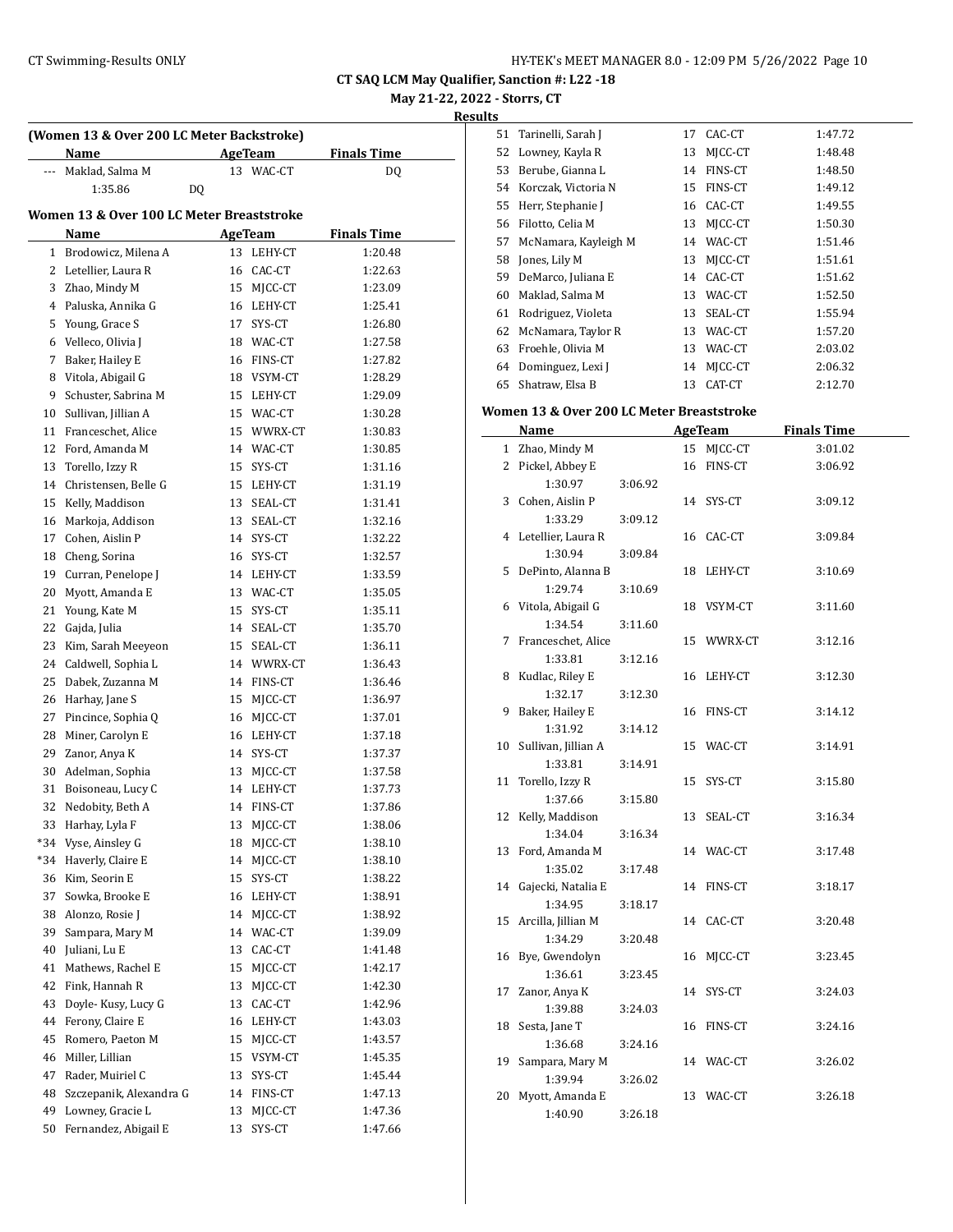**May 21-22, 2022 - Storrs, CT**

**Result** 

|    | Name                 |         |    | <b>AgeTeam</b> | <b>Finals Time</b> |
|----|----------------------|---------|----|----------------|--------------------|
| 21 | Dabek, Zuzanna M     |         |    | 14 FINS-CT     | 3:26.95            |
|    | 1:41.01              | 3:26.95 |    |                |                    |
| 22 | Nedobity, Beth A     |         |    | 14 FINS-CT     | 3:31.06            |
|    | 1:41.58              | 3:31.06 |    |                |                    |
| 23 | Haverly, Claire E    |         | 14 | MICC-CT        | 3:36.59            |
|    | 1:42.35              | 3:36.59 |    |                |                    |
|    | 24 Juliani, Lu E     |         | 13 | CAC-CT         | 3:44.74            |
|    | 1:47.04              | 3:44.74 |    |                |                    |
| 25 | Maloney, Maggie M    |         |    | 13 WAC-CT      | 3:46.27            |
|    | 1:50.30              | 3:46.27 |    |                |                    |
| 26 | Lowney, Kayla R      |         | 13 | MICC-CT        | 3:49.09            |
|    | 1:50.13              | 3:49.09 |    |                |                    |
| 27 | McNamara, Kayleigh M |         |    | 14 WAC-CT      | 3:54.39            |
|    | 1:53.79              | 3:54.39 |    |                |                    |
| 28 | Maklad, Salma M      |         |    | 13 WAC-CT      | 3:57.70            |
|    | 1:59.72              | 3:57.70 |    |                |                    |
| 29 | McNamara, Taylor R   |         |    | 13 WAC-CT      | 4:11.63            |
|    | 2:03.56              | 4:11.63 |    |                |                    |

### **Women 13 & Over 100 LC Meter Butterfly**

|    | Name                 |    | <b>AgeTeam</b> | <b>Finals Time</b> |  |
|----|----------------------|----|----------------|--------------------|--|
| 1  | Velleco, Sophia G    |    | 16 WAC-CT      | 1:07.67            |  |
| 2  | Kudlac, Avery B      | 16 | LEHY-CT        | 1:09.84            |  |
| 3  | Gangaway, Megan R    | 16 | LEHY-CT        | 1:11.92            |  |
| 4  | Schuster, Sabrina M  | 15 | LEHY-CT        | 1:13.22            |  |
| 5  | Ford, Amanda M       |    | 14 WAC-CT      | 1:13.50            |  |
| 6  | Savoie, Emma         | 18 | WAC-CT         | 1:14.15            |  |
| 7  | Sowka, Brooke E      |    | 16 LEHY-CT     | 1:16.66            |  |
| 8  | Velleco, Olivia J    |    | 18 WAC-CT      | 1:16.79            |  |
| 9  | Myott, MaryKate      |    | 15 WAC-CT      | 1:17.48            |  |
| 10 | Perkel, Sophie A     | 16 | NWYL-CT        | 1:18.20            |  |
| 11 | Christensen, Belle G | 15 | LEHY-CT        | 1:18.49            |  |
| 12 | Sampara, Mary M      | 14 | WAC-CT         | 1:18.77            |  |
| 13 | Baker, Hailey E      | 16 | FINS-CT        | 1:19.75            |  |
| 14 | Brodowicz, Milena A  |    | 13 LEHY-CT     | 1:20.55            |  |
| 15 | Sesta, Jane T        | 16 | FINS-CT        | 1:20.77            |  |
| 16 | Miller, Lillian      |    | 15 VSYM-CT     | 1:22.22            |  |
| 17 | Jones, Lily M        | 13 | MICC-CT        | 1:22.29            |  |
| 18 | Langmaid, Sarah E    | 13 | LEHY-CT        | 1:22.44            |  |
| 19 | Myott, Amanda E      | 13 | WAC-CT         | 1:22.99            |  |
| 20 | Liang, Sophie        | 13 | WWRX-CT        | 1:23.44            |  |
| 21 | Zanor, Anya K        | 14 | SYS-CT         | 1:23.63            |  |
| 22 | Ficalora, Amelia     | 16 | NWYL-CT        | 1:24.24            |  |
| 23 | Alonzo, Rosie J      | 14 | MJCC-CT        | 1:24.83            |  |
| 24 | Benigni, Rylie       | 15 | SEAL-CT        | 1:25.30            |  |
| 25 | Mathews, Rachel E    | 15 | MJCC-CT        | 1:26.34            |  |
| 26 | Vitola, Abigail G    | 18 | VSYM-CT        | 1:26.78            |  |
| 27 | Filotto, Celia M     | 13 | MJCC-CT        | 1:27.53            |  |
| 28 | Lamour, Laila G      |    | 14 WAC-CT      | 1:29.03            |  |
| 29 | Sajus, Emma          | 15 | CAT-CT         | 1:30.62            |  |
| 30 | Curran, Penelope J   | 14 | LEHY-CT        | 1:31.19            |  |
| 31 | Houska, Johanna L    | 17 | CAT-CT         | 1:32.25            |  |
| 32 | Tarinelli, Sarah J   | 17 | CAC-CT         | 1:33.16            |  |
| 33 | Long, Becky R        | 13 | WAC-CT         | 1:36.32            |  |
| 34 | Rodriguez, Violeta   | 13 | SEAL-CT        | 1:37.11            |  |

| uits |                                        |         |    |            |                    |  |  |  |
|------|----------------------------------------|---------|----|------------|--------------------|--|--|--|
|      | 35 Maklad, Salma M                     |         |    | 13 WAC-CT  | 1:41.37            |  |  |  |
|      | 36 Fink, Hannah R                      |         |    | 13 MJCC-CT | 1:43.79            |  |  |  |
|      | 37 Zea, Lilly *                        |         |    | 13 LEHY-CT | 1:44.36            |  |  |  |
|      | 38 Froehle, Olivia M                   |         |    | 13 WAC-CT  | 1:45.13            |  |  |  |
|      | 39 McNamara, Kayleigh M                |         |    | 14 WAC-CT  | 1:49.66            |  |  |  |
|      | Women 13 & Over 200 LC Meter Butterfly |         |    |            |                    |  |  |  |
|      | Name                                   |         |    | AgeTeam    | <b>Finals Time</b> |  |  |  |
|      | 1 Velleco, Sophia G                    |         |    | 16 WAC-CT  | 2:31.13            |  |  |  |
|      | 1:12.25                                | 2:31.13 |    |            |                    |  |  |  |
| 2    | Pickel, Abbey E                        |         |    | 16 FINS-CT | 2:41.11            |  |  |  |
|      | 1:14.48                                | 2:41.11 |    |            |                    |  |  |  |
| 3    | Savoie, Emma                           |         |    | 18 WAC-CT  | 2:41.75            |  |  |  |
|      | 1:17.86                                | 2:41.75 |    |            |                    |  |  |  |
| 4    | Ford, Amanda M                         |         |    | 14 WAC-CT  | 2:45.32            |  |  |  |
|      | 1:20.05                                | 2:45.32 |    |            |                    |  |  |  |
| 5    | Sampara, Mary M                        |         |    | 14 WAC-CT  | 2:55.33            |  |  |  |
|      | 1:21.76                                | 2:55.33 |    |            |                    |  |  |  |
|      | 6 Myott, MaryKate                      |         |    | 15 WAC-CT  | 2:58.44            |  |  |  |
|      | 1:26.34                                | 2:58.44 |    |            |                    |  |  |  |
| 7    | Boisoneau, Lucy C                      |         |    | 14 LEHY-CT | 3:00.67            |  |  |  |
|      | 1:23.18                                | 3:00.67 |    |            |                    |  |  |  |
| 8    | Zanor, Anya K                          |         |    | 14 SYS-CT  | 3:04.24            |  |  |  |
|      | 1:28.48                                | 3:04.24 |    |            |                    |  |  |  |
| 9    | Young, Kate M                          |         | 15 | SYS-CT     | 3:06.63            |  |  |  |
|      | 1:26.29                                | 3:06.63 |    |            |                    |  |  |  |
|      | 10 Cheng, Sorina                       |         |    | 16 SYS-CT  | 3:08.32            |  |  |  |
|      | 1:27.36                                | 3:08.32 |    |            |                    |  |  |  |
| 11   | Benigni, Rylie                         |         | 15 | SEAL-CT    | 3:10.50            |  |  |  |
|      | 1:26.96                                | 3:10.50 |    |            |                    |  |  |  |
|      | 12 Jones, Lily M                       |         | 13 | MJCC-CT    | 3:16.16            |  |  |  |
| 13   | 1:25.62<br>Myott, Amanda E             | 3:16.16 |    | 13 WAC-CT  | 3:18.41            |  |  |  |
|      | 1:33.45                                | 3:18.41 |    |            |                    |  |  |  |
| 14   | Filotto, Celia M                       |         | 13 | MJCC-CT    | 3:26.09            |  |  |  |
|      | 1:36.29                                | 3:26.09 |    |            |                    |  |  |  |
| 15   | Lamour, Laila G                        |         |    | 14 WAC-CT  | 3:30.54            |  |  |  |
|      | 1:42.05                                | 3:30.54 |    |            |                    |  |  |  |
|      | 16 Long, Becky R                       |         |    | 13 WAC-CT  | 3:35.87            |  |  |  |
|      | 1:44.15                                | 3:35.87 |    |            |                    |  |  |  |
|      |                                        |         |    |            |                    |  |  |  |

# **Women 13 & Over 200 LC Meter IM**

|   | Name                  |         |    | AgeTeam    | <b>Finals Time</b> |  |
|---|-----------------------|---------|----|------------|--------------------|--|
| 1 | Pickel, Abbey E       |         |    | 16 FINS-CT | 2:36.96            |  |
|   | 1:13.16               | 2:36.96 |    |            |                    |  |
|   | 2 Zhao, Mindy M       |         | 15 | MICC-CT    | 2:40.63            |  |
|   | 1:16.88               | 2:40.63 |    |            |                    |  |
| 3 | Ford, Amanda M        |         | 14 | WAC-CT     | 2:41.22            |  |
|   | 1:17.80               | 2:41.22 |    |            |                    |  |
|   | 4 Kudlac, Avery B     |         | 16 | LEHY-CT    | 2:41.96            |  |
|   | 1:14.80               | 2:41.96 |    |            |                    |  |
|   | 5 Brodowicz, Milena A |         | 13 | LEHY-CT    | 2:43.62            |  |
|   | 1:19.97               | 2:43.62 |    |            |                    |  |
|   | 6 Woolbert, Linnea E  |         | 13 | WAC-CT     | 2:47.14            |  |
|   | 1:22.30               | 2:47.14 |    |            |                    |  |
| 7 | Perkel, Sophie A      |         |    | 16 NWYL-CT | 2:47.57            |  |
|   | 1:17.44               | 2:47.57 |    |            |                    |  |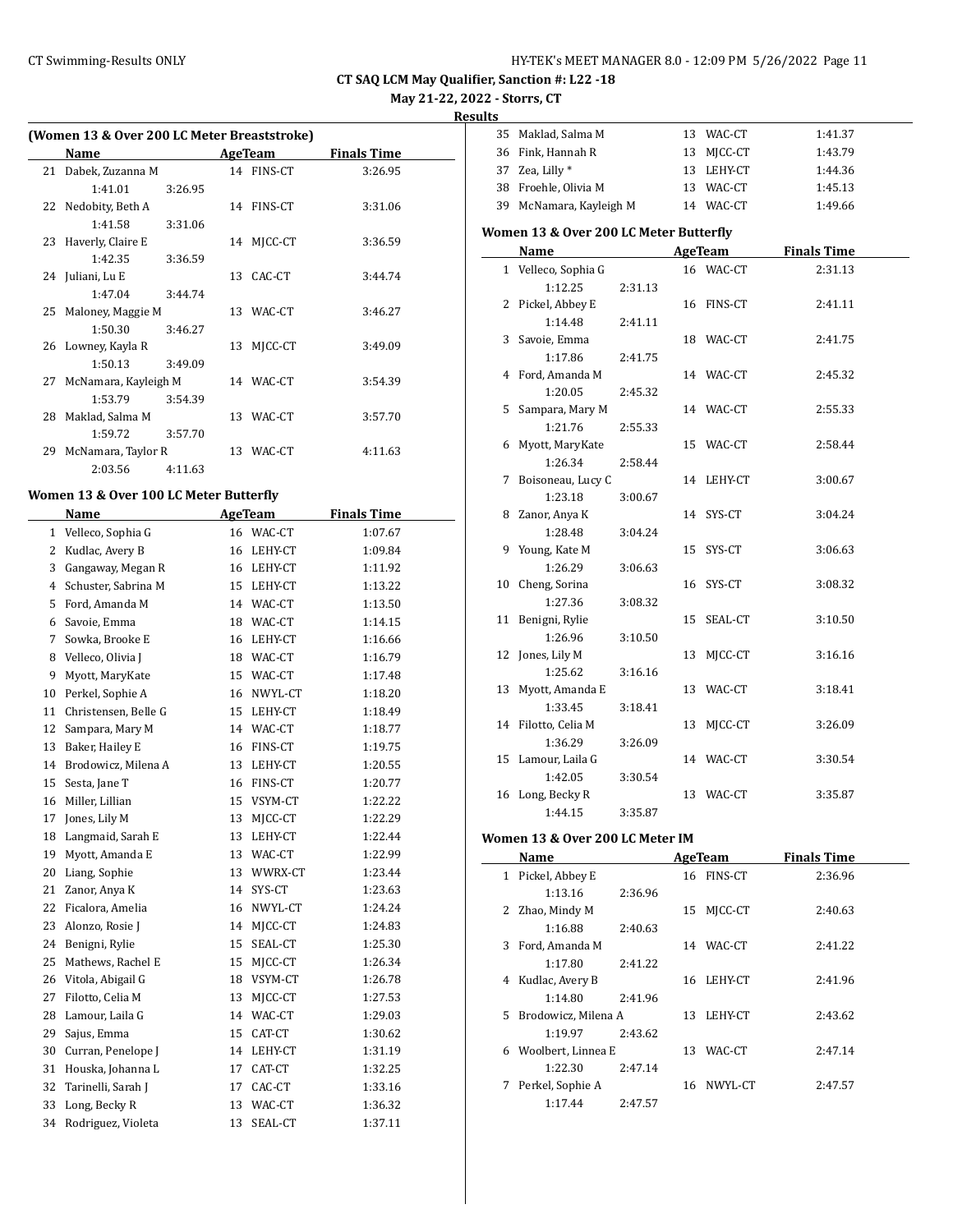**May 21-22, 2022 - Storrs, CT**

#### **Results**

| (Women 13 & Over 200 LC Meter IM) |                       |         |    |                |                    |
|-----------------------------------|-----------------------|---------|----|----------------|--------------------|
|                                   | Name                  |         |    | <b>AgeTeam</b> | <b>Finals Time</b> |
| 8                                 | Markoja, Addison      |         |    | 13 SEAL-CT     | 2:47.92            |
|                                   | 1:24.21               | 2:47.92 |    |                |                    |
| 9                                 | Baker, Hailey E       |         |    | 16 FINS-CT     | 2:49.00            |
|                                   | 1:19.16               | 2:49.00 |    |                |                    |
| 10                                | Myott, Amanda E       |         |    | 13 WAC-CT      | 2:49.56            |
|                                   | 1:22.21               | 2:49.56 |    |                |                    |
| 11                                | Velleco, Olivia J     |         |    | 18 WAC-CT      | 2:50.75            |
|                                   | 1:20.04               | 2:50.75 |    |                |                    |
| 12                                | Torello, Izzy R       |         |    | 15 SYS-CT      | 2:50.80            |
|                                   | 1:24.06               | 2:50.80 |    |                |                    |
|                                   | 13 Vitola, Abigail G  |         |    | 18 VSYM-CT     | 2:51.20            |
|                                   | 14 Zanor, Anya K      |         |    | 14 SYS-CT      | 2:53.00            |
|                                   | 1:23.59               | 2:53.00 |    |                |                    |
| 15                                | Harhay, Jane S        |         |    | 15 MJCC-CT     | 2:54.64            |
|                                   | 1:22.20               | 2:54.64 |    |                |                    |
|                                   | 16 Franceschet, Alice |         |    | 15 WWRX-CT     | 2:55.51            |
|                                   | 1:27.81               | 2:55.51 |    |                |                    |
|                                   | 17 Letellier, Laura R |         |    | 16 CAC-CT      | 2:57.06            |
|                                   | 1:30.91               | 2:57.06 |    |                |                    |
| 18                                | Langmaid, Sarah E     |         |    | 13 LEHY-CT     | 2:57.11            |
|                                   | 1:20.58               | 2:57.11 |    |                |                    |
| 19                                | Sesta, Jane T         |         |    | 16 FINS-CT     | 2:57.34            |
|                                   | 1:23.43               | 2:57.34 |    |                |                    |
| 20                                | Adelman, Sophia       |         |    | 13 MJCC-CT     | 2:58.04            |
|                                   | 1:27.70               | 2:58.04 |    |                |                    |
| 21                                | Harhay, Lyla F        |         |    | 13 MJCC-CT     | 2:58.37            |
|                                   | 1:28.01               | 2:58.37 |    |                |                    |
| 22                                | Alonzo, Rosie J       |         |    | 14 MJCC-CT     | 2:58.46            |
|                                   | 1:24.86               | 2:58.46 |    |                |                    |
| 23                                | Mathews, Rachel E     |         |    | 15 MJCC-CT     | 2:58.72            |
|                                   | 24 Curran, Penelope J |         |    | 14 LEHY-CT     | 3:00.13            |
|                                   | 1:28.28               | 3:00.13 |    |                |                    |
| 25                                | Arcilla, Jillian M    |         |    | 14 CAC-CT      | 3:00.84            |
|                                   | 1:27.60               | 3:00.84 |    |                |                    |
| 26                                | Dabek, Zuzanna M      |         |    | 14 FINS-CT     | 3:02.65            |
|                                   | 1:28.22               | 3:02.65 |    |                |                    |
| 27                                | Johnson, Jasmine      |         |    | 16 NWYL-CT     | 3:03.46            |
|                                   | 1:28.06               | 3:03.46 |    |                |                    |
| 28                                | Rader, Muiriel C      |         | 13 | SYS-CT         | 3:04.03            |
|                                   | 1:23.91               | 3:04.03 |    |                |                    |
| 29                                | Haverly, Claire E     |         | 14 | MJCC-CT        | 3:05.26            |
|                                   | 1:28.57               | 3:05.26 |    |                |                    |
| 30                                | Bye, Gwendolyn        |         | 16 | MICC-CT        | 3:06.47            |
|                                   | 1:30.77               | 3:06.47 |    |                |                    |
| 31                                | Romero, Paeton M      |         | 15 | MICC-CT        | 3:07.78            |
|                                   | 1:29.83               | 3:07.78 |    |                |                    |
| 32                                | Houska, Johanna L     |         | 17 | CAT-CT         | 3:09.06            |
|                                   | 1:29.57               | 3:09.06 |    |                |                    |
| 33                                | Tarinelli, Sarah J    |         | 17 | CAC-CT         | 3:12.04            |
|                                   | 1:32.75               | 3:12.04 |    |                |                    |
| 34                                | Filotto, Celia M      |         | 13 | MJCC-CT        | 3:12.11            |
|                                   | 1:30.99               | 3:12.11 |    |                |                    |
| 35                                | Fink, Hannah R        |         | 13 | MJCC-CT        | 3:13.64            |
|                                   | 1:35.22               | 3:13.64 |    |                |                    |

|    | 36 Kuehn, Elsa A                |         | 15 CAT-CT      |         | 3:15.41            |
|----|---------------------------------|---------|----------------|---------|--------------------|
|    | 1:34.16                         | 3:15.41 |                |         |                    |
| 37 | Moore, Lauren C                 | 13      | MJCC-CT        |         | 3:17.37            |
|    | 1:32.68                         | 3:17.37 |                |         |                    |
| 38 | Maloney, Maggie M               | 13      | WAC-CT         |         | 3:19.54            |
|    | 1:37.03                         | 3:19.54 |                |         |                    |
| 39 | Maklad, Salma M                 | 13      | WAC-CT         |         | 3:20.32            |
|    | 1:37.21                         | 3:20.32 |                |         |                    |
|    | 40 Welch, Nina                  | 13      | SEAL-CT        |         | 3:22.19            |
|    | 1:29.45                         | 3:22.19 |                |         |                    |
| 41 | McNamara, Taylor R              | 13      | WAC-CT         |         | 3:26.02            |
|    | 1:40.48                         | 3:26.02 |                |         |                    |
|    | 42 Froehle, Olivia M            | 13      | WAC-CT         |         | 3:26.11            |
|    | 1:39.89                         | 3:26.11 |                |         |                    |
| 43 | Juliani, Lu E                   | 13      | CAC-CT         |         | 3:29.66            |
|    | 1:46.21                         | 3:29.66 |                |         |                    |
|    | 44 Berube, Gianna L             |         | 14 FINS-CT     |         | 3:31.07            |
|    | 45 Mejnartowicz, Mila A         |         | 14 WAC-CT      |         | 3:36.49            |
|    |                                 |         |                |         |                    |
|    | Women 13 & Over 400 LC Meter IM |         |                |         |                    |
|    | Name                            |         | <b>AgeTeam</b> |         | <b>Finals Time</b> |
|    | 1 Velleco, Sophia G             |         | 16 WAC-CT      |         | 5:31.31            |
|    | 1:10.15                         | 2:32.29 | 4:16.70        | 5:31.31 |                    |
| 2  | Pickel, Abbey E                 |         | 16 FINS-CT     |         | 5:33.09            |
|    | 1:13.70                         | 2:39.80 | 4:17.51        | 5:33.09 |                    |
| 3  | Savoie, Emma                    |         | 18 WAC-CT      |         | 5:43.04            |
|    | 1:14.92                         | 2:44.61 | 4:25.87        | 5:43.04 |                    |
|    | 4 Gajecki, Natalia E            |         | 14 FINS-CT     |         | 5:46.19            |
|    | 1:17.57                         | 2:45.35 | 4:28.78        | 5:46.19 |                    |
|    | 5 Schuster, Sabrina M           |         | 15 LEHY-CT     |         | 5:49.19            |
|    | 1:14.83                         | 2:49.85 | 4:30.21        | 5:49.19 |                    |
|    | 6 Ford, Amanda M                |         | 14 WAC-CT      |         | 5:49.65            |
|    | 1:18.32                         | 2:52.00 | 4:32.74        | 5:49.65 |                    |
| 7  | Brodowicz, Milena A             |         | 13 LEHY-CT     |         | 5:54.44            |
|    | 1:24.06                         | 3:01.43 | 4:35.16        | 5:54.44 |                    |
| 8  | Myott, MaryKate                 |         | 15 WAC-CT      |         | 5:59.24            |
|    | 1:21.09                         | 2:53.21 | 4:41.83        | 5:59.24 |                    |
| 9  | Markoja, Addison                |         | 13 SEAL-CT     |         | 6:02.33            |
|    | 1:23.90                         | 3:03.30 | 4:45.34        | 6:02.33 |                    |
| 10 | Harhay, Jane S                  |         | 15 MJCC-CT     |         | 6:08.94            |
|    | 1:24.17                         | 2:59.47 | 4:47.52        | 6:08.94 |                    |
| 11 | Sampara, Mary M                 |         | 14 WAC-CT      |         | 6:09.53            |
|    | 1:21.62                         | 3:00.85 | 4:49.51        | 6:09.53 |                    |
| 12 | Alonzo, Rosie J                 |         | 14 MJCC-CT     |         | 6:12.25            |
|    | 1:26.27                         | 3:03.09 | 4:49.62        | 6:12.25 |                    |
| 13 | Myott, Amanda E                 |         | 13 WAC-CT      |         | 6:15.66            |
|    | 1:31.18                         | 3:04.98 | 4:55.22        | 6:15.66 |                    |
| 14 | Langmaid, Sarah E               |         | 13 LEHY-CT     |         | 6:17.17            |
|    | 1:27.22                         | 2:57.32 | 4:56.23        | 6:17.17 |                    |
| 15 | Gallagher, Anna E               |         | 14 SAQ-CT      |         | 6:17.31            |
|    | 1:29.39                         | 3:10.70 | 4:55.25        | 6:17.31 |                    |

16 Mathews, Rachel E 15 MJCC-CT 6:21.81

17 Adelman, Sophia 13 MJCC-CT 6:25.70 1:34.72 3:09.16 4:58.70 6:25.70 18 Kelly, Maddison 13 SEAL-CT 6:29.65 1:35.94 3:23.24 5:06.02 6:29.65

1:27.22 3:04.46 6:21.81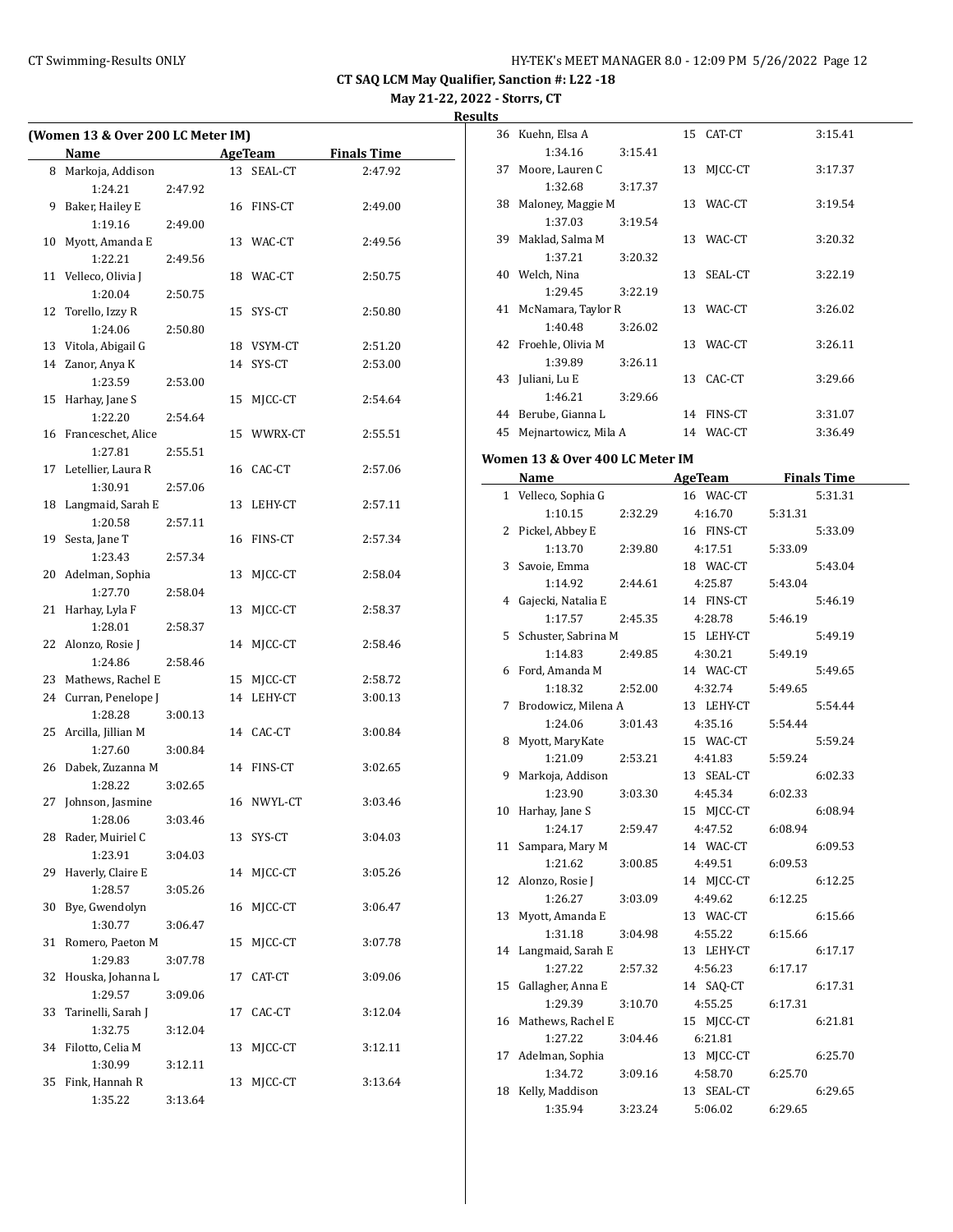| HY-TEK's MEET MANAGER 8.0 - 12:09 PM 5/26/2022 Page 13 |  |
|--------------------------------------------------------|--|
|--------------------------------------------------------|--|

**May 21-22, 2022 - Storrs, CT**

**Results**

| (Women 13 & Over 400 LC Meter IM) |                                       |                |                    |  |  |  |  |  |  |
|-----------------------------------|---------------------------------------|----------------|--------------------|--|--|--|--|--|--|
|                                   | Name                                  | <b>AgeTeam</b> | <b>Finals Time</b> |  |  |  |  |  |  |
| 19                                | Benigni, Rylie                        | 15 SEAL-CT     | 6:36.09            |  |  |  |  |  |  |
|                                   | 1:30.05<br>3:10.78                    | 5:07.73        | 6:36.09            |  |  |  |  |  |  |
| 20                                | Franceschet, Alice                    | 15 WWRX-CT     | 6:36.31            |  |  |  |  |  |  |
|                                   | 1:33.68<br>3:23.74                    | 5:08.16        | 6:36.31            |  |  |  |  |  |  |
| 21                                | Liang, Sophie                         | 13 WWRX-CT     | 6:40.96            |  |  |  |  |  |  |
|                                   | 1:29.74<br>3:15.32                    | 5:16.67        | 6:40.96            |  |  |  |  |  |  |
| 22                                | McNamara, Kayleigh M                  | 14 WAC-CT      | 7:09.94            |  |  |  |  |  |  |
|                                   | 1:51.18<br>3:38.75                    | 5:37.33        | 7:09.94            |  |  |  |  |  |  |
|                                   | Boys 12 & Under 50 LC Meter Freestyle |                |                    |  |  |  |  |  |  |
|                                   | Name                                  | <b>AgeTeam</b> | <b>Finals Time</b> |  |  |  |  |  |  |
| 1                                 | Richards, Jacob M                     | 12<br>WAC-CT   | 30.00              |  |  |  |  |  |  |
| 2                                 | Myott, Christopher P                  | WAC-CT<br>11   | 30.77              |  |  |  |  |  |  |
| 3                                 | Krajewski, Will R                     | 12<br>UN-CT    | 31.09              |  |  |  |  |  |  |
| 4                                 | Korkmaz, Tony D                       | 12 MJCC-CT     | 31.27              |  |  |  |  |  |  |
| 5                                 | Krajewski, Beckett M                  | 11 UN-CT       | 32.02              |  |  |  |  |  |  |
| 6                                 | Laganovskis, David                    | 11<br>WAC-CT   | 32.85              |  |  |  |  |  |  |
| 7                                 | Tolley, Kellen S                      | SAQ-CT<br>10   | 33.38              |  |  |  |  |  |  |
| 8                                 | Zeitlin, Blake B                      | 11<br>SYS-CT   | 34.00              |  |  |  |  |  |  |
| 9                                 | Choi, Sean J                          | 12<br>WAC-CT   | 34.02              |  |  |  |  |  |  |
| 10                                | Pfrommer, Brayden D                   | SYS-CT<br>10   | 35.00              |  |  |  |  |  |  |
| 11                                | Gorenbeyn, Samuel J                   | 12<br>LEHY-CT  | 35.16              |  |  |  |  |  |  |
| 12                                | Franceschet, Filippo G                | 10 WWRX-CT     | 35.45              |  |  |  |  |  |  |
| 13                                | Kim, Joshua                           | SEAL-CT<br>12  | 35.76              |  |  |  |  |  |  |
| 14                                | Skiba, Julian                         | 12 WAC-CT      | 35.97              |  |  |  |  |  |  |
| 15                                | Lin, Yibin L                          | SAQ-CT<br>11   | 36.91              |  |  |  |  |  |  |
| 16                                | Brown, Benjamin D                     | 12<br>SYS-CT   | 36.94              |  |  |  |  |  |  |
| 17                                | Wang, Danny F                         | 11<br>SYS-CT   | 37.03              |  |  |  |  |  |  |
| 18                                | Sandoval, Gabriel A                   | 12<br>WAC-CT   | 37.57              |  |  |  |  |  |  |
| 19                                | Izikson, Phin A                       | 10<br>MJCC-CT  | 37.82              |  |  |  |  |  |  |
| 20                                | Forsberg, Cole                        | NWYL-CT<br>10  | 38.55              |  |  |  |  |  |  |
| 21                                | Rodriguez, Simon S                    | 11<br>SEAL-CT  | 39.00              |  |  |  |  |  |  |
| 22                                | Su, Aidan Z                           | SYS-CT<br>10   | 39.04              |  |  |  |  |  |  |
| 23                                | Head, Mason V                         | WWRX-CT<br>11  | 39.25              |  |  |  |  |  |  |
| 24                                | Fay, Zack L                           | 11<br>MJCC-CT  | 41.01              |  |  |  |  |  |  |
| 25                                | Thompson, Neal E                      | 11<br>LEHY-CT  | 41.27              |  |  |  |  |  |  |
| 26                                | Jin, Yubo                             | WAC-CT<br>12   | 41.28              |  |  |  |  |  |  |
|                                   | 27 Schreiber, Colin J                 | 9 MJCC-CT      | 41.44              |  |  |  |  |  |  |
| 28                                | Song, Leon J                          | 10 WAC-CT      | 41.62              |  |  |  |  |  |  |
| 29                                | Smith, Oliver                         | 12<br>VSYM-CT  | 41.84              |  |  |  |  |  |  |
| 30                                | Clune, Russell J                      | 10<br>SYS-CT   | 42.17              |  |  |  |  |  |  |
| 31                                | Guo, Aidan                            | 10<br>WAC-CT   | 42.60              |  |  |  |  |  |  |
| 32                                | Kulpa, Mason                          | SEAL-CT<br>11  | 43.85              |  |  |  |  |  |  |
| 33                                | Alger, Andrew                         | 9              | 44.23              |  |  |  |  |  |  |
|                                   | Chen, Ethan W                         | SEAL-CT        |                    |  |  |  |  |  |  |
| 34                                | Zacherl, Caeden M                     | SYS-CT<br>10   | 44.33              |  |  |  |  |  |  |
| 35                                |                                       | 8<br>LEHY-CT   | 45.07              |  |  |  |  |  |  |
| 36                                | Dickman, Quinn M                      | 9<br>LEHY-CT   | 46.76              |  |  |  |  |  |  |
| 37                                | Schmidt, Miles*                       | 10<br>LEHY-CT  | 47.59              |  |  |  |  |  |  |
| 38                                | Dotur, Anthony C                      | LEHY-CT<br>8   | 49.50              |  |  |  |  |  |  |
| 39                                | Jewczyn, Billy J                      | 9<br>CAT-CT    | 49.74              |  |  |  |  |  |  |
| 40                                | Meng, Timothy                         | WAC-CT<br>10   | 51.70              |  |  |  |  |  |  |
| 41                                | Brant, Noah                           | 11<br>VSYM-CT  | 1:00.33            |  |  |  |  |  |  |
| 42                                | Krajewski, Owen J                     | 7<br>UN-CT     | 1:01.62            |  |  |  |  |  |  |
|                                   |                                       |                |                    |  |  |  |  |  |  |

| AgeTeam<br>Richards, Jacob M<br>12 WAC-CT<br>$\mathbf{1}$<br>1:08.69<br>12 FINS-CT<br>2 Gajecki, Matthew J<br>1:09.75<br>3 Resch, Calder C<br>12 WAC-CT<br>1:11.54<br>4 Krajewski, Will R<br>12 UN-CT<br>1:11.69<br>5<br>Krajewski, Beckett M<br>11 UN-CT<br>1:12.29<br>6 Choi, Sean J<br>12 WAC-CT<br>1:15.09<br>7 Tolley, Kellen S<br>10<br>SAQ-CT<br>1:16.15<br>8<br>Kim, Joshua<br>12<br>SEAL-CT<br>1:16.65<br>9<br>Zeitlin, Blake B<br>11<br>SYS-CT<br>1:17.02<br>10<br>SYS-CT<br>1:18.19<br>12 WAC-CT<br>1:19.02<br>12<br>WWRX-CT<br>1:19.60<br>11<br>SAQ-CT<br>1:19.67<br>MJCC-CT<br>10<br>1:22.92<br>12 LEHY-CT<br>10 WWRX-CT<br>11<br>SYS-CT<br>1:28.15<br>8 MJCC-CT<br>11<br>SEAL-CT<br>10<br>SYS-CT<br>9 LEHY-CT<br>1:30.72<br>11 WWRX-CT<br>11 LEHY-CT<br>10 WAC-CT<br>9 LEHY-CT<br>9 LEHY-CT<br>11<br>MJCC-CT<br>11<br>SEAL-CT<br>1:38.31<br>11 VSYM-CT<br>9 LEHY-CT<br>Guo, Aidan<br>10 WAC-CT<br>12 WAC-CT<br>9<br>SYS-CT<br>9<br>SEAL-CT<br>Schmidt, Miles *<br>10<br>LEHY-CT<br>10<br>SYS-CT<br>8 LEHY-CT<br>8 LEHY-CT<br>WAC-CT<br>1:53.53<br>11<br>10 WAC-CT<br>Meng, Timothy<br>1:57.78 |    | Boys 12 & Under 100 LC Meter Freestyle |  |                    |
|-------------------------------------------------------------------------------------------------------------------------------------------------------------------------------------------------------------------------------------------------------------------------------------------------------------------------------------------------------------------------------------------------------------------------------------------------------------------------------------------------------------------------------------------------------------------------------------------------------------------------------------------------------------------------------------------------------------------------------------------------------------------------------------------------------------------------------------------------------------------------------------------------------------------------------------------------------------------------------------------------------------------------------------------------------------------------------------------------------------|----|----------------------------------------|--|--------------------|
|                                                                                                                                                                                                                                                                                                                                                                                                                                                                                                                                                                                                                                                                                                                                                                                                                                                                                                                                                                                                                                                                                                             |    | Name                                   |  | <b>Finals Time</b> |
| 10 Pfrommer, Brayden D<br>11 Skiba, Julian<br>12 Cummins, Bradley A<br>13 Lin, Yibin L<br>14 Izikson, Phin A<br>15 Gorenbeyn, Samuel J<br>16 Franceschet, Filippo G<br>17 Wang, Danny F<br>18 Zhao, Andy Y<br>19 Rodriguez, Simon S<br>20 Su, Aidan Z<br>21 Grant, Gabriel B<br>22 Head, Mason V<br>23 Thompson, Neal E<br>24 Song, Leon J<br>25 Thompson, Mac C<br>26 Grant, Luke V<br>27 Fay, Zack L<br>28 Kulpa, Mason<br>29 Guarnieri, Matthew T<br>30 Dickman, Quinn M<br>32 Jin, Yubo<br>33 Pfrommer, Lucas A<br>34 Alger, Andrew<br>36 Chen, Ethan W<br>37 Dotur, Anthony C<br>38 Zacherl, Caeden M<br>39 Carrasco, Ignacio<br>Rove 12 & Under 200 LC Meter Freestyle                                                                                                                                                                                                                                                                                                                                                                                                                                |    |                                        |  |                    |
|                                                                                                                                                                                                                                                                                                                                                                                                                                                                                                                                                                                                                                                                                                                                                                                                                                                                                                                                                                                                                                                                                                             |    |                                        |  |                    |
|                                                                                                                                                                                                                                                                                                                                                                                                                                                                                                                                                                                                                                                                                                                                                                                                                                                                                                                                                                                                                                                                                                             |    |                                        |  |                    |
|                                                                                                                                                                                                                                                                                                                                                                                                                                                                                                                                                                                                                                                                                                                                                                                                                                                                                                                                                                                                                                                                                                             |    |                                        |  |                    |
|                                                                                                                                                                                                                                                                                                                                                                                                                                                                                                                                                                                                                                                                                                                                                                                                                                                                                                                                                                                                                                                                                                             |    |                                        |  |                    |
|                                                                                                                                                                                                                                                                                                                                                                                                                                                                                                                                                                                                                                                                                                                                                                                                                                                                                                                                                                                                                                                                                                             |    |                                        |  |                    |
|                                                                                                                                                                                                                                                                                                                                                                                                                                                                                                                                                                                                                                                                                                                                                                                                                                                                                                                                                                                                                                                                                                             |    |                                        |  |                    |
|                                                                                                                                                                                                                                                                                                                                                                                                                                                                                                                                                                                                                                                                                                                                                                                                                                                                                                                                                                                                                                                                                                             |    |                                        |  |                    |
|                                                                                                                                                                                                                                                                                                                                                                                                                                                                                                                                                                                                                                                                                                                                                                                                                                                                                                                                                                                                                                                                                                             |    |                                        |  |                    |
|                                                                                                                                                                                                                                                                                                                                                                                                                                                                                                                                                                                                                                                                                                                                                                                                                                                                                                                                                                                                                                                                                                             |    |                                        |  |                    |
|                                                                                                                                                                                                                                                                                                                                                                                                                                                                                                                                                                                                                                                                                                                                                                                                                                                                                                                                                                                                                                                                                                             |    |                                        |  |                    |
|                                                                                                                                                                                                                                                                                                                                                                                                                                                                                                                                                                                                                                                                                                                                                                                                                                                                                                                                                                                                                                                                                                             |    |                                        |  |                    |
|                                                                                                                                                                                                                                                                                                                                                                                                                                                                                                                                                                                                                                                                                                                                                                                                                                                                                                                                                                                                                                                                                                             |    |                                        |  |                    |
|                                                                                                                                                                                                                                                                                                                                                                                                                                                                                                                                                                                                                                                                                                                                                                                                                                                                                                                                                                                                                                                                                                             |    |                                        |  |                    |
|                                                                                                                                                                                                                                                                                                                                                                                                                                                                                                                                                                                                                                                                                                                                                                                                                                                                                                                                                                                                                                                                                                             |    |                                        |  | 1:23.91            |
|                                                                                                                                                                                                                                                                                                                                                                                                                                                                                                                                                                                                                                                                                                                                                                                                                                                                                                                                                                                                                                                                                                             |    |                                        |  | 1:27.73            |
|                                                                                                                                                                                                                                                                                                                                                                                                                                                                                                                                                                                                                                                                                                                                                                                                                                                                                                                                                                                                                                                                                                             |    |                                        |  |                    |
|                                                                                                                                                                                                                                                                                                                                                                                                                                                                                                                                                                                                                                                                                                                                                                                                                                                                                                                                                                                                                                                                                                             |    |                                        |  | 1:29.62            |
|                                                                                                                                                                                                                                                                                                                                                                                                                                                                                                                                                                                                                                                                                                                                                                                                                                                                                                                                                                                                                                                                                                             |    |                                        |  | 1:29.87            |
|                                                                                                                                                                                                                                                                                                                                                                                                                                                                                                                                                                                                                                                                                                                                                                                                                                                                                                                                                                                                                                                                                                             |    |                                        |  | 1:30.71            |
|                                                                                                                                                                                                                                                                                                                                                                                                                                                                                                                                                                                                                                                                                                                                                                                                                                                                                                                                                                                                                                                                                                             |    |                                        |  |                    |
|                                                                                                                                                                                                                                                                                                                                                                                                                                                                                                                                                                                                                                                                                                                                                                                                                                                                                                                                                                                                                                                                                                             |    |                                        |  | 1:31.47            |
|                                                                                                                                                                                                                                                                                                                                                                                                                                                                                                                                                                                                                                                                                                                                                                                                                                                                                                                                                                                                                                                                                                             |    |                                        |  | 1:31.77            |
|                                                                                                                                                                                                                                                                                                                                                                                                                                                                                                                                                                                                                                                                                                                                                                                                                                                                                                                                                                                                                                                                                                             |    |                                        |  | 1:32.11            |
|                                                                                                                                                                                                                                                                                                                                                                                                                                                                                                                                                                                                                                                                                                                                                                                                                                                                                                                                                                                                                                                                                                             |    |                                        |  | 1:34.26            |
|                                                                                                                                                                                                                                                                                                                                                                                                                                                                                                                                                                                                                                                                                                                                                                                                                                                                                                                                                                                                                                                                                                             |    |                                        |  | 1:34.43            |
|                                                                                                                                                                                                                                                                                                                                                                                                                                                                                                                                                                                                                                                                                                                                                                                                                                                                                                                                                                                                                                                                                                             |    |                                        |  | 1:38.07            |
|                                                                                                                                                                                                                                                                                                                                                                                                                                                                                                                                                                                                                                                                                                                                                                                                                                                                                                                                                                                                                                                                                                             |    |                                        |  |                    |
|                                                                                                                                                                                                                                                                                                                                                                                                                                                                                                                                                                                                                                                                                                                                                                                                                                                                                                                                                                                                                                                                                                             |    |                                        |  | 1:39.24            |
|                                                                                                                                                                                                                                                                                                                                                                                                                                                                                                                                                                                                                                                                                                                                                                                                                                                                                                                                                                                                                                                                                                             |    |                                        |  | 1:41.52            |
|                                                                                                                                                                                                                                                                                                                                                                                                                                                                                                                                                                                                                                                                                                                                                                                                                                                                                                                                                                                                                                                                                                             | 31 |                                        |  | 1:41.74            |
|                                                                                                                                                                                                                                                                                                                                                                                                                                                                                                                                                                                                                                                                                                                                                                                                                                                                                                                                                                                                                                                                                                             |    |                                        |  | 1:41.94            |
|                                                                                                                                                                                                                                                                                                                                                                                                                                                                                                                                                                                                                                                                                                                                                                                                                                                                                                                                                                                                                                                                                                             |    |                                        |  | 1:43.55            |
|                                                                                                                                                                                                                                                                                                                                                                                                                                                                                                                                                                                                                                                                                                                                                                                                                                                                                                                                                                                                                                                                                                             |    |                                        |  | 1:44.05            |
|                                                                                                                                                                                                                                                                                                                                                                                                                                                                                                                                                                                                                                                                                                                                                                                                                                                                                                                                                                                                                                                                                                             | 35 |                                        |  | 1:45.95            |
|                                                                                                                                                                                                                                                                                                                                                                                                                                                                                                                                                                                                                                                                                                                                                                                                                                                                                                                                                                                                                                                                                                             |    |                                        |  | 1:46.79            |
|                                                                                                                                                                                                                                                                                                                                                                                                                                                                                                                                                                                                                                                                                                                                                                                                                                                                                                                                                                                                                                                                                                             |    |                                        |  | 1:47.34            |
|                                                                                                                                                                                                                                                                                                                                                                                                                                                                                                                                                                                                                                                                                                                                                                                                                                                                                                                                                                                                                                                                                                             |    |                                        |  | 1:49.77            |
|                                                                                                                                                                                                                                                                                                                                                                                                                                                                                                                                                                                                                                                                                                                                                                                                                                                                                                                                                                                                                                                                                                             |    |                                        |  |                    |
|                                                                                                                                                                                                                                                                                                                                                                                                                                                                                                                                                                                                                                                                                                                                                                                                                                                                                                                                                                                                                                                                                                             | 40 |                                        |  |                    |
|                                                                                                                                                                                                                                                                                                                                                                                                                                                                                                                                                                                                                                                                                                                                                                                                                                                                                                                                                                                                                                                                                                             |    |                                        |  |                    |

### **Boys 12 & Under 200 LC Meter Freestyle**

|   | Name               |         |    | AgeTeam    | <b>Finals Time</b> |
|---|--------------------|---------|----|------------|--------------------|
| 1 | Krajewski, Will R  |         |    | 12 UN-CT   | 2:35.70            |
|   | 1:16.25            | 2:35.70 |    |            |                    |
|   | 2 Resch, Calder C  |         |    | 12 WAC-CT  | 2:40.06            |
|   | 1:18.47            | 2:40.06 |    |            |                    |
| 3 | Laganovskis, David |         | 11 | WAC-CT     | 2:40.61            |
|   | 1:18.89            | 2:40.61 |    |            |                    |
| 4 | Korkmaz, Tony D    |         |    | 12 MICC-CT | 2:40.71            |
|   | 1:19.28            | 2:40.71 |    |            |                    |
| 5 | Richards, Jacob M  |         |    | 12 WAC-CT  | 2:49.38            |
|   | 1:22.30            | 2:49.38 |    |            |                    |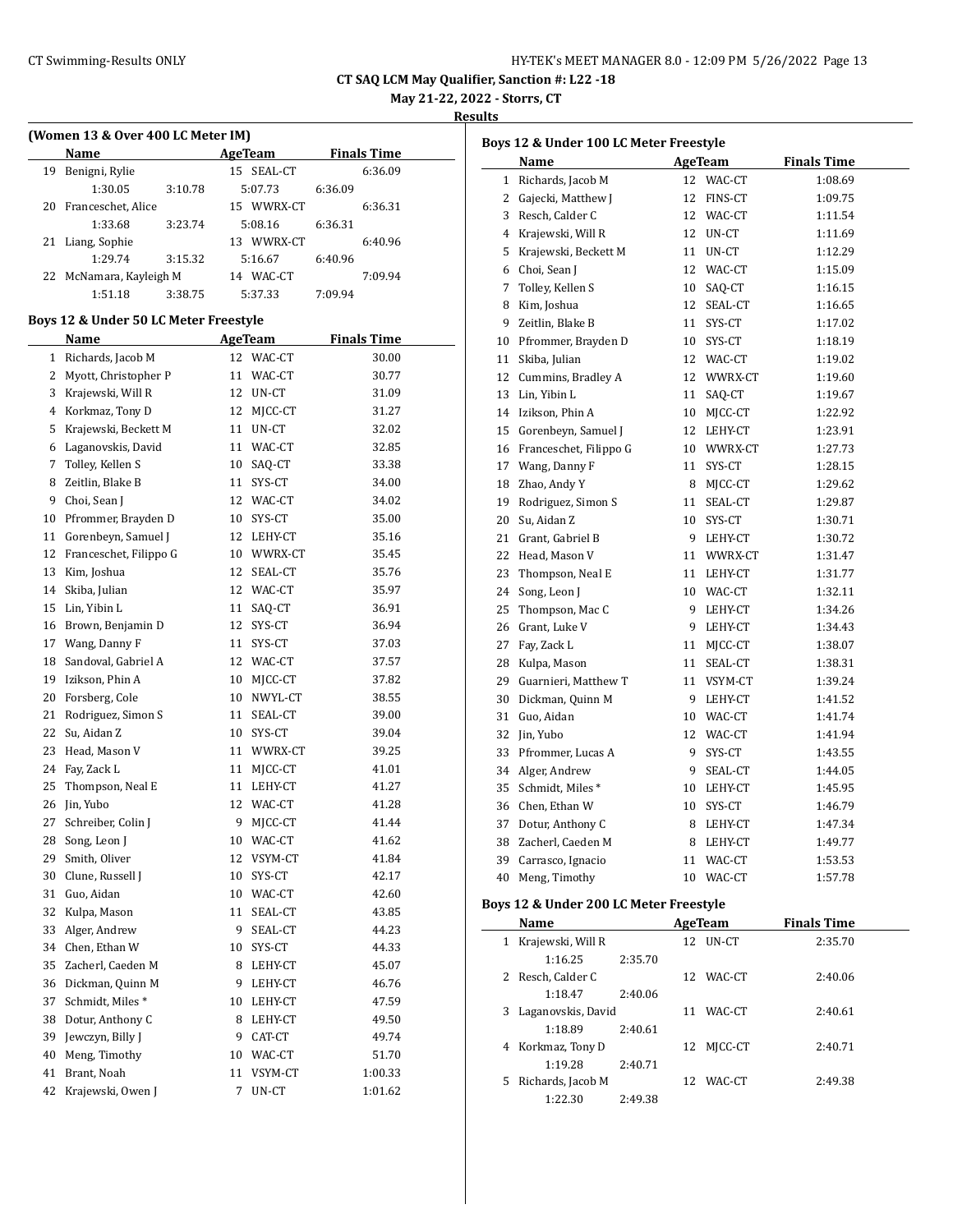**CT SAQ LCM May Qualifier, Sanction #: L22 -18 May 21-22, 2022 - Storrs, CT**

**Results**

|    | (Boys 12 & Under 200 LC Meter Freestyle) |         |  |            |                    |  |  |  |  |  |
|----|------------------------------------------|---------|--|------------|--------------------|--|--|--|--|--|
|    | <b>Name</b>                              |         |  | AgeTeam    | <b>Finals Time</b> |  |  |  |  |  |
|    | 6 Choi, Sean J                           |         |  | 12 WAC-CT  | 2:50.91            |  |  |  |  |  |
|    | 1:24.24                                  | 2:50.91 |  |            |                    |  |  |  |  |  |
| 7  | Tolley, Kellen S                         |         |  | 10 SAQ-CT  | 2:54.33            |  |  |  |  |  |
|    | 1:24.83                                  | 2:54.33 |  |            |                    |  |  |  |  |  |
| 8  | Skiba, Julian                            |         |  | 12 WAC-CT  | 2:56.63            |  |  |  |  |  |
|    | 1:28.90                                  | 2:56.63 |  |            |                    |  |  |  |  |  |
| 9  | Izikson, Phin A                          |         |  | 10 MICC-CT | 2:59.04            |  |  |  |  |  |
|    | 1:27.67                                  | 2:59.04 |  |            |                    |  |  |  |  |  |
| 10 | Gorenbeyn, Samuel J                      |         |  | 12 LEHY-CT | 3:01.08            |  |  |  |  |  |
|    | 1:26.96                                  | 3:01.08 |  |            |                    |  |  |  |  |  |
|    | 11 Franceschet, Filippo G                |         |  | 10 WWRX-CT | 3:04.22            |  |  |  |  |  |
|    | 1:30.20                                  | 3:04.22 |  |            |                    |  |  |  |  |  |
| 12 | Sandoval, Gabriel A                      |         |  | 12 WAC-CT  | 3:05.35            |  |  |  |  |  |
|    | 1:37.62                                  | 3:05.35 |  |            |                    |  |  |  |  |  |
|    | 13 Head, Mason V                         |         |  | 11 WWRX-CT | 3:13.94            |  |  |  |  |  |
|    | 1:35.87                                  | 3:13.94 |  |            |                    |  |  |  |  |  |
|    | 14 Thompson, Mac C                       |         |  | 9 LEHY-CT  | 3:20.76            |  |  |  |  |  |
|    | 1:37.02                                  | 3:20.76 |  |            |                    |  |  |  |  |  |
| 15 | Su, Aidan Z                              |         |  | 10 SYS-CT  | 3:21.84            |  |  |  |  |  |
|    | 1:36.99                                  | 3:21.84 |  |            |                    |  |  |  |  |  |
|    | 16 Thompson, Neal E                      |         |  | 11 LEHY-CT | 3:22.62            |  |  |  |  |  |
|    | 1:39.90                                  | 3:22.62 |  |            |                    |  |  |  |  |  |
| 17 | Alger, Andrew                            |         |  | 9 SEAL-CT  | 3:36.20            |  |  |  |  |  |
|    | 18 Jin, Yubo                             |         |  | 12 WAC-CT  | 3:36.99            |  |  |  |  |  |
|    | 1:46.68                                  | 3:36.99 |  |            |                    |  |  |  |  |  |
|    | 19 Guo, Aidan                            |         |  | 10 WAC-CT  | 3:47.90            |  |  |  |  |  |
|    | 1:46.41                                  | 3:47.90 |  |            |                    |  |  |  |  |  |
| 20 | Schmidt, Miles*                          |         |  | 10 LEHY-CT | 3:49.16            |  |  |  |  |  |
| 21 | Song, Leon J                             |         |  | 10 WAC-CT  | 4:06.86            |  |  |  |  |  |
|    | 1:58.75                                  | 4:06.86 |  |            |                    |  |  |  |  |  |
|    |                                          |         |  |            |                    |  |  |  |  |  |

## **Boys 12 & Under 50 LC Meter Backstroke**

|    | Name                 |    | <b>AgeTeam</b> | <b>Finals Time</b> |  |
|----|----------------------|----|----------------|--------------------|--|
| 1  | Richards, Jacob M    | 12 | WAC-CT         | 34.61              |  |
| 2  | Choi, Sean J         | 12 | WAC-CT         | 36.07              |  |
| 3  | Laganovskis, David   | 11 | WAC-CT         | 37.91              |  |
| 4  | Krajewski, Beckett M | 11 | UN-CT          | 38.95              |  |
| 5  | Zeitlin, Blake B     | 11 | SYS-CT         | 38.96              |  |
| 6  | Thompson, Knox R     | 11 | LEHY-CT        | 39.83              |  |
| 7  | Wang, Danny F        | 11 | SYS-CT         | 40.13              |  |
| 8  | Tolley, Kellen S     | 10 | SAQ-CT         | 40.26              |  |
| 9  | Su, Aidan Z          | 10 | SYS-CT         | 40.67              |  |
| 10 | Pfrommer, Brayden D  | 10 | SYS-CT         | 41.14              |  |
| 11 | Kim, Joshua          | 12 | SEAL-CT        | 42.54              |  |
| 12 | Izikson, Phin A      | 10 | MJCC-CT        | 42.73              |  |
| 13 | Rodriguez, Simon S   | 11 | SEAL-CT        | 42.85              |  |
| 14 | Thompson, Neal E     | 11 | LEHY-CT        | 42.90              |  |
| 15 | Lin, Yibin L         | 11 | SAQ-CT         | 43.99              |  |
| 16 | Fay, Zack L          | 11 | MJCC-CT        | 44.89              |  |
| 17 | Jin, Yubo            | 12 | WAC-CT         | 45.01              |  |
| 18 | Song, Leon J         | 10 | WAC-CT         | 45.33              |  |
| 19 | Zhao, Andy Y         | 8  | MJCC-CT        | 46.21              |  |
| 20 | Guarnieri, Matthew T | 11 | VSYM-CT        | 47.10              |  |
| 21 | Guo, Aidan           | 10 | WAC-CT         | 47.48              |  |
| 22 | Pfrommer, Lucas A    | 9  | SYS-CT         | 48.99              |  |

| 23 | Head, Mason V       | 11 | WWRX-CT | 49.17   |
|----|---------------------|----|---------|---------|
| 24 | Skiba, Julian       | 12 | WAC-CT  | 49.58   |
| 25 | Alger, Andrew       | 9  | SEAL-CT | 49.92   |
|    | 26 Dickman, Quinn M | 9  | LEHY-CT | 50.69   |
| 27 | Jewczyn, Billy J    | 9  | CAT-CT  | 51.28   |
| 28 | Dotur, Anthony C    | 8  | LEHY-CT | 53.97   |
| 29 | Chen, Ethan W       | 10 | SYS-CT  | 54.71   |
| 30 | Krajewski, Owen J   | 7  | UN-CT   | 54.78   |
| 31 | Zacherl, Caeden M   | 8  | LEHY-CT | 56.25   |
| 32 | Kulpa, Mason        | 11 | SEAL-CT | 57.14   |
| 33 | Carrasco, Ignacio   | 11 | WAC-CT  | 57.50   |
| 34 | Meng, Timothy       | 10 | WAC-CT  | 1:00.43 |
| 35 | Carrasco, Nicolas   | 8  | WAC-CT  | 1:12.75 |

#### **Boys 12 & Under 100 LC Meter Backstroke**

|                | Name                                     |    | <b>AgeTeam</b> | <b>Finals Time</b> |  |
|----------------|------------------------------------------|----|----------------|--------------------|--|
| $\mathbf{1}$   | Richards, Jacob M                        |    | 12 WAC-CT      | 1:19.35            |  |
| 2              | Laganovskis, David                       | 11 | WAC-CT         | 1:21.43            |  |
| 3              | Korkmaz, Tony D                          | 12 | MJCC-CT        | 1:21.99            |  |
| $\overline{4}$ | Zeitlin, Blake B                         | 11 | SYS-CT         | 1:26.55            |  |
| 5              | Choi, Sean J                             | 12 | WAC-CT         | 1:26.67            |  |
| 6              | Resch, Calder C                          | 12 | WAC-CT         | 1:26.92            |  |
| 7              | Sandoval, Gabriel A                      | 12 | WAC-CT         | 1:27.67            |  |
| 8              | Tolley, Kellen S                         | 10 | SAQ-CT         | 1:28.87            |  |
| 9              | Krajewski, Beckett M                     | 11 | UN-CT          | 1:28.94            |  |
| 10             | Thompson, Knox R                         | 11 | LEHY-CT        | 1:29.43            |  |
| 11             | Pfrommer, Brayden D                      | 10 | SYS-CT         | 1:30.16            |  |
| 12             | Su, Aidan Z                              | 10 | SYS-CT         | 1:32.20            |  |
| 13             | Wang, Danny F                            | 11 | SYS-CT         | 1:32.49            |  |
| 14             | Izikson, Phin A                          | 10 | MJCC-CT        | 1:34.72            |  |
| 15             | Kim, Joshua                              | 12 | SEAL-CT        | 1:36.49            |  |
| 16             | Rodriguez, Simon S                       | 11 | SEAL-CT        | 1:39.58            |  |
| 17             | Brown, Benjamin D                        | 12 | SYS-CT         | 1:40.01            |  |
| 18             | Lin, Yibin L                             | 11 | SAQ-CT         | 1:42.98            |  |
| 19             | Thompson, Mac C                          | 9  | LEHY-CT        | 1:44.91            |  |
| 20             | Fay, Zack L                              | 11 | MJCC-CT        | 1:45.84            |  |
| 21             | Schreiber, Colin J                       | 9  | MJCC-CT        | 1:47.05            |  |
| 22             | Song, Leon J                             | 10 | WAC-CT         | 1:50.74            |  |
| 23             | Smith, Oliver                            | 12 | VSYM-CT        | 1:51.76            |  |
| 24             | Clune, Russell J                         | 10 | SYS-CT         | 1:51.85            |  |
| 25             | Dickman, Quinn M                         | 9  | LEHY-CT        | 1:55.20            |  |
| 26             | Chen, Ethan W                            | 10 | SYS-CT         | 1:57.90            |  |
| 27             | Schmidt, Miles*                          | 10 | LEHY-CT        | 2:01.81            |  |
| 28             | Zacherl, Caeden M                        | 8  | LEHY-CT        | 2:03.97            |  |
| 29             | Alger, Andrew                            | 9  | SEAL-CT        | 2:05.34            |  |
| 30             | Kulpa, Mason                             | 11 | SEAL-CT        | 2:05.76            |  |
| 31             | Meng, Timothy                            |    | 10 WAC-CT      | 2:12.31            |  |
|                | Boys 12 & Under 50 LC Meter Breaststroke |    |                |                    |  |
|                | Name                                     |    | AgeTeam        | <b>Finals Time</b> |  |
| 1              | Krajewski, Will R                        | 12 | UN-CT          | 38.66              |  |
| $\overline{2}$ | Gajecki, Matthew J                       | 12 | FINS-CT        | 39.41              |  |
| 3              | Resch, Calder C                          | 12 | WAC-CT         | 42.27              |  |
| 4              | Krajewski, Beckett M                     | 11 | UN-CT          | 42.97              |  |
| 5              | Cummins, Bradley A                       | 12 | WWRX-CT        | 43.22              |  |
| 6              | Laganovskis, David                       | 11 | WAC-CT         | 43.35              |  |
| 7              | Kim, Joshua                              | 12 | SEAL-CT        | 44.98              |  |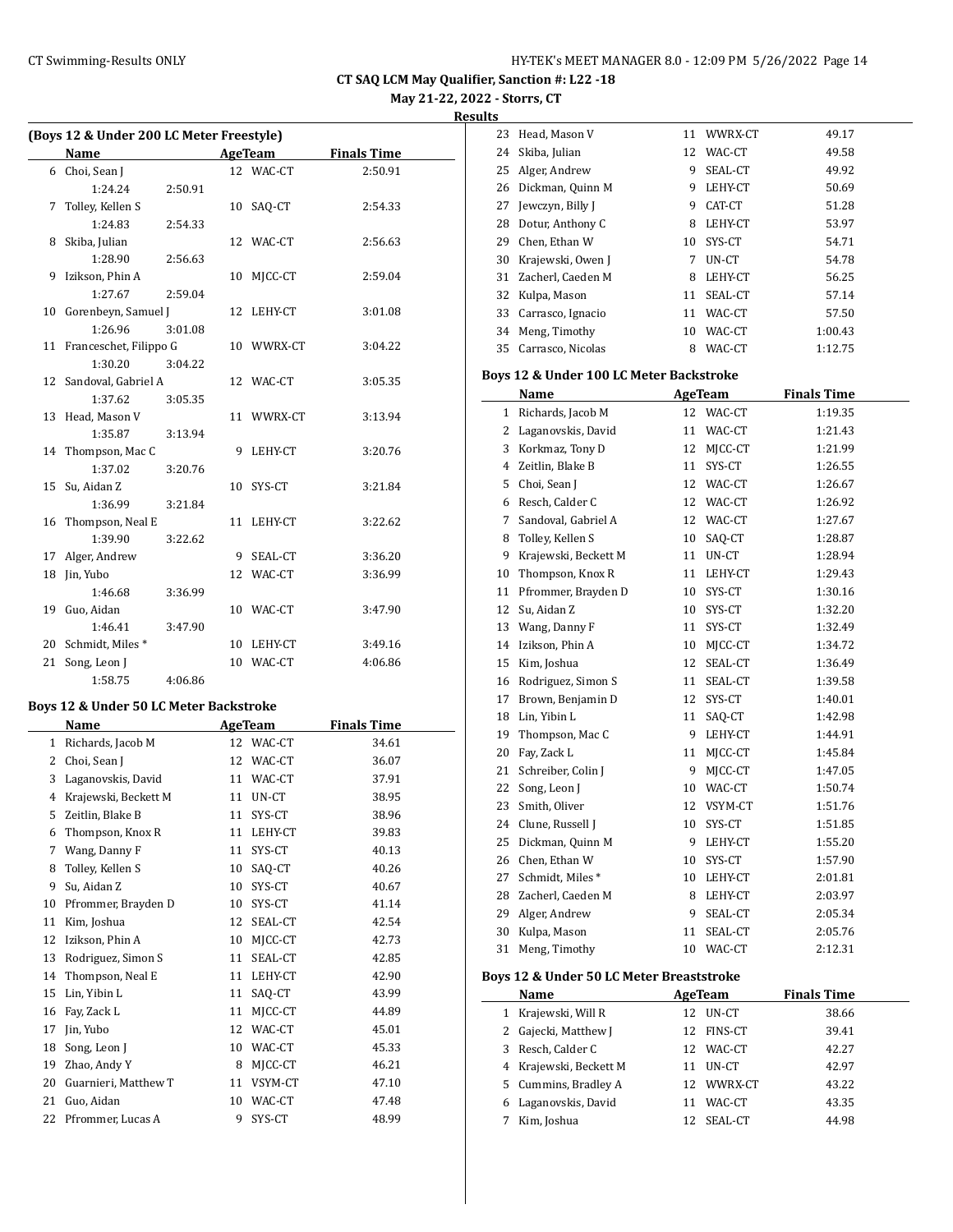| HY-TEK's MEET MANAGER 8.0 - 12:09 PM 5/26/2022 Page 15 |  |  |  |  |
|--------------------------------------------------------|--|--|--|--|
|--------------------------------------------------------|--|--|--|--|

#### **May 21-22, 2022 - Storrs, CT Results**

|                                        |                                            |    |                | CT SAQ LCM May Qualifier, Sanction #: L22 -18 |                              |                                        |                |                    |
|----------------------------------------|--------------------------------------------|----|----------------|-----------------------------------------------|------------------------------|----------------------------------------|----------------|--------------------|
|                                        |                                            |    |                |                                               | May 21-22, 2022 - Storrs, CT |                                        |                |                    |
|                                        |                                            |    |                |                                               | <b>Results</b>               |                                        |                |                    |
|                                        | (Boys 12 & Under 50 LC Meter Breaststroke) |    |                |                                               |                              | 20 Clune, Russell J                    | 10 SYS-CT      | 2:13.52            |
|                                        | Name                                       |    | <b>AgeTeam</b> | <b>Finals Time</b>                            |                              | 21 Jewczyn, Billy J                    | 9 CAT-CT       | 2:13.58            |
|                                        | 8 Gorenbeyn, Samuel J                      |    | 12 LEHY-CT     | 46.23                                         |                              | 22 Guo, Aidan                          | 10 WAC-CT      | 2:17.33            |
| 9                                      | Lin, Yibin L                               |    | 11 SAQ-CT      | 47.13                                         |                              | --- Meng, Timothy                      | 10 WAC-CT      | DQ                 |
| 10                                     | Pfrommer, Brayden D                        |    | 10 SYS-CT      | 47.16                                         |                              | Boys 12 & Under 50 LC Meter Butterfly  |                |                    |
| 11                                     | Jin, Yubo                                  |    | 12 WAC-CT      | 47.33                                         |                              | Name                                   | <b>AgeTeam</b> | <b>Finals Time</b> |
| 12                                     | Wang, Danny F                              |    | 11 SYS-CT      | 48.12                                         |                              | 1 Richards, Jacob M                    | 12 WAC-CT      | 31.48              |
| 13                                     | Zeitlin, Blake B                           |    | 11 SYS-CT      | 48.73                                         |                              | 2 Myott, Christopher P                 | 11 WAC-CT      | 34.87              |
| 14                                     | Rodriguez, Simon S                         |    | 11 SEAL-CT     | 49.55                                         |                              | 3 Korkmaz, Tony D                      | 12 MJCC-CT     | 35.66              |
| 15                                     | Tolley, Kellen S                           |    | 10 SAQ-CT      | 49.99                                         | 4                            | Krajewski, Will R                      | 12 UN-CT       | 35.79              |
| 16                                     | Thompson, Knox R                           |    | 11 LEHY-CT     | 50.61                                         | 5.                           | Krajewski, Beckett M                   | 11 UN-CT       | 37.11              |
| 17                                     | Skiba, Julian                              |    | 12 WAC-CT      | 52.10                                         | 6                            | Laganovskis, David                     | 11 WAC-CT      | 37.96              |
| 18                                     | Head, Mason V                              |    | 11 WWRX-CT     | 52.64                                         |                              | 7 Resch, Calder C                      | 12 WAC-CT      | 38.51              |
| 19                                     | Zhao, Andy Y                               | 8  | MJCC-CT        | 52.86                                         |                              | 8 Kim, Joshua                          | 12 SEAL-CT     | 38.56              |
| 20                                     | Grant, Luke V                              | 9  | LEHY-CT        | 52.90                                         | 9                            | Zeitlin, Blake B                       | 11 SYS-CT      | 39.41              |
| 21                                     | Grant, Gabriel B                           | 9  | LEHY-CT        | 52.99                                         |                              | Pfrommer, Brayden D                    | 10 SYS-CT      |                    |
| 22                                     | Franceschet, Filippo G                     | 10 | WWRX-CT        | 53.06                                         | 10                           | Thompson, Knox R                       |                | 41.21              |
| 23                                     | Thompson, Neal E                           | 11 | LEHY-CT        | 54.19                                         | 11                           |                                        | 11 LEHY-CT     | 43.47              |
| 24                                     | Alger, Andrew                              | 9  | SEAL-CT        | 55.00                                         | 12                           | Thompson, Mac C                        | 9 LEHY-CT      | 45.02              |
| 25                                     | Su, Aidan Z                                |    | 10 SYS-CT      | 56.85                                         | 13                           | Lin, Yibin L                           | 11 SAO-CT      | 45.15              |
| 26                                     | Zacherl, Caeden M                          |    | 8 LEHY-CT      | 57.66                                         |                              | 14 Sandoval, Gabriel A                 | 12 WAC-CT      | 45.51              |
| 27                                     | Schmidt, Miles*                            |    | 10 LEHY-CT     | 57.89                                         | 15                           | Jin, Yubo                              | 12 WAC-CT      | 45.63              |
| 28                                     | Pfrommer, Lucas A                          |    | 9 SYS-CT       | 58.59                                         |                              | 16 Skiba, Julian                       | 12 WAC-CT      | 49.54              |
| 29                                     | Song, Leon J                               |    | 10 WAC-CT      | 58.95                                         | 17                           | Guo, Aidan                             | 10 WAC-CT      | 50.39              |
| 30                                     | Guo, Aidan                                 |    | 10 WAC-CT      | 59.86                                         | 18                           | Schreiber, Colin J                     | 9 MJCC-CT      | 50.70              |
| 31                                     | Jewczyn, Billy J                           | 9  | CAT-CT         | 1:01.48                                       | 19                           | Clune, Russell J                       | 10 SYS-CT      | 51.53              |
| 32                                     | Guarnieri, Matthew T                       |    | 11 VSYM-CT     | 1:02.05                                       | 20                           | Rodriguez, Simon S                     | 11 SEAL-CT     | 51.89              |
| 33                                     | Chen, Ethan W                              |    | 10 SYS-CT      | 1:02.65                                       |                              | 21 Forsberg, Cole                      | 10 NWYL-CT     | 53.95              |
| 34                                     | Dickman, Quinn M                           | 9  | LEHY-CT        | 1:05.17                                       | 22                           | Song, Leon J                           | 10 WAC-CT      | 55.54              |
| 35                                     | Kulpa, Mason                               |    | 11 SEAL-CT     | 1:12.16                                       | 23                           | Thompson, Neal E                       | 11 LEHY-CT     | 58.29              |
| 36                                     | Carrasco, Ignacio                          |    | 11 WAC-CT      | 1:13.17                                       | 24                           | Zacherl, Caeden M                      | 8 LEHY-CT      | 1:00.38            |
| 37                                     | Dotur, Anthony C                           | 8  | LEHY-CT        | 1:20.90                                       | 25                           | Brown, Benjamin D                      | 12 SYS-CT      | 1:00.93            |
| $\cdots$                               | Fay, Zack L                                |    | 11 MJCC-CT     | DQ                                            | 26                           | Dickman, Quinn M                       | 9 LEHY-CT      | 1:03.47            |
| $\scriptstyle\cdots\scriptstyle\cdots$ | Krajewski, Owen J                          |    | 7 UN-CT        | $\mathbf{D}\mathbf{Q}$                        |                              | --- Brant, Noah                        | 11 VSYM-CT     | DQ                 |
| $\cdots$                               | Meng, Timothy                              |    | 10 WAC-CT      | <b>DQ</b>                                     |                              | --- Kulpa, Mason                       | 11 SEAL-CT     | <b>DQ</b>          |
|                                        |                                            |    |                |                                               |                              | --- Meng, Timothy                      | 10 WAC-CT      | DQ                 |
|                                        | Boys 12 & Under 100 LC Meter Breaststroke  |    |                |                                               |                              | --- Dotur, Anthony C                   | 8 LEHY-CT      | DQ                 |
|                                        | Name                                       |    | <b>AgeTeam</b> | <b>Finals Time</b>                            |                              | Boys 12 & Under 100 LC Meter Butterfly |                |                    |
|                                        | 1 Krajewski, Will R                        |    | 12 UN-CT       | 1:30.55                                       |                              | Name                                   | <b>AgeTeam</b> | <b>Finals Time</b> |
| 2                                      | Myott, Christopher P                       |    | 11 WAC-CT      | 1:32.58                                       |                              | 1 Richards, Jacob M                    | 12 WAC-CT      | 1:15.73            |
| 3                                      | Resch, Calder C                            |    | 12 WAC-CT      | 1:33.71                                       |                              | 2 Laganovskis, David                   | 11 WAC-CT      | 1:22.86            |
| 4                                      | Krajewski, Beckett M                       |    | 11 UN-CT       | 1:34.75                                       |                              | 3 Krajewski, Will R                    | 12 UN-CT       | 1:28.84            |
| 5                                      | Pfrommer, Brayden D                        |    | 10 SYS-CT      | 1:43.03                                       |                              | 4 Resch, Calder C                      | 12 WAC-CT      | 1:32.19            |
|                                        | 6 Jin, Yubo                                |    | 12 WAC-CT      | 1:43.20                                       |                              |                                        |                |                    |

7 Zeitlin, Blake B 11 SYS-CT 1:44.65 8 Gorenbeyn, Samuel J 12 LEHY-CT 1:44.69 9 Lin, Yibin L 11 SAQ-CT 1:46.04 10 Wang, Danny F 11 SYS-CT 1:48.12 11 Franceschet, Filippo G 10 WWRX-CT 1:49.66 12 Skiba, Julian 12 WAC-CT 1:50.56 13 Head, Mason V 11 WWRX-CT 1:53.37 14 Thompson, Knox R 11 LEHY-CT 1:55.20 15 Choi, Sean J 12 WAC-CT 1:56.86 Su, Aidan Z 10 SYS-CT 2:00.71 Brown, Benjamin D 12 SYS-CT 2:02.94 Forsberg, Cole 10 NWYL-CT 2:04.17 Smith, Oliver 12 VSYM-CT 2:05.71

| 20                    | Clune, Russell J                                      | 10       | SYS-CT         | 2:13.52            |
|-----------------------|-------------------------------------------------------|----------|----------------|--------------------|
| 21                    | Jewczyn, Billy J                                      | 9        | CAT-CT         | 2:13.58            |
| 22                    | Guo, Aidan                                            | 10       | WAC-CT         | 2:17.33            |
| $\scriptstyle \cdots$ | Meng, Timothy                                         | 10       | WAC-CT         | DQ                 |
|                       | Boys 12 & Under 50 LC Meter Butterfly                 |          |                |                    |
|                       | Name                                                  |          | AgeTeam        | <b>Finals Time</b> |
| $\mathbf{1}$          | Richards, Jacob M                                     | 12       | WAC-CT         | 31.48              |
| 2                     | Myott, Christopher P                                  | 11       | WAC-CT         | 34.87              |
| 3                     | Korkmaz, Tony D                                       | 12       | MJCC-CT        | 35.66              |
| 4                     | Krajewski, Will R                                     | 12       | UN-CT          | 35.79              |
| 5                     | Krajewski, Beckett M                                  | 11       | UN-CT          | 37.11              |
|                       | 6 Laganovskis, David                                  | 11       | WAC-CT         | 37.96              |
|                       | 7 Resch, Calder C                                     |          | 12 WAC-CT      | 38.51              |
| 8                     | Kim, Joshua                                           | 12       | SEAL-CT        | 38.56              |
| 9                     | Zeitlin, Blake B                                      |          | 11 SYS-CT      | 39.41              |
| 10                    | Pfrommer, Brayden D                                   |          | 10 SYS-CT      | 41.21              |
| 11                    | Thompson, Knox R                                      | 11       | LEHY-CT        | 43.47              |
| 12                    | Thompson, Mac C                                       | 9        | LEHY-CT        | 45.02              |
| 13                    | Lin, Yibin L                                          | 11       | SAQ-CT         | 45.15              |
| 14                    | Sandoval, Gabriel A                                   |          | 12 WAC-CT      | 45.51              |
| 15                    | Jin, Yubo                                             | 12       | WAC-CT         | 45.63              |
| 16                    | Skiba, Julian                                         | 12       | WAC-CT         | 49.54              |
|                       | 17 Guo, Aidan                                         | 10       | WAC-CT         | 50.39              |
| 18                    | Schreiber, Colin J                                    | 9        | MJCC-CT        | 50.70              |
|                       | 19 Clune, Russell J                                   |          | 10 SYS-CT      | 51.53              |
| 20                    | Rodriguez, Simon S                                    | 11       | SEAL-CT        | 51.89              |
| 21                    | Forsberg, Cole                                        |          | 10 NWYL-CT     | 53.95              |
| 22                    | Song, Leon J                                          |          | 10 WAC-CT      | 55.54              |
| 23                    | Thompson, Neal E                                      |          | 11 LEHY-CT     | 58.29              |
| 24                    | Zacherl, Caeden M                                     |          | 8 LEHY-CT      | 1:00.38            |
| 25                    | Brown, Benjamin D                                     | 12       | SYS-CT         | 1:00.93            |
| 26                    | Dickman, Quinn M                                      | 9        | LEHY-CT        | 1:03.47            |
|                       | --- Brant, Noah                                       | 11       | VSYM-CT        | DQ                 |
|                       | --- Kulpa, Mason                                      | 11       | SEAL-CT        | DQ                 |
|                       | --- Meng, Timothy                                     | 10       | WAC-CT         | DQ                 |
|                       | --- Dotur, Anthony C                                  | 8        | LEHY-CT        | DQ                 |
|                       |                                                       |          |                |                    |
|                       | Boys 12 & Under 100 LC Meter Butterfly<br><b>Name</b> |          | AgeTeam        | <b>Finals Time</b> |
|                       | Richards, Jacob M                                     |          |                |                    |
| 1<br>2                | Laganovskis, David                                    | 12       | WAC-CT         | 1:15.73            |
| 3                     | Krajewski, Will R                                     | 11<br>12 | WAC-CT         | 1:22.86            |
|                       | 4 Resch, Calder C                                     |          | UN-CT          | 1:28.84            |
|                       |                                                       |          | 12 WAC-CT      | 1:32.19            |
| 5                     | Choi, Sean J                                          |          | 12 WAC-CT      | 1:32.37            |
| 6                     | Thompson, Knox R                                      | 11       | LEHY-CT        | 1:40.06            |
| 7                     | Thompson, Mac C                                       | 9        | LEHY-CT        | 1:47.29            |
|                       | Boys 12 & Under 200 LC Meter IM                       |          |                |                    |
|                       | Name                                                  |          | <b>AgeTeam</b> | <b>Finals Time</b> |
| 1                     | Krajewski, Will R                                     |          | 12 UN-CT       | 2:50.27            |
|                       | 1:25.16<br>2:50.27                                    |          |                |                    |
| 2                     | Krajewski, Beckett M                                  | 11       | UN-CT          | 2:50.43            |
|                       | 1:23.04<br>2:50.43                                    |          |                |                    |
| 3                     | Laganovskis, David                                    | 11       | WAC-CT         | 2:52.11            |
|                       | 1:23.63<br>2:52.11                                    |          |                |                    |
| 4                     | Richards, Jacob M                                     | 12       | WAC-CT         | 2:58.54            |
|                       | 1:19.32<br>2:58.54                                    |          |                |                    |
|                       |                                                       |          |                |                    |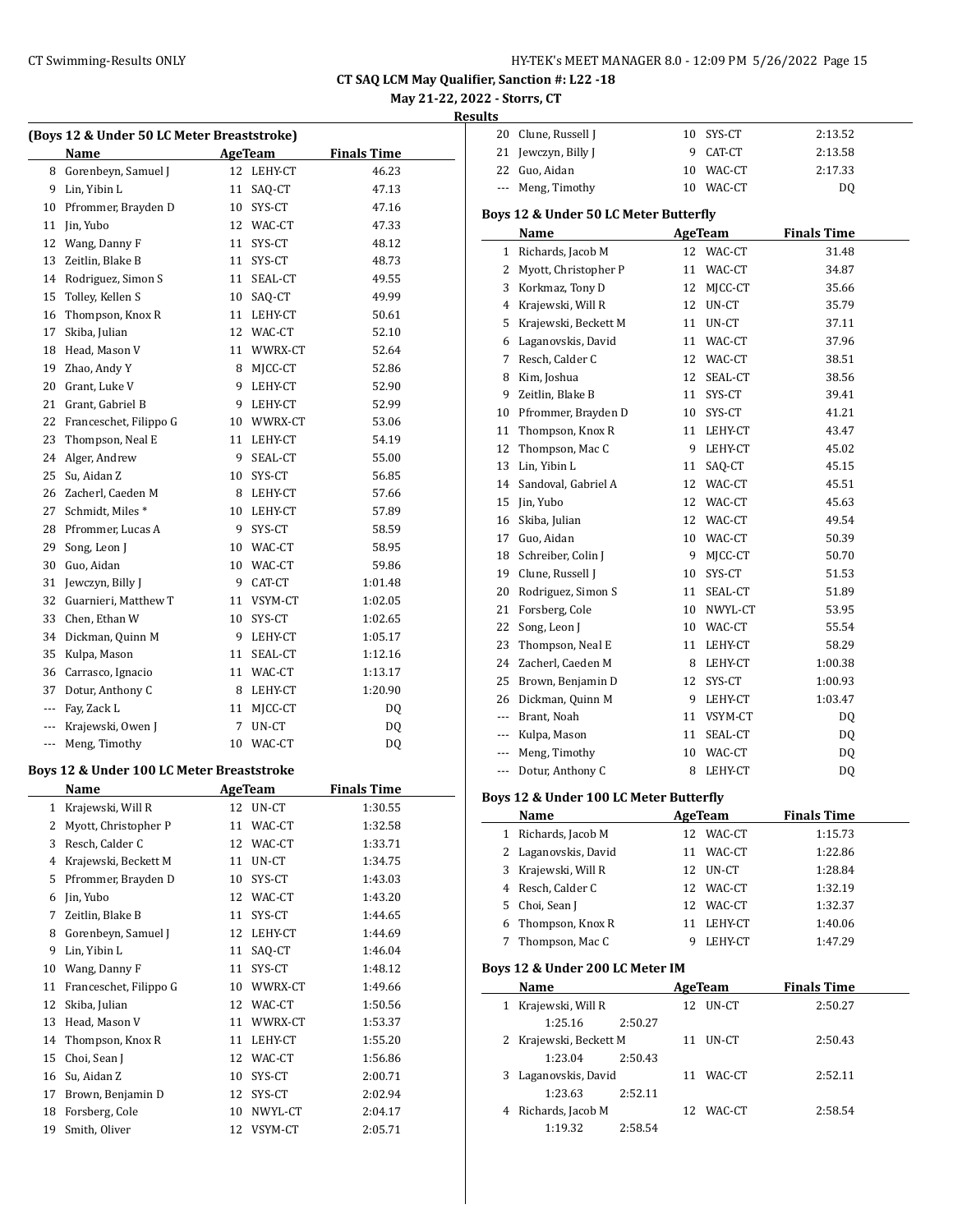**CT SAQ LCM May Qualifier, Sanction #: L22 -18 May 21-22, 2022 - Storrs, CT**

# **Results**

|     | (Boys 12 & Under 200 LC Meter IM) |                |   |            |                    |  |  |  |  |  |
|-----|-----------------------------------|----------------|---|------------|--------------------|--|--|--|--|--|
|     | <b>Name</b>                       |                |   | AgeTeam    | <b>Finals Time</b> |  |  |  |  |  |
|     | 5 Resch, Calder C                 |                |   | 12 WAC-CT  | 3:00.54            |  |  |  |  |  |
|     | 1:27.29                           | 3:00.54        |   |            |                    |  |  |  |  |  |
| 6   | Pfrommer, Brayden D               |                |   | 10 SYS-CT  | 3:02.27            |  |  |  |  |  |
|     | 1:31.28                           | 3:02.27        |   |            |                    |  |  |  |  |  |
| 7   | Zeitlin, Blake B                  |                |   | 11 SYS-CT  | 3:02.77            |  |  |  |  |  |
|     | 1:29.08                           | 3:02.77        |   |            |                    |  |  |  |  |  |
| 8   | Gajecki, Matthew J                |                |   | 12 FINS-CT | 3:03.92            |  |  |  |  |  |
|     | 1:29.91                           | 3:03.92        |   |            |                    |  |  |  |  |  |
| 9   | Gorenbeyn, Samuel J               |                |   | 12 LEHY-CT | 3:14.56            |  |  |  |  |  |
|     | 1:34.71                           | 3:14.56        |   |            |                    |  |  |  |  |  |
| 10  | Choi, Sean J                      |                |   | 12 WAC-CT  | 3:15.54            |  |  |  |  |  |
|     | 1:30.50                           | 3:15.54        |   |            |                    |  |  |  |  |  |
|     | 11 Izikson, Phin A                |                |   | 10 MJCC-CT | 3:24.53            |  |  |  |  |  |
|     | 1:39.53                           | 3:24.53        |   |            |                    |  |  |  |  |  |
| 12  | Skiba, Julian                     |                |   | 12 WAC-CT  | 3:26.19            |  |  |  |  |  |
|     | 1:48.20                           | 3:26.19        |   |            |                    |  |  |  |  |  |
|     | 13 Franceschet, Filippo G         |                |   | 10 WWRX-CT | 3:26.47            |  |  |  |  |  |
|     | 1:42.66                           | 3:26.47        |   |            |                    |  |  |  |  |  |
|     | 14 Jin, Yubo                      |                |   | 12 WAC-CT  | 3:33.86            |  |  |  |  |  |
|     | 1:44.69                           | 3:33.86        |   |            |                    |  |  |  |  |  |
|     | 15 Grant, Gabriel B               |                | 9 | LEHY-CT    | 3:34.71            |  |  |  |  |  |
|     | 1:46.48                           | 3:34.71        |   |            |                    |  |  |  |  |  |
|     | 16 Su, Aidan Z                    |                |   | 10 SYS-CT  | 3:36.64            |  |  |  |  |  |
|     | 1:48.84                           | 3:36.64        |   |            |                    |  |  |  |  |  |
| 17  | Thompson, Mac C                   |                | 9 | LEHY-CT    | 3:44.58            |  |  |  |  |  |
|     | 1:44.86                           | 3:44.58        |   |            |                    |  |  |  |  |  |
|     | 18 Grant, Luke V                  |                |   | 9 LEHY-CT  | 3:44.82            |  |  |  |  |  |
|     | 1:53.59                           | 3:44.82        |   |            |                    |  |  |  |  |  |
| 19  | Guo, Aidan                        |                |   | 10 WAC-CT  | 3:53.17            |  |  |  |  |  |
|     | 1:44.70                           | 3:53.17        |   |            |                    |  |  |  |  |  |
| --- | Schmidt, Miles*                   |                |   | 10 LEHY-CT | DQ                 |  |  |  |  |  |
| --- | Cummins, Bradley A                |                |   | 12 WWRX-CT | DQ                 |  |  |  |  |  |
|     | 1:29.00                           | D <sub>0</sub> |   |            |                    |  |  |  |  |  |

#### **Men 13 & Over 50 LC Meter Freestyle**

| Name  |                     | <b>AgeTeam</b> |         | <b>Finals Time</b> |
|-------|---------------------|----------------|---------|--------------------|
| 1     | Foster, Hethon A    | 17             | SYS-CT  | 26.38              |
| 2     | Mota, Alec          | 17             | WAC-CT  | 26.47              |
| 3     | Liu, Allen          | 17             | WAC-CT  | 26.77              |
| 4     | Cohen, Aiden G      | 17             | SYS-CT  | 27.25              |
| 5     | Chidley, Ben D      | 17             | CAC-CT  | 27.60              |
| 6     | Gonzalez, Ian E     | 17             | CAC-CT  | 27.75              |
| 7     | Pope, Benjamin E    | 14             | SAQ-CT  | 27.92              |
| 8     | Wojtus, Piotr W     | 16             | MJCC-CT | 27.94              |
| 9     | Woolbert, Matthew K | 15             | WAC-CT  | 28.01              |
| 10    | Mota, Dan S         | 15             | WAC-CT  | 28.04              |
| 11    | Foster, Cameron K   | 14             | SYS-CT  | 28.16              |
| 12    | Nowak, Matthew I    | 18             | CAC-CT  | 28.19              |
| 13    | Rivera, Ellis M     | 17             | WWRX-CT | 28.35              |
| 14    | Levy, Connor J      | 18             | CAT-CT  | 28.37              |
| 15    | Quiterio, Eric L    | 17             | WWRX-CT | 28.62              |
| $*16$ | Krhla, Ryan         | 16             | NWYL-CT | 28.70              |
| $*16$ | Filotto, Andy C     | 15             | MJCC-CT | 28.70              |
| 18    | Bishop, Nolan R     | 14             | FINS-CT | 28.72              |
| 19    | Seymour, Justice N  | 18             | MICC-CT | 28.74              |

| 20 | Bellemare, Andrew   | 14 | SEAL-CT | 28.81 |
|----|---------------------|----|---------|-------|
| 21 | Kudlac, Holden S    | 13 | LEHY-CT | 28.93 |
| 22 | Bernier, Nolan      | 15 | WAC-CT  | 29.05 |
| 23 | Wong, Jun D         | 13 | LEHY-CT | 29.07 |
| 24 | Beckham, Zach T     | 16 | SAQ-CT  | 29.09 |
| 25 | Giordano, Lucca B   | 14 | VSYM-CT | 29.15 |
| 26 | Canalori, Luke N    | 16 | WAC-CT  | 29.21 |
| 27 | Ciccarelli, Mike G  | 14 | WWRX-CT | 29.38 |
| 28 | Melnick, Oliver L   | 13 | WAC-CT  | 29.43 |
| 29 | Devanney, Brody     | 15 | NWYL-CT | 29.48 |
| 30 | Rodriguez, Pablo A  | 17 | SAQ-CT  | 29.52 |
| 31 | Mayo, Sam C         | 16 | SYS-CT  | 29.68 |
| 32 | McDonnell, Cole     | 14 | FINS-CT | 29.87 |
| 33 | Bordeau, Greyson T  | 13 | LEHY-CT | 29.96 |
| 34 | Gorenbeyn, Daniel M | 16 | LEHY-CT | 29.98 |
| 35 | Sowka, Tyler G      | 13 | LEHY-CT | 30.08 |
| 36 | Ackerman, Jack M    | 13 | MJCC-CT | 30.37 |
| 37 | Trotter, RT T       | 17 | SYS-CT  | 30.42 |
| 38 | Yang, Patrick Y     | 15 | WAC-CT  | 30.66 |
| 39 | Dainiak, Connor R   | 17 | MICC-CT | 31.10 |
| 40 | Waldo, Gabe         | 14 | VSYM-CT | 31.19 |
| 41 | Wang, Andy          | 13 | SYS-CT  | 31.28 |
| 42 | Chirico, John V     | 15 | CAC-CT  | 31.33 |
| 43 | Dainiak, Colby W    | 13 | MJCC-CT | 31.34 |
| 44 | Volles, Warren C    | 14 | VSYM-CT | 31.56 |
| 45 | Starkey, Thomas M   | 14 | SYS-CT  | 31.65 |
| 46 | Ackerman, Matthew O | 13 | CAT-CT  | 31.69 |
| 47 | Landry, Aidan J     | 14 | SAQ-CT  | 31.75 |
| 48 | Haines, Tucker J    | 14 | SAQ-CT  | 31.77 |
| 49 | Winzer, Jack J      | 13 | WAC-CT  | 32.06 |
| 50 | Dyjak, Alex E       | 14 | CAC-CT  | 32.46 |
| 51 | Pham, Justin        | 14 | SYS-CT  | 32.60 |
| 52 | Barone, Chase W     | 13 | SYS-CT  | 32.80 |
| 53 | Westkott, Luke D    | 13 | CAC-CT  | 33.05 |
| 54 | Pujos, Nick F       | 16 | WAC-CT  | 33.23 |
| 55 | Chasteen, Bobby F   | 14 | CAC-CT  | 34.05 |
| 56 | Smith, Jackson E    | 15 | CAT-CT  | 34.10 |
| 57 | Norcott, Shaun S    | 13 | LEHY-CT | 34.61 |
| 58 | Fulse, PJ P         | 14 | WWRX-CT | 35.18 |

# **Men 13 & Over 100 LC Meter Freestyle**

|    | Name                |    | AgeTeam | <b>Finals Time</b> |
|----|---------------------|----|---------|--------------------|
| 1  | Jalbert, Drew W     | 18 | CAC-CT  | 57.31              |
| 2  | Foster, Hethon A    | 17 | SYS-CT  | 57.70              |
| 3  | Mota, Alec          | 17 | WAC-CT  | 59.98              |
| 4  | Foster, Cameron K   | 14 | SYS-CT  | 1:00.41            |
| 5. | Cohen, Aiden G      | 17 | SYS-CT  | 1:00.55            |
| 6  | Starkey, JD D       | 18 | SYS-CT  | 1:00.93            |
| 7  | Pope, Benjamin E    | 14 | SAQ-CT  | 1:01.39            |
| 8  | Tagliarini, Tyler V | 14 | SYS-CT  | 1:01.61            |
| 9  | Bishop, Nolan R     | 14 | FINS-CT | 1:01.77            |
| 10 | Nowak, Matthew I    | 18 | CAC-CT  | 1:02.08            |
| 11 | Seymour, Justice N  | 18 | MICC-CT | 1:02.24            |
| 12 | Wong, Jun D         | 13 | LEHY-CT | 1:02.38            |
| 13 | Rivera, Ellis M     | 17 | WWRX-CT | 1:02.70            |
| 14 | Mota, Dan S         | 15 | WAC-CT  | 1:02.90            |
| 15 | Quiterio, Eric L    | 17 | WWRX-CT | 1:03.11            |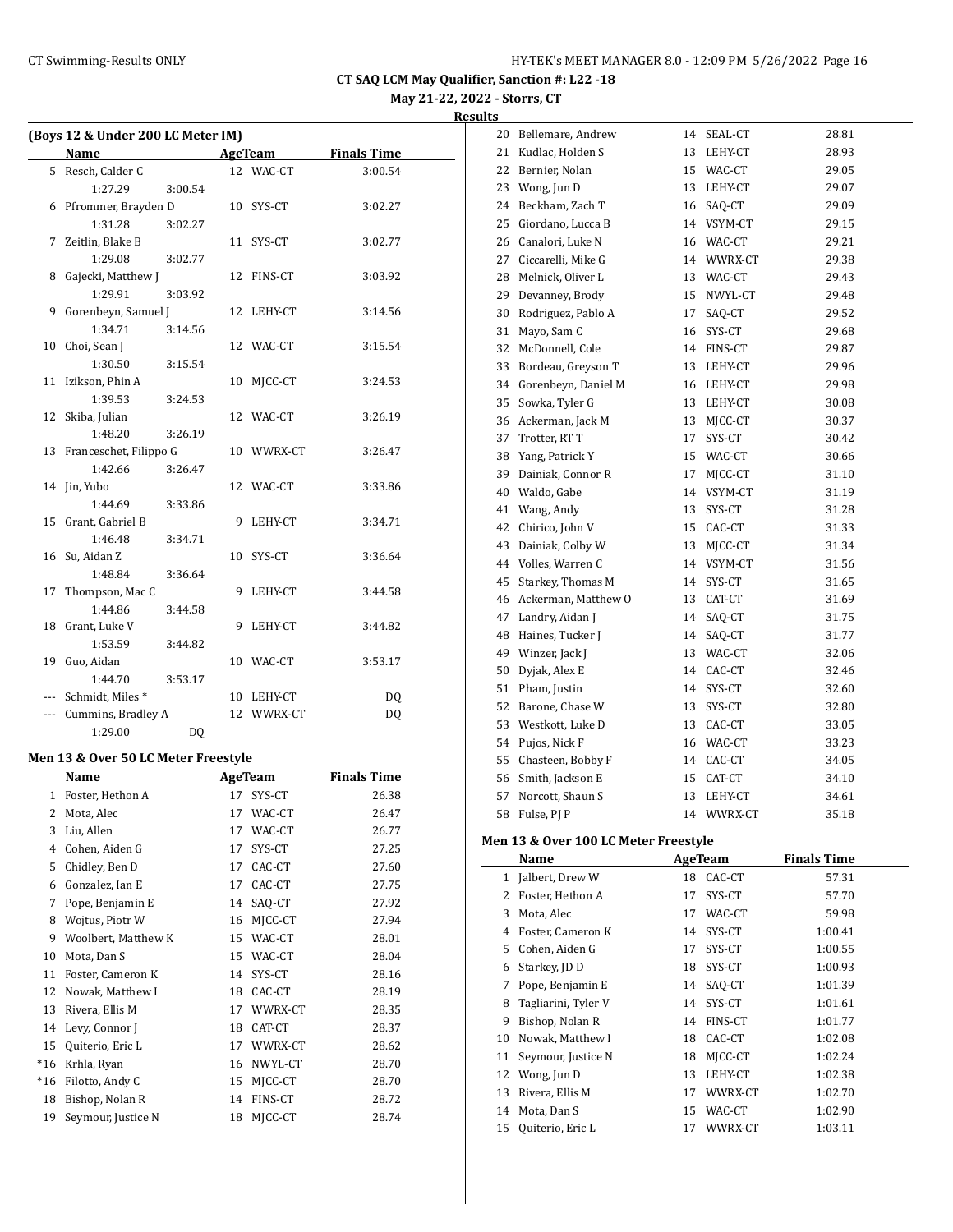**May 21-22, 2022 - Storrs, CT Results**

|              | (Men 13 & Over 100 LC Meter Freestyle) |         |                |            |                    |  |
|--------------|----------------------------------------|---------|----------------|------------|--------------------|--|
|              | Name                                   |         |                | AgeTeam    | <b>Finals Time</b> |  |
|              | 16 Bernier, Nolan                      |         |                | 15 WAC-CT  | 1:03.23            |  |
| 17           | McDonnell, Cole                        |         |                | 14 FINS-CT | 1:03.56            |  |
| 18           | Filotto, Andy C                        |         |                | 15 MJCC-CT | 1:03.95            |  |
| 19           | Canalori, Luke N                       |         |                | 16 WAC-CT  | 1:04.05            |  |
| 20           | Mayo, Sam C                            |         |                | 16 SYS-CT  | 1:04.29            |  |
| 21           | Gonzalez, Alex                         |         |                | 16 CAC-CT  | 1:04.71            |  |
| 22           | Ciccarelli, Mike G                     |         |                | 14 WWRX-CT | 1:04.73            |  |
| 23           | Chidley, Ben D                         |         |                | 17 CAC-CT  | 1:04.87            |  |
| 24           | Ackerman, Jack M                       |         | 13             | MJCC-CT    | 1:04.94            |  |
| 25           | Cheng, Jeffrey                         |         |                | 14 SYS-CT  | 1:05.05            |  |
| 26           | Bordeau, Greyson T                     |         |                | 13 LEHY-CT | 1:06.16            |  |
| 27           | Gorenbeyn, Daniel M                    |         |                | 16 LEHY-CT | 1:06.20            |  |
| 28           | Winzer, Jack J                         |         |                | 13 WAC-CT  | 1:06.22            |  |
| 29           | Rodriguez, Pablo A                     |         |                | 17 SAQ-CT  | 1:06.79            |  |
| 30           | Fedo, Noah W                           |         |                | 15 WWRX-CT | 1:07.21            |  |
| 31           | Melnick, Oliver L                      |         |                | 13 WAC-CT  | 1:07.69            |  |
| 32           | Sowka, Tyler G                         |         |                | 13 LEHY-CT | 1:07.82            |  |
| 33           | Colandrea, Josh K                      |         |                | 17 CAT-CT  |                    |  |
|              |                                        |         |                |            | 1:08.08            |  |
| 34           | Consiglio, J.R. R                      |         |                | 16 FINS-CT | 1:09.35            |  |
| 35           | Jones, Parker K                        |         |                | 15 SYS-CT  | 1:09.50            |  |
| 36           | Conliffe, Korbin L                     |         |                | 14 WWRX-CT | 1:09.70            |  |
| 37           | Haines, Tucker J                       |         |                | 14 SAQ-CT  | 1:10.64            |  |
| 38           | Jandzinski, Konrad*                    |         |                | 16 LEHY-CT | 1:10.96            |  |
| 39           | Starkey, Thomas M                      |         |                | 14 SYS-CT  | 1:11.29            |  |
| 40           | Landry, Aidan J                        |         |                | 14 SAQ-CT  | 1:11.84            |  |
| *41          | Pujos, Nick F                          |         |                | 16 WAC-CT  | 1:11.99            |  |
| *41          | Wang, Andy                             |         |                | 13 SYS-CT  | 1:11.99            |  |
| 43           | Norcott, Shaun S                       |         |                | 13 LEHY-CT | 1:13.41            |  |
| 44           | Pham, Justin                           |         |                | 14 SYS-CT  | 1:13.90            |  |
| 45           | Yang, Patrick Y                        |         |                | 15 WAC-CT  | 1:14.04            |  |
| 46           | Head, Nathan W                         |         |                | 14 WWRX-CT | 1:14.29            |  |
| 47           | Smith, Jackson E                       |         |                | 15 CAT-CT  | 1:14.35            |  |
| 48           | Fulse, PJ P                            |         |                | 14 WWRX-CT | 1:16.42            |  |
| 49           | Cummins, EJ R                          |         |                | 14 WWRX-CT | 1:18.26            |  |
| 50           | Chasteen, Bobby F                      |         |                | 14 CAC-CT  | 1:18.47            |  |
|              | Men 13 & Over 200 LC Meter Freestyle   |         |                |            |                    |  |
|              | Name                                   |         | <b>AgeTeam</b> |            | <u>Finals Time</u> |  |
| $\mathbf{1}$ | Foster, Hethon A                       |         | 17             | SYS-CT     | 2:13.74            |  |
|              | 1:05.42                                | 2:13.74 |                |            |                    |  |
| 2            | Cohen, Aiden G                         |         | 17             | SYS-CT     | 2:15.07            |  |
|              | 1:07.27                                | 2:15.07 |                |            |                    |  |
| 3            | Starkey, JD D                          |         | 18             | SYS-CT     | 2:15.53            |  |
|              | 1:05.71                                |         |                |            |                    |  |
| 4            | Liu, Allen                             | 2:15.53 |                | 17 WAC-CT  | 2:15.70            |  |
|              | 1:06.92                                |         |                |            |                    |  |
| 5            | Bernier, Nolan                         | 2:15.70 |                | 15 WAC-CT  | 2:16.12            |  |
|              | 1:07.77                                | 2:16.12 |                |            |                    |  |
| 6            | Wong, Jun D                            |         | 13             | LEHY-CT    | 2:18.73            |  |
|              | 1:07.73                                | 2:18.73 |                |            |                    |  |
| 7            | Nowak, Matthew I                       |         | 18             | CAC-CT     | 2:18.82            |  |
|              | 1:07.95                                | 2:18.82 |                |            |                    |  |
|              |                                        |         |                |            |                    |  |

8 Foster, Cameron K 14 SYS-CT 2:19.14

1:06.98 2:19.14

| 9  | Chidley, Ben D      |         | 17 | CAC-CT     | 2:19.28 |
|----|---------------------|---------|----|------------|---------|
|    | 1:07.88             | 2:19.28 |    |            |         |
| 10 | Tagliarini, Tyler V |         | 14 | SYS-CT     | 2:19.33 |
|    | 1:09.83             | 2:19.33 |    |            |         |
| 11 | Beckham, Riley G    |         | 20 | SAQ-CT     | 2:20.14 |
|    | 1:08.59             | 2:20.14 |    |            |         |
| 12 | Mayo, Sam C         |         | 16 | SYS-CT     | 2:21.23 |
|    | 1:07.11             | 2:21.23 |    |            |         |
| 13 | Levy, Connor J      |         | 18 | CAT-CT     | 2:21.24 |
|    | 1:07.40             | 2:21.24 |    |            |         |
| 14 | Ackerman, Jack M    |         | 13 | MJCC-CT    | 2:22.38 |
|    | 1:11.32             | 2:22.38 |    |            |         |
| 15 | Beckham, Zach T     |         | 16 | SAQ-CT     | 2:22.65 |
|    | 1:09.87             | 2:22.65 |    |            |         |
|    | 16 Canalori, Luke N |         |    | 16 WAC-CT  | 2:23.19 |
|    | 1:08.21             | 2:23.19 |    |            |         |
| 17 | Bellemare, Andrew   |         | 14 | SEAL-CT    | 2:23.35 |
|    | 1:10.46             | 2:23.35 |    |            |         |
| 18 | Wojtus, Piotr W     |         | 16 | MJCC-CT    | 2:23.37 |
|    | 1:08.59             | 2:23.37 |    |            |         |
| 19 | Mota, Alec          |         |    | 17 WAC-CT  | 2:25.43 |
|    | 1:11.40             | 2:25.43 |    |            |         |
| 20 | Gonzalez, Ian E     |         | 17 | CAC-CT     | 2:26.18 |
|    | 1:10.15             | 2:26.18 |    |            |         |
| 21 | Krhla, Ryan         |         | 16 | NWYL-CT    | 2:26.41 |
|    | 1:09.71             | 2:26.41 |    |            |         |
| 22 | Filotto, Andy C     |         | 15 | MJCC-CT    | 2:27.55 |
|    | 1:10.15             | 2:27.55 |    |            |         |
| 23 | Ciccarelli, Mike G  |         |    | 14 WWRX-CT | 2:27.74 |
|    | 1:14.11             | 2:27.74 |    |            |         |
| 24 | Bordeau, Greyson T  |         | 13 | LEHY-CT    | 2:28.69 |
|    | 1:11.88             | 2:28.69 |    |            |         |
| 25 | Mota, Dan S         |         |    | 15 WAC-CT  | 2:32.78 |
|    | 1:13.72             | 2:32.78 |    |            |         |
| 26 | Gorenbeyn, Daniel M |         |    | 16 LEHY-CT | 2:33.06 |
|    | 1:13.24             | 2:33.06 |    |            |         |
| 27 | Dainiak, Colby W    |         | 13 | MJCC-CT    | 2:33.96 |
|    | 1:14.33             | 2:33.96 |    |            |         |
| 28 | Melnick, Oliver L   |         |    | 13 WAC-CT  | 2:35.04 |
|    | 1:14.78             | 2:35.04 |    |            |         |
| 29 | Sowka, Tyler G      |         | 13 | LEHY-CT    | 2:35.09 |
|    | 1:14.12             | 2:35.09 |    |            |         |
| 30 | Winzer, Jack J      |         | 13 | WAC-CT     | 2:35.55 |
|    | 1:19.30             | 2:35.55 |    |            |         |
| 31 | Devanney, Brody     |         | 15 | NWYL-CT    | 2:36.14 |
|    | 1:14.15             | 2:36.14 |    |            |         |
| 32 | Starkey, Thomas M   |         | 14 | SYS-CT     | 2:36.58 |
|    | 1:16.67             | 2:36.58 |    |            |         |
| 33 | Dyjak, Alex E       |         |    | 14 CAC-CT  | 2:36.91 |
|    | 1:17.92             | 2:36.91 |    |            |         |
| 34 | Waldo, Gabe         |         | 14 | VSYM-CT    | 2:38.58 |
|    | 1:18.79             | 2:38.58 |    |            |         |
| 35 | Smith, Tristan L    |         | 14 | CAT-CT     | 2:39.58 |
|    | 1:17.04             | 2:39.58 |    |            |         |
| 36 | Barone, Chase W     |         | 13 | SYS-CT     | 2:41.75 |
|    | 1:18.43             | 2:41.75 |    |            |         |
|    |                     |         |    |            |         |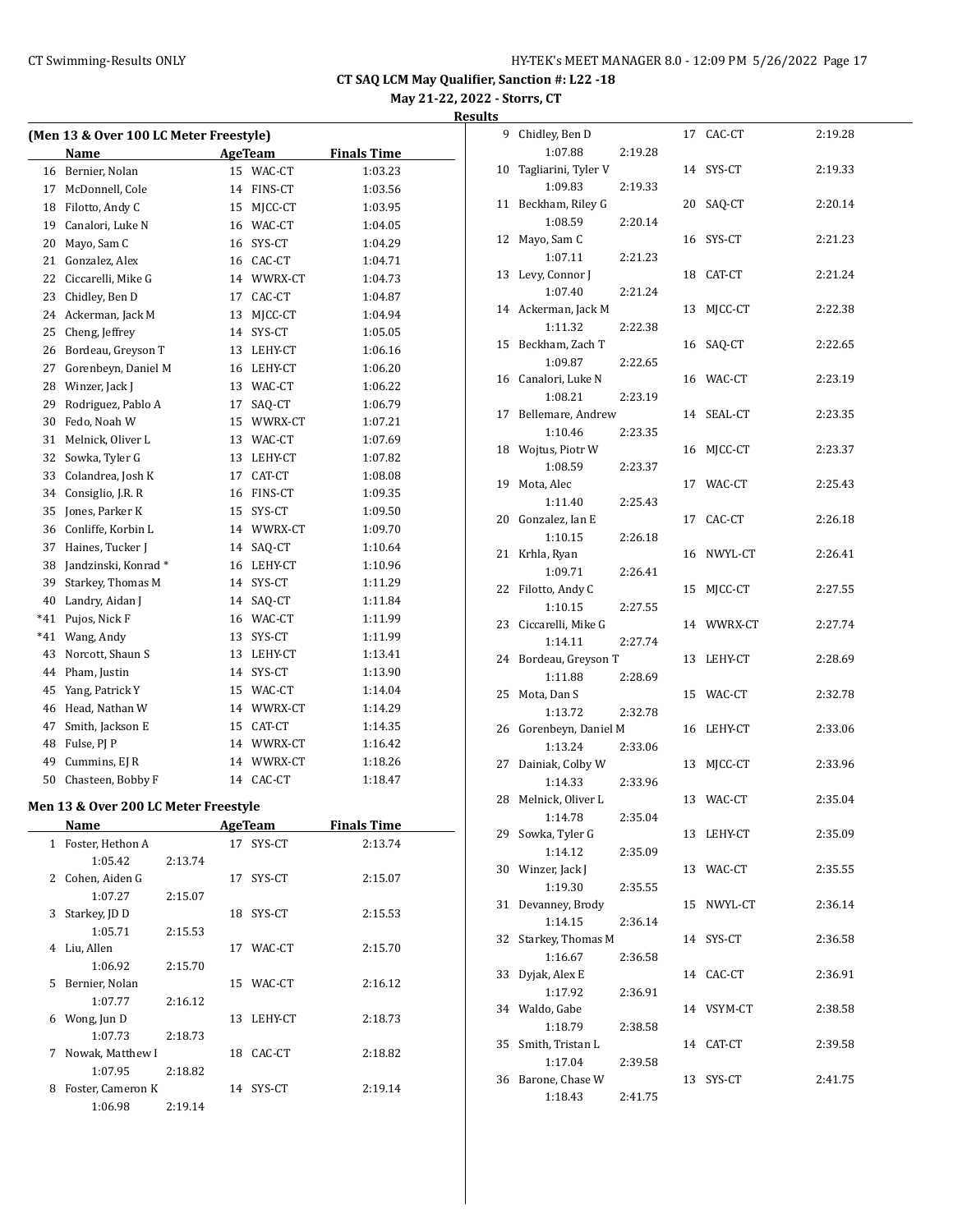| HY-TEK's MEET MANAGER 8.0 - 12:09 PM 5/26/2022 Page 18 |  |  |  |
|--------------------------------------------------------|--|--|--|
|--------------------------------------------------------|--|--|--|

**May 21-22, 2022 - Storrs, CT**

|    | (Men 13 & Over 200 LC Meter Freestyle) |    |                |                    |
|----|----------------------------------------|----|----------------|--------------------|
|    | Name                                   |    | AgeTeam        | <b>Finals Time</b> |
| 37 | Head, Nathan W                         |    | 14 WWRX-CT     | 2:41.94            |
|    | 1:17.13<br>2:41.94                     |    |                |                    |
| 38 | Haines, Tucker J                       | 14 | SAQ-CT         | 2:42.36            |
|    | 1:16.42<br>2:42.36                     |    |                |                    |
| 39 | Ackerman, Matthew O                    | 13 | CAT-CT         | 2:42.65            |
|    | 1:24.36<br>2:42.65                     |    |                |                    |
| 40 | Pujos, Nick F                          |    | 16 WAC-CT      | 2:43.27            |
|    | 1:20.46<br>2:43.27                     |    |                |                    |
| 41 | Chirico, John V                        | 15 | CAC-CT         | 2:44.67            |
|    | 1:16.45<br>2:44.67                     |    |                |                    |
| 42 | Landry, Aidan J                        | 14 | SAQ-CT         | 2:45.63            |
|    | 1:19.24<br>2:45.63                     |    |                |                    |
| 43 | Yang, Patrick Y                        | 15 | WAC-CT         | 2:46.99            |
|    | 1:21.66<br>2:46.99                     |    |                |                    |
| 44 | Smith, Jackson E                       | 15 | CAT-CT         | 2:47.78            |
|    | 1:21.41<br>2:47.78                     |    |                |                    |
| 45 | Dainiak, Connor R                      | 17 | MJCC-CT        | 2:48.08            |
|    | 1:20.34<br>2:48.08                     |    |                |                    |
| 46 | Fulse, PJ P                            |    | 14 WWRX-CT     | 2:50.17            |
|    | 1:23.00<br>2:50.17                     |    |                |                    |
| 47 | Chasteen, Bobby F                      |    | 14 CAC-CT      | 3:01.21            |
|    | 1:27.83<br>3:01.21                     |    |                |                    |
|    | Men 13 & Over 100 LC Meter Backstroke  |    |                |                    |
|    | Name                                   |    | <b>AgeTeam</b> | <b>Finals Time</b> |
|    | 1 Starkey, JD D                        |    | 18 SYS-CT      | 1:07.52            |
|    | 2 Weisenbacher, Alex C                 |    | 15 WAC-CT      | 1:09.82            |
| 3  | Green, Noah                            |    | 17 NWYL-CT     | 1:12.91            |
| 4  | Pope, Benjamin E                       |    | 14 SAQ-CT      | 1:13.24            |
| 5  | Giordano, Lucca B                      |    | 14 VSYM-CT     | 1:13.27            |
| 6  | Woolbert, Matthew K                    |    | 15 WAC-CT      | 1:14.88            |
| 7  | Beckham, Riley G                       |    | 20 SAQ-CT      | 1:15.72            |
| 8  | Ackerman, Jack M                       |    | 13 MJCC-CT     | 1:15.93            |
| 9  | Canalori, Luke N                       |    | 16 WAC-CT      | 1:16.16            |
| 10 | Yang, Patrick Y                        |    | 15 WAC-CT      | 1:17.23            |
| 11 | Bellemare, Andrew                      |    | 14 SEAL-CT     | 1:18.70            |
| 12 | Bishop, Nolan R                        |    | 14 FINS-CT     | 1:18.74            |
| 13 | Pham, Justin                           |    | 14 SYS-CT      | 1:19.08            |
| 14 | Kudlac, Holden S                       | 13 | LEHY-CT        | 1:19.77            |
| 15 | Bordeau, Greyson T                     | 13 | LEHY-CT        | 1:21.75            |
| 16 | Gorenbeyn, Daniel M                    | 16 | LEHY-CT        | 1:21.92            |
| 17 | Wang, Andy                             | 13 | SYS-CT         | 1:21.96            |
| 18 | Melnick, Oliver L                      | 13 | WAC-CT         | 1:22.03            |
| 19 | Starkey, Thomas M                      | 14 | SYS-CT         | 1:23.05            |
| 20 | Volles, Warren C                       | 14 | VSYM-CT        | 1:23.71            |
| 21 | Chirico, John V                        | 15 | CAC-CT         | 1:23.78            |
| 22 | McDonnell, Cole                        | 14 | FINS-CT        | 1:24.52            |
| 23 | Dyjak, Alex E                          | 14 | CAC-CT         | 1:24.54            |
| 24 | Chasteen, Bobby F                      | 14 | CAC-CT         | 1:26.12            |
| 25 | Landry, Aidan J                        | 14 | SAQ-CT         | 1:26.91            |
| 26 | Pujos, Nick F                          | 16 | WAC-CT         | 1:26.99            |
| 27 | Head, Nathan W                         | 14 | WWRX-CT        | 1:27.64            |
| 28 | Westkott, Luke D                       | 13 | CAC-CT         | 1:30.17            |
| 29 | Ackerman, Matthew O                    | 13 | CAT-CT         | 1:32.66            |
| 30 | Fulse, PJ P                            | 14 | WWRX-CT        | 1:34.95            |

|    | Men 13 & Over 200 LC Meter Backstroke |         |    |            | <b>Finals Time</b> |
|----|---------------------------------------|---------|----|------------|--------------------|
|    | Name                                  |         |    | AgeTeam    |                    |
|    | 1 Starkey, JD D                       |         |    | 18 SYS-CT  | 2:27.20            |
|    | 1:11.95                               | 2:27.20 |    |            |                    |
|    | 2 Weisenbacher, Alex C                |         |    | 15 WAC-CT  | 2:32.57            |
|    | 1:15.62                               | 2:32.57 |    |            |                    |
|    | 3 Cohen, Aiden G                      |         |    | 17 SYS-CT  | 2:34.56            |
|    | 1:15.39                               | 2:34.56 |    |            |                    |
|    | 4 Wong, Jun D                         |         |    | 13 LEHY-CT | 2:35.21            |
|    | 1:15.37                               | 2:35.21 |    |            |                    |
|    | 5 Mota, Alec                          |         |    | 17 WAC-CT  | 2:40.37            |
|    | 1:19.32                               | 2:40.37 |    |            |                    |
|    | 6 Consiglio, J.R. R                   |         |    | 16 FINS-CT | 2:40.85            |
|    | 1:17.93                               | 2:40.85 |    |            |                    |
|    | 7 Ackerman, Jack M                    |         |    | 13 MJCC-CT | 2:40.98            |
|    | 1:18.28                               | 2:40.98 |    |            |                    |
|    | 8 Pope, Benjamin E                    |         |    | 14 SAQ-CT  | 2:42.01            |
|    | 1:21.16                               | 2:42.01 |    |            |                    |
|    | 9 Mayo, Sam C                         |         |    | 16 SYS-CT  | 2:44.11            |
|    | 1:19.82                               | 2:44.11 |    |            |                    |
|    | 10 Cheng, Jeffrey                     |         |    | 14 SYS-CT  | 2:45.18            |
|    | 1:19.75                               | 2:45.18 |    |            |                    |
|    | 11 Ciccarelli, Mike G                 |         |    | 14 WWRX-CT | 2:46.27            |
|    | 1:22.81                               | 2:46.27 |    |            |                    |
|    | 12 Bishop, Nolan R                    |         |    | 14 FINS-CT | 2:49.11            |
|    | 1:23.88                               | 2:49.11 |    |            |                    |
|    | 13 Yang, Patrick Y                    |         |    | 15 WAC-CT  | 2:50.19            |
|    | 1:24.71                               | 2:50.19 |    |            |                    |
|    | 14 Bordeau, Greyson T                 |         |    | 13 LEHY-CT | 2:50.21            |
|    | 1:23.36                               | 2:50.21 |    |            |                    |
|    | 15 Starkey, Thomas M                  |         |    | 14 SYS-CT  | 2:51.65            |
|    | 1:24.41                               | 2:51.65 |    |            |                    |
|    | 16 Gorenbeyn, Daniel M                |         |    | 16 LEHY-CT | 2:55.66            |
|    | 1:24.69                               | 2:55.66 |    |            |                    |
|    | 17 Jones, Parker K                    |         |    | 15 SYS-CT  | 2:56.94            |
|    |                                       |         |    |            |                    |
|    | 1:26.33                               | 2:56.94 |    |            |                    |
|    | 18 Sowka, Tyler G                     |         |    | 13 LEHY-CT | 2:57.44            |
|    | 1:26.47                               | 2:57.44 |    |            |                    |
|    | 19 Melnick, Oliver L                  |         |    | 13 WAC-CT  | 3:00.59            |
|    | 1:33.22 3:00.59                       |         |    |            |                    |
|    | 20 Quinby, Caleb R                    |         |    | 13 WWRX-CT | 3:00.88            |
|    | 1:30.96                               | 3:00.88 |    |            |                    |
| 21 | Mota, Dan S                           |         |    | 15 WAC-CT  | 3:02.12            |
|    | 1:30.66                               | 3:02.12 |    |            |                    |
| 22 | Wang, Andy                            |         | 13 | SYS-CT     | 3:02.50            |
|    | 1:28.28                               | 3:02.50 |    |            |                    |
| 23 | Haines, Tucker J                      |         | 14 | SAQ-CT     | 3:04.59            |
|    | 1:34.00                               | 3:04.59 |    |            |                    |
| 24 | Head, Nathan W                        |         |    | 14 WWRX-CT | 3:06.86            |
|    | 1:30.57                               | 3:06.86 |    |            |                    |
| 25 | Smith, Jackson E                      |         | 15 | CAT-CT     | 3:07.14            |
|    | 1:33.76                               | 3:07.14 |    |            |                    |
|    | 26 Colandrea, Josh K                  |         |    | 17 CAT-CT  | 3:08.15            |
| 27 | Cummins, EJ R                         |         |    | 14 WWRX-CT | 3:08.77            |
|    | 1:30.04                               | 3:08.77 |    |            |                    |
|    | 28 Pujos, Nick F                      |         |    | 16 WAC-CT  | 3:09.76            |
|    |                                       |         |    |            |                    |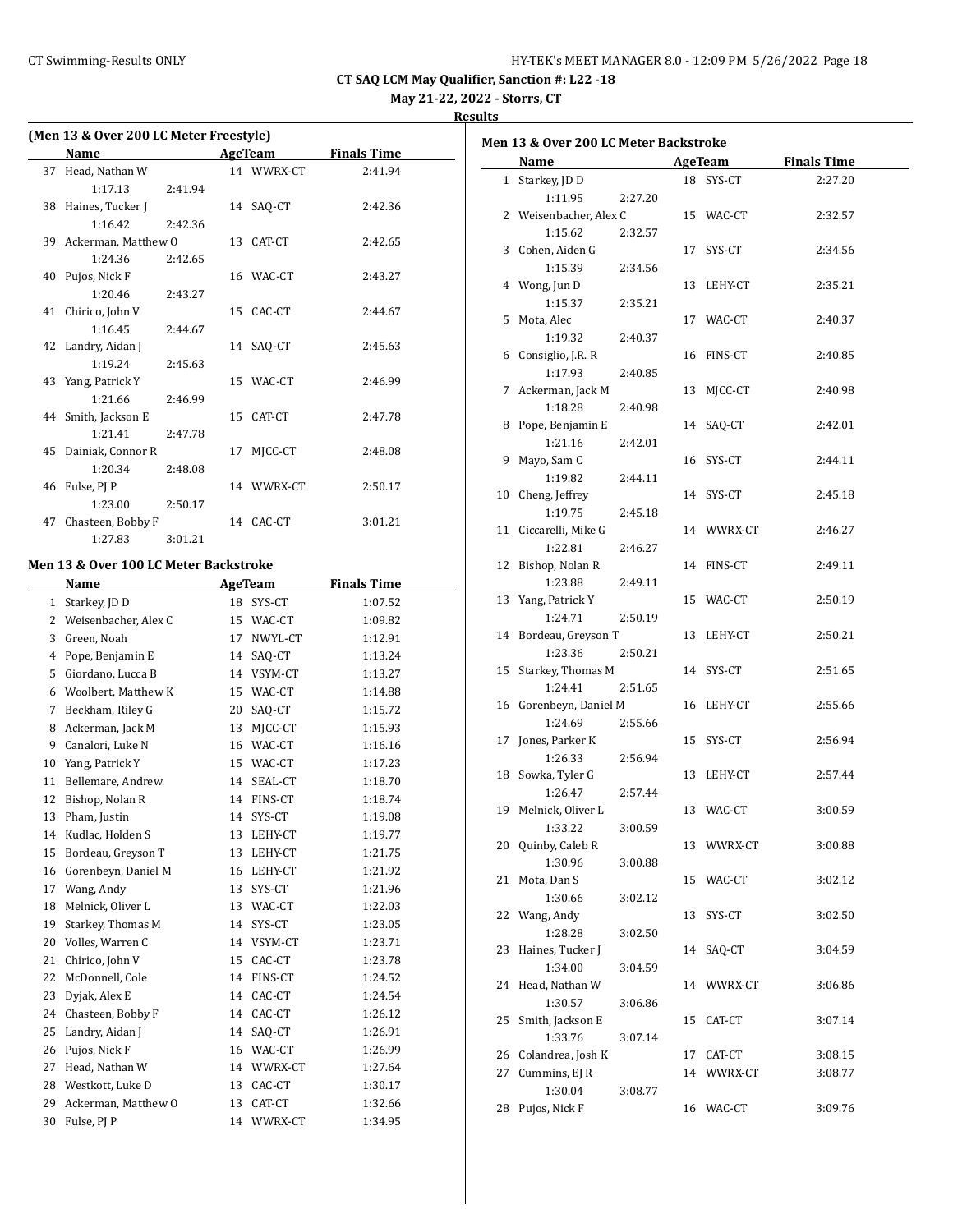$\overline{\phantom{a}}$ 

| HY-TEK's MEET MANAGER 8.0 - 12:09 PM 5/26/2022 Page 19 |  |
|--------------------------------------------------------|--|
|--------------------------------------------------------|--|

**CT SAQ LCM May Qualifier, Sanction #: L22 -18**

**May 21-22, 2022 - Storrs, CT**

**Results**

#### **(Men 13 & Over 200 LC Meter Backstroke)**

|    | Name                   |         |    | AgeTeam    | <b>Finals Time</b> |  |
|----|------------------------|---------|----|------------|--------------------|--|
| 29 | Winzer, Jack J         |         | 13 | WAC-CT     | 3:11.41            |  |
|    | 1:36.32                | 3:11.41 |    |            |                    |  |
|    | 30 Jandzinski, Konrad* |         |    | 16 LEHY-CT | 3:15.18            |  |
|    | 1:35.95                | 3:15.18 |    |            |                    |  |
| 31 | Fulse, PJ P            |         |    | 14 WWRX-CT | 3:25.10            |  |
|    | 1:39.11                | 3:25.10 |    |            |                    |  |

#### **Men 13 & Over 100 LC Meter Breaststroke**

|                | Name                 |    | <b>AgeTeam</b> | <u>Finals Time</u> |
|----------------|----------------------|----|----------------|--------------------|
| $\mathbf{1}$   | Chidley, Ben D       | 17 | CAC-CT         | 1:13.42            |
| $\overline{2}$ | Weisenbacher, Alex C | 15 | WAC-CT         | 1:14.88            |
| 3              | Jalbert, Drew W      | 18 | CAC-CT         | 1:15.35            |
| 4              | Foster, Hethon A     | 17 | SYS-CT         | 1:15.83            |
| 5              | Gonzalez, Alex       | 16 | CAC-CT         | 1:15.90            |
| 6              | Nowak, Matthew I     | 18 | CAC-CT         | 1:16.33            |
| 7              | Tagliarini, Tyler V  | 14 | SYS-CT         | 1:21.03            |
| 8              | Filotto, Andy C      | 15 | MJCC-CT        | 1:21.91            |
| 9              | Seymour, Justice N   | 18 | MJCC-CT        | 1:22.93            |
| 10             | Conliffe, Korbin L   | 14 | WWRX-CT        | 1:23.40            |
| 11             | Foster, Cameron K    | 14 | SYS-CT         | 1:24.55            |
| 12             | Pope, Benjamin E     | 14 | SAQ-CT         | 1:26.00            |
| 13             | Winzer, Jack J       | 13 | WAC-CT         | 1:26.59            |
| 14             | Bordeau, Greyson T   | 13 | LEHY-CT        | 1:26.85            |
| 15             | Quiterio, Eric L     | 17 | WWRX-CT        | 1:28.91            |
| 16             | Mota, Dan S          | 15 | WAC-CT         | 1:28.93            |
| 17             | Wong, Jun D          | 13 | LEHY-CT        | 1:29.80            |
| 18             | Canalori, Luke N     | 16 | WAC-CT         | 1:29.91            |
| 19             | Cohen, Aiden G       | 17 | SYS-CT         | 1:31.11            |
| 20             | Wang, Andy           | 13 | SYS-CT         | 1:31.33            |
| 21             | Sowka, Tyler G       | 13 | LEHY-CT        | 1:31.55            |
| 22             | Bernier, Nolan       | 15 | WAC-CT         | 1:32.18            |
| 23             | Bishop, Nolan R      | 14 | FINS-CT        | 1:32.90            |
| 24             | Cheng, Jeffrey       | 14 | SYS-CT         | 1:33.10            |
| 25             | Mayo, Sam C          | 16 | SYS-CT         | 1:33.37            |
| 26             | Landry, Aidan J      | 14 | SAO-CT         | 1:34.93            |
| 27             | Melnick, Oliver L    | 13 | WAC-CT         | 1:35.99            |
| 28             | Mutlu, Mustafa T     | 13 | WWRX-CT        | 1:36.24            |
| 29             | Jones, Parker K      | 15 | SYS-CT         | 1:36.84            |
| 30             | Consiglio, J.R. R    | 16 | FINS-CT        | 1:37.06            |
| 31             | Fedo, Noah W         | 15 | WWRX-CT        | 1:38.61            |
| 32             | Haines, Tucker J     | 14 | SAQ-CT         | 1:39.05            |
| 33             | Head, Nathan W       | 14 | WWRX-CT        | 1:39.12            |
| 34             | Jandzinski, Konrad*  | 16 | LEHY-CT        | 1:40.43            |
| 35             | Pham, Justin         | 14 | SYS-CT         | 1:41.86            |
| 36             | McDonnell, Cole      | 14 | FINS-CT        | 1:42.85            |
| 37             | Quinby, Caleb R      | 13 | WWRX-CT        | 1:46.86            |
| 38             | Norcott, Shaun S     | 13 | LEHY-CT        | 1:49.06            |
| 39             | Cummins, EJ R        | 14 | WWRX-CT        | 1:49.80            |
| 40             | Gorenbeyn, Daniel M  | 16 | LEHY-CT        | 1:50.57            |
| 41             | Starkey, Thomas M    | 14 | SYS-CT         | 1:51.64            |
| 42             | Chasteen, Bobby F    | 14 | CAC-CT         | 1:52.04            |

| Men 13 & Over 200 LC Meter Breaststroke |         |            |                    |
|-----------------------------------------|---------|------------|--------------------|
| Name                                    |         | AgeTeam    | <b>Finals Time</b> |
| 1 Chidley, Ben D                        |         | 17 CAC-CT  | 2:45.84            |
| 1:19.00                                 | 2:45.84 |            |                    |
| 2 Liu, Allen                            |         | 17 WAC-CT  | 2:50.08            |
| 1:21.13                                 | 2:50.08 |            |                    |
| 3 Weisenbacher, Alex C                  |         | 15 WAC-CT  | 2:50.73            |
| 1:24.41                                 | 2:50.73 |            |                    |
| 4 Tagliarini, Tyler V                   |         | 14 SYS-CT  | 2:52.04            |
| 1:23.14                                 | 2:52.04 |            |                    |
| 5 Gonzalez, Ian E                       |         | 17 CAC-CT  | 2:52.93            |
| 1:23.59                                 | 2:52.93 |            |                    |
| 6 Trotter, RT T                         |         | 17 SYS-CT  | 3:01.99            |
| 1:27.78                                 | 3:01.99 |            |                    |
| 7 Woolbert, Matthew K                   |         | 15 WAC-CT  | 3:02.93            |
| 1:27.79                                 | 3:02.93 |            |                    |
| 8 Winzer, Jack J                        |         | 13 WAC-CT  | 3:09.91            |
| 1:34.32                                 | 3:09.91 |            |                    |
| 9 Waldo, Gabe                           |         | 14 VSYM-CT | 3:11.33            |
| 1:32.97                                 | 3:11.33 |            |                    |
| 10 Ficalora, Anthony                    |         | 13 NWYL-CT | 3:15.10            |
| 1:31.69                                 | 3:15.10 |            |                    |
| 11 Bernier, Nolan                       |         | 15 WAC-CT  | 3:16.54            |
| 1:38.07                                 | 3:16.54 |            |                    |
| 12 Sowka, Tyler G                       |         | 13 LEHY-CT | 3:17.48            |
| 1:36.94                                 | 3:17.48 |            |                    |
| 13 Mota, Dan S                          |         | 15 WAC-CT  | 3:22.21            |
| 1:34.92                                 | 3:22.21 |            |                    |
| 14 Smith, Tristan L                     |         | 14 CAT-CT  | 3:22.55            |
| 1:37.02                                 | 3:22.55 |            |                    |
| 15 Mutlu, Mustafa T                     |         | 13 WWRX-CT | 3:25.71            |
| 1:36.61                                 | 3:25.71 |            |                    |
| 16 Westkott, Luke D                     |         | 13 CAC-CT  | 3:29.96            |
| 1:43.38                                 | 3:29.96 |            |                    |
| 17 Barone, Chase W                      |         | 13 SYS-CT  | 3:31.00            |
| 1:40.20                                 | 3:31.00 |            |                    |
| 18 Haines, Tucker J                     |         | 14 SAQ-CT  | 3:32.57            |
| 1:44.60                                 | 3:32.57 |            |                    |
| 19 Head, Nathan W                       |         | 14 WWRX-CT | 3:32.78            |
| 1:43.89                                 | 3:32.78 |            |                    |

#### **Men 13 & Over 100 LC Meter Butterfly**

|    | Name                 |    | AgeTeam    | <b>Finals Time</b> |  |
|----|----------------------|----|------------|--------------------|--|
| 1  | Foster, Hethon A     | 17 | SYS-CT     | 1:01.90            |  |
| 2  | Green, Noah          | 17 | NWYL-CT    | 1:04.92            |  |
| 3  | Wong, Jun D          | 13 | LEHY-CT    | 1:05.67            |  |
| 4  | Rivera, Ellis M      | 17 | WWRX-CT    | 1:07.97            |  |
| 5. | Cohen, Aiden G       | 17 | SYS-CT     | 1:08.71            |  |
| 6  | Filotto, Andy C      | 15 | MICC-CT    | 1:09.18            |  |
| 7  | Foster, Cameron K    | 14 | SYS-CT     | 1:09.22            |  |
| 8  | Quiterio, Eric L     | 17 | WWRX-CT    | 1:09.25            |  |
| 9  | Nowak, Matthew I     | 18 | CAC-CT     | 1:09.39            |  |
| 10 | Weisenbacher, Alex C | 15 | WAC-CT     | 1:10.03            |  |
| 11 | Wojtus, Piotr W      |    | 16 MJCC-CT | 1:10.09            |  |
| 12 | Giordano, Lucca B    | 14 | VSYM-CT    | 1:11.13            |  |
| 13 | McDonnell, Cole      | 14 | FINS-CT    | 1:12.08            |  |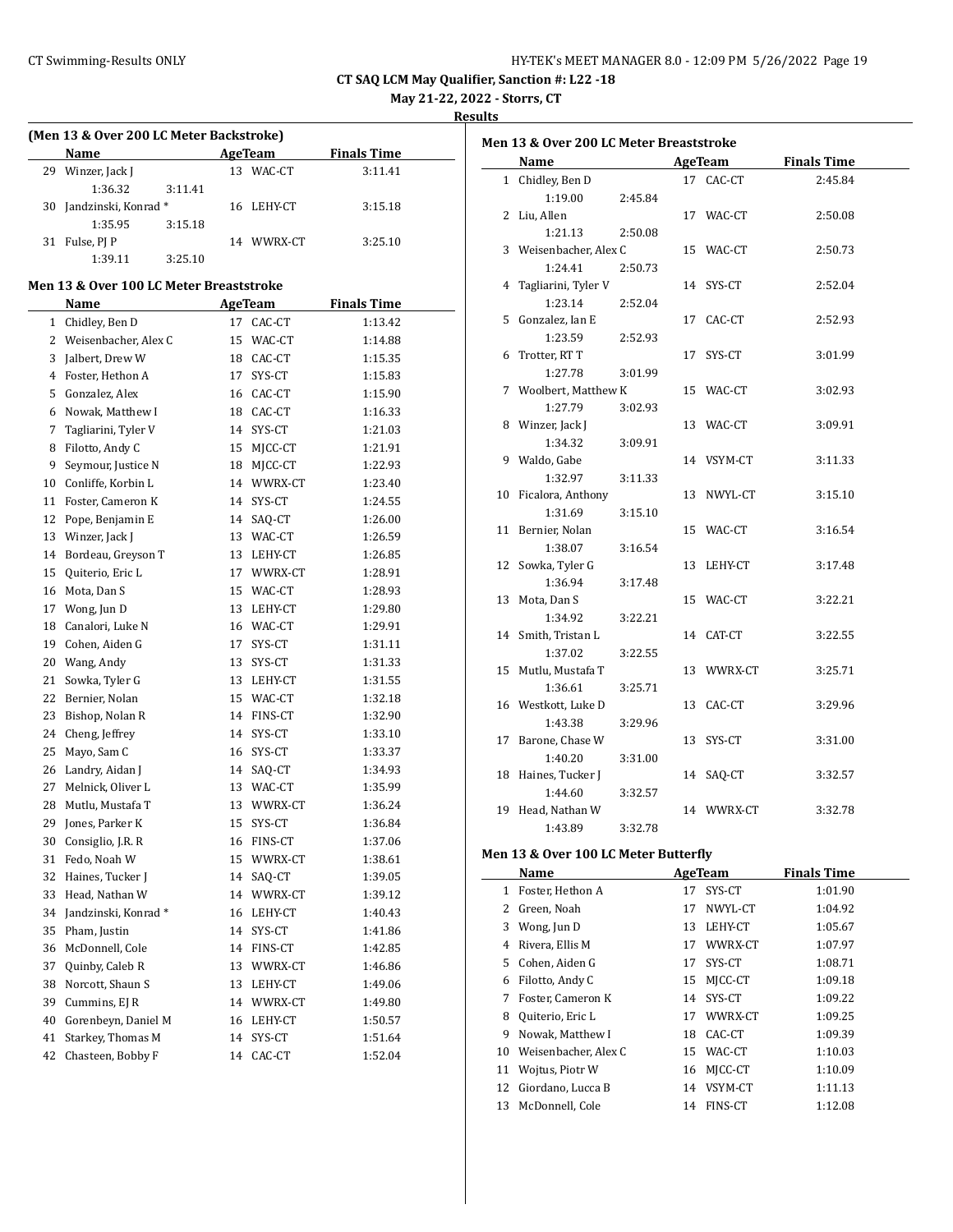**May 21-22, 2022 - Storrs, CT Results**

| (Men 13 & Over 100 LC Meter Butterfly) |                     |    |         |                    |  |  |
|----------------------------------------|---------------------|----|---------|--------------------|--|--|
|                                        | Name                |    | AgeTeam | <b>Finals Time</b> |  |  |
| 14                                     | Beckham, Riley G    | 20 | SAQ-CT  | 1:12.69            |  |  |
| 15                                     | Trotter, RT T       | 17 | SYS-CT  | 1:12.76            |  |  |
| 16                                     | Beckham, Zach T     | 16 | SAQ-CT  | 1:13.01            |  |  |
| 17                                     | Woolbert, Matthew K | 15 | WAC-CT  | 1:13.62            |  |  |
| 18                                     | Ciccarelli, Mike G  | 14 | WWRX-CT | 1:14.30            |  |  |
| 19                                     | Dainiak, Colby W    | 13 | MJCC-CT | 1:14.95            |  |  |
| 20                                     | Canalori, Luke N    | 16 | WAC-CT  | 1:14.98            |  |  |
| 21                                     | Kudlac, Holden S    | 13 | LEHY-CT | 1:15.75            |  |  |
| 22                                     | Yang, Patrick Y     | 15 | WAC-CT  | 1:15.94            |  |  |
| 23                                     | Mota, Alec          | 17 | WAC-CT  | 1:16.12            |  |  |
| 24                                     | Krhla, Ryan         | 16 | NWYL-CT | 1:18.55            |  |  |
| 25                                     | Devanney, Brody     | 15 | NWYL-CT | 1:18.73            |  |  |
| 26                                     | Bishop, Nolan R     | 14 | FINS-CT | 1:18.81            |  |  |
| 27                                     | Dainiak, Connor R   | 17 | MICC-CT | 1:21.50            |  |  |
| 28                                     | Pham, Justin        | 14 | SYS-CT  | 1:22.61            |  |  |
| 29                                     | Chirico, John V     | 15 | CAC-CT  | 1:27.46            |  |  |
| 30                                     | Norcott, Shaun S    | 13 | LEHY-CT | 1:28.78            |  |  |
| 31                                     | Pujos, Nick F       | 16 | WAC-CT  | 1:29.45            |  |  |
| 32                                     | Volles, Warren C    | 14 | VSYM-CT | 1:31.42            |  |  |
| 33                                     | Wang, Andy          | 13 | SYS-CT  | 1:35.05            |  |  |
| 34                                     | Landry, Aidan J     | 14 | SAQ-CT  | 1:37.05            |  |  |

# **Men 13 & Over 200 LC Meter Butterfly**

| Name |                        | <b>AgeTeam</b> |    |            | <b>Finals Time</b> |  |
|------|------------------------|----------------|----|------------|--------------------|--|
|      | 1 Jalbert, Drew W      |                |    | 18 CAC-CT  | 2:21.43            |  |
|      | 1:07.26                | 2:21.43        |    |            |                    |  |
| 2    | Foster, Hethon A       |                | 17 | SYS-CT     | 2:37.82            |  |
|      | 1:09.68                | 2:37.82        |    |            |                    |  |
| 3    | Filotto, Andy C        |                | 15 | MICC-CT    | 2:40.27            |  |
|      | 1:12.27                | 2:40.27        |    |            |                    |  |
|      | 4 Weisenbacher, Alex C |                |    | 15 WAC-CT  | 2:42.21            |  |
|      | 1:17.81                | 2:42.21        |    |            |                    |  |
| 5.   | Bernier, Nolan         |                |    | 15 WAC-CT  | 2:42.30            |  |
|      | 1:18.16                | 2:42.30        |    |            |                    |  |
| 6    | McDonnell, Cole        |                |    | 14 FINS-CT | 2:51.45            |  |
|      | 1:20.68                | 2:51.45        |    |            |                    |  |
| 7    | Yang, Patrick Y        |                |    | 15 WAC-CT  | 3:02.44            |  |
|      | 1:24.86                | 3:02.44        |    |            |                    |  |
| 8    | Norcott, Shaun S       |                | 13 | LEHY-CT    | 3:21.18            |  |
|      | 1:35.16                | 3:21.18        |    |            |                    |  |
| 9    | Fedo, Noah W           |                | 15 | WWRX-CT    | 3:22.28            |  |
| ---  | Pham, Justin           |                | 14 | SYS-CT     | DQ                 |  |
|      | 1:28.95                | DO             |    |            |                    |  |

## **Men 13 & Over 200 LC Meter IM**

| Name                 |                        | AgeTeam |        | <b>Finals Time</b> |  |
|----------------------|------------------------|---------|--------|--------------------|--|
| Starkey, JD D<br>1   |                        | 18      | SYS-CT | 2:26.49            |  |
| 1:07.67              | 2:26.49                |         |        |                    |  |
|                      | 2 Weisenbacher, Alex C |         | WAC-CT | 2:28.63            |  |
| 1:12.23              | 2:28.63                |         |        |                    |  |
| Gonzalez, Ian E<br>3 |                        | 17      | CAC-CT | 2:31.58            |  |
| 1:13.17              | 2:31.58                |         |        |                    |  |
| Liu, Allen<br>4      |                        | 17      | WAC-CT | 2:32.40            |  |
| 1:13.18              | 2:32.40                |         |        |                    |  |

| 5                        | Tagliarini, Tyler V  |         | 14 | SYS-CT     | 2:33.24 |
|--------------------------|----------------------|---------|----|------------|---------|
|                          | 1:12.87              | 2:33.24 |    |            |         |
| 6                        | Chidley, Ben D       |         | 17 | CAC-CT     | 2:35.56 |
|                          | 1:13.02              | 2:35.56 |    |            |         |
| 7                        | Pope, Benjamin E     |         | 14 | SAQ-CT     | 2:36.21 |
|                          | 1:14.14              | 2:36.21 |    |            |         |
| 8                        | Green, Noah          |         | 17 | NWYL-CT    | 2:37.23 |
|                          | 1:11.91              | 2:37.23 |    |            |         |
| 9                        | Filotto, Andy C      |         | 15 | MJCC-CT    | 2:37.76 |
|                          | 1:17.45              | 2:37.76 |    |            |         |
| 10                       | Quiterio, Eric L     |         | 17 | WWRX-CT    | 2:38.15 |
|                          | 1:15.26              | 2:38.15 |    |            |         |
| 11                       | Bernier, Nolan       |         |    | 15 WAC-CT  | 2:39.95 |
|                          | 1:14.57              | 2:39.95 |    |            |         |
| 12                       | Trotter, RT T        |         | 17 | SYS-CT     | 2:40.38 |
|                          | 1:16.56              | 2:40.38 |    |            |         |
| 13                       | Levy, Connor J       |         | 18 | CAT-CT     | 2:40.60 |
|                          | 1:13.96              | 2:40.60 |    |            |         |
| 14                       | Mayo, Sam C          |         | 16 | SYS-CT     | 2:42.63 |
|                          | 1:16.58              | 2:42.63 |    |            |         |
| 15                       | Wojtus, Piotr W      |         | 16 | MJCC-CT    | 2:44.20 |
|                          | 1:16.04              | 2:44.20 |    |            |         |
|                          | 16 Mota, Alec        |         |    | 17 WAC-CT  | 2:44.23 |
|                          | 1:16.69              | 2:44.23 |    |            |         |
| 17                       | Ackerman, Jack M     |         | 13 | MJCC-CT    | 2:49.97 |
|                          | 1:19.85              | 2:49.97 |    |            |         |
| 18                       | Seymour, Justice N   |         | 18 | MJCC-CT    | 2:50.54 |
|                          | 1:22.40              | 2:50.54 |    |            |         |
|                          | 19 Ficalora, Anthony |         | 13 | NWYL-CT    | 2:50.74 |
|                          | 1:21.56              | 2:50.74 |    |            |         |
|                          | 20 Winzer, Jack J    |         | 13 | WAC-CT     | 2:53.94 |
|                          | 1:28.58              | 2:53.94 |    |            |         |
| 21                       | Dainiak, Colby W     |         | 13 | MJCC-CT    | 2:54.79 |
|                          | 1:22.21              | 2:54.79 |    |            |         |
| 22                       | Melnick, Oliver L    |         | 13 | WAC-CT     | 2:55.88 |
|                          | 1:24.25              | 2:55.88 |    |            |         |
|                          | 23 Wang, Andy        |         | 13 | SYS-CT     | 3:01.62 |
|                          | 1:26.07              | 3:01.62 |    |            |         |
|                          | 24 Mutlu, Mustafa T  |         |    | 13 WWRX-CT | 3:06.92 |
|                          | 1:27.66              | 3:06.92 |    |            |         |
| 25                       | Norcott, Shaun S     |         | 13 | LEHY-CT    | 3:08.34 |
|                          | 1:27.93              | 3:08.34 |    |            |         |
| $\overline{\phantom{a}}$ | Beckham, Zach T      |         | 16 | SAQ-CT     | DQ      |
|                          | 1:18.02              | DO.     |    |            |         |
| ---                      | Dainiak, Connor R    |         | 17 | MJCC-CT    | DQ      |
|                          | 1:27.92              | DQ      |    |            |         |

#### **Men 13 & Over 400 LC Meter IM**

|   | Name                   |         | AgeTeam       | <b>Finals Time</b> |  |
|---|------------------------|---------|---------------|--------------------|--|
| 1 | Jalbert, Drew W        |         | CAC-CT<br>18  | 5:19.63            |  |
|   | 1:07.70                | 2:34.35 | 4:02.70       | 5:19.63            |  |
|   | 2 Weisenbacher, Alex C |         | WAC-CT<br>15. | 5:20.52            |  |
|   | 1:15.59                | 2:41.11 | 4:10.51       | 5:20.52            |  |
| 3 | Starkey, JD D          |         | SYS-CT<br>18. | 5:20.90            |  |
|   | 1:12.80                | 2:34.14 | 4:07.92       | 5:20.90            |  |
|   | Bernier, Nolan         |         | WAC-CT<br>15  | 5:42.25            |  |
|   | 1:20.07                | 2:50.38 | 4:30.04       | 5:42.25            |  |